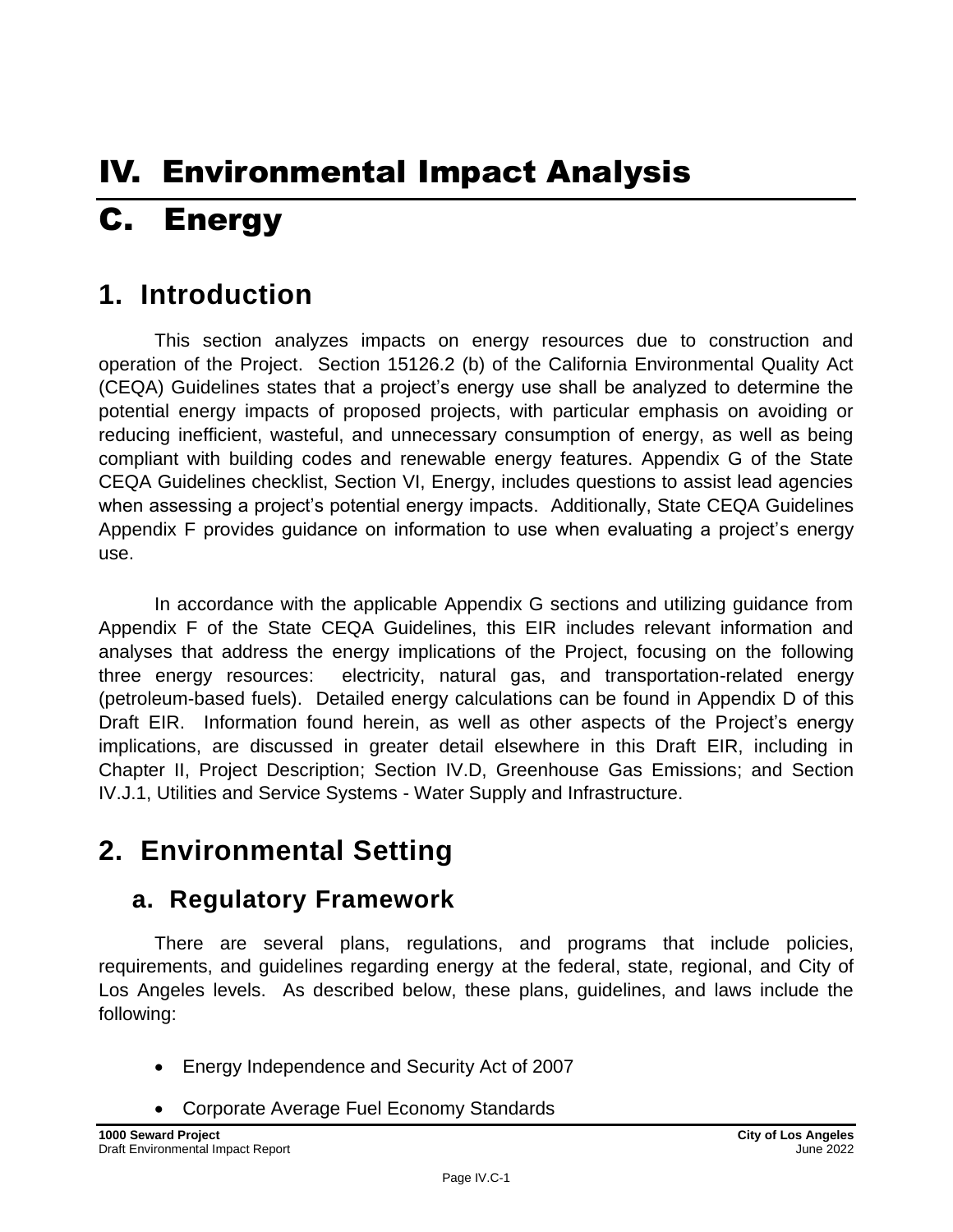- Federal Energy Policy and Conservation Act
- Senate Bill 1389
- Renewables Portfolio Standards
- California Building Standards
	- California Building Energy Efficiency Standards
	- California Green Building Standards
- Assembly Bill 1493
- California Air Resources Board
	- Scoping Plan
	- Advanced Clean Car Program
	- Airborne Toxic Control Measure to Limit Diesel-Fueled Commercial Motor Vehicle Idling
	- In-Use Off-Road Diesel Fueled Fleets Regulation
- Senate Bill 375
- Regional Transportation Plan/Sustainable Communities Strategy
- Green New Deal
- Green Building Code
- City of Los Angeles Mobility Plan 2035
	- (1) Federal
		- *(a) Energy Independence and Security Act of 2007*

The Energy Independence and Security Act of 2007 (EISA) facilitates the reduction of national GHG emissions by requiring the following:

• Increasing the supply of alternative fuel sources by setting mandatory Renewable Fuel Standards (RFS) that requires fuel producers to use at least 36 billion gallons of biofuel in 2022;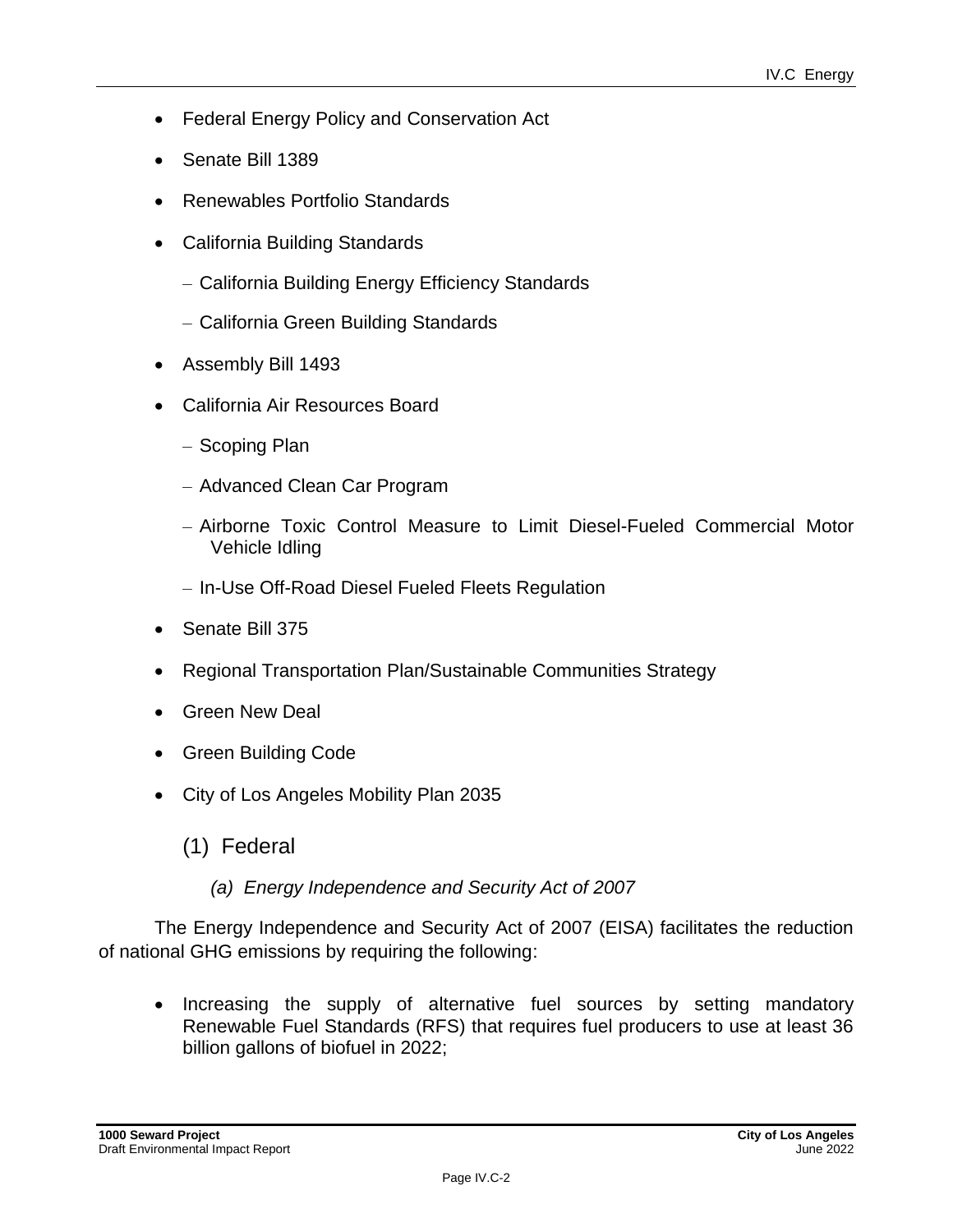- Prescribing or revising standards affecting regional efficiency for heating and cooling products, procedures for new or amended standards, energy conservation, energy efficiency labeling for consumer electronic products, residential boiler efficiency, electric motor efficiency, and home appliances;
- Requiring approximately 25 percent greater efficiency for light bulbs by phasing out incandescent light bulbs between 2012 and 2014; requiring approximately 200 percent greater efficiency for light bulbs, or similar energy savings, by 2020; and
- While superseded by the USEPA and NHTSA actions described above (i) establishing miles per gallon targets for cars and light trucks and (ii) directing the NHTSA to establish a fuel economy program for medium- and heavy-duty trucks and create a separate fuel economy standard for trucks.

Additional provisions of EISA address energy savings in government and public institutions, promote research for alternative energy, additional research in carbon capture, international energy programs, and the creation of "green jobs."<sup>1</sup>

#### *(b) Corporate Average Fuel Economy Standards*

Established by the U.S. Congress in 1975, the Corporate Average Fuel Economy (CAFE) Standards (49 CFR Parts 531 and 533) reduce energy consumption by increasing the fuel economy of cars and light trucks. The National Highway Traffic Safety Administration (NHTSA) and the United States Environmental Protection Agency (USEPA) jointly administer the CAFE standards. The U.S. Congress has specified that CAFE standards must be set at the "maximum feasible level" with consideration given for: (1) technological feasibility; (2) economic practicality; (3) effect of other standards on fuel economy; and (4) need for the nation to conserve energy. When these standards are raised, automakers respond by creating a more fuel-efficient fleet. In 2012, the NHTSA established final passenger car and light truck CAFE standards for model years 2017 through 2021, which the agency projects will require in model year 2021, on average, a combined fleet-wide fuel economy of 40.3 to 41.0 miles per gallons (mpg). Fuel efficiency standards for medium- and heavy-duty trucks have been jointly developed by USEPA and NHTSA. The Phase 1 heavy-duty truck standards apply to combination tractors, heavy-duty pickup trucks and vans, and vocational vehicles for model years 2014 through 2018, and result in a reduction in fuel consumption from 6 to 23 percent over the 2010 baseline, depending on the vehicle type. $2$  USEPA and NHTSA have also adopted the

*<sup>1</sup> A "green job," as defined by the United States Department of Labor, is a job in business that produces goods or provides services that benefit the environment or conserve natural resources.*

*<sup>2</sup> USEPA, Fact Sheet: EPA and NHTSA Adopt First-Ever Program to Reduce Greenhouse Gas Emissions and Improve Fuel Efficiency of Medium- and Heavy-Duty Vehicles, 2011.*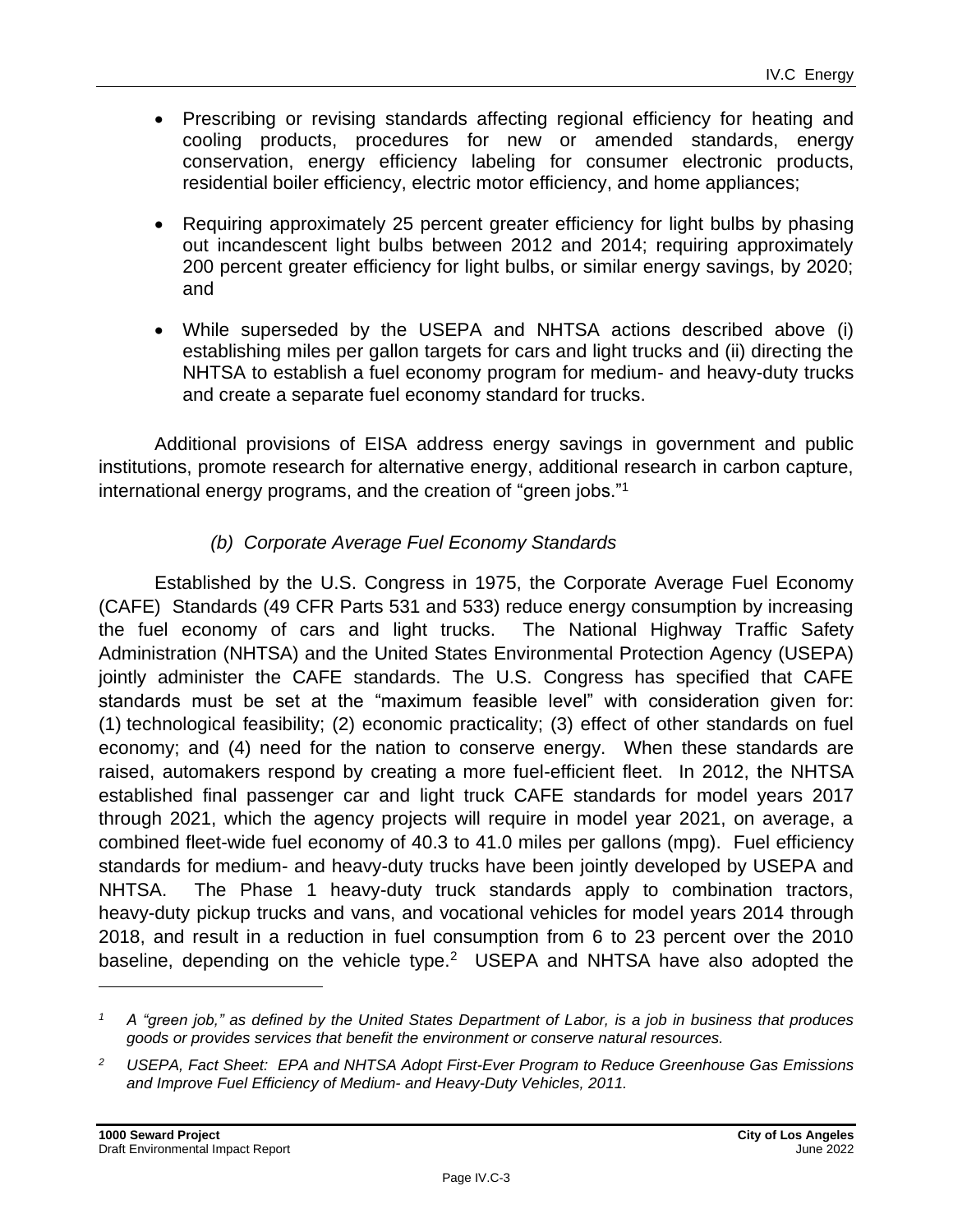Phase 2 heavy-duty truck standards, which cover model years 2021 through 2027 and require the phase-in of a 5- to 25-percent reduction in fuel consumption over the 2017 baseline depending on the compliance year and vehicle type.<sup>3</sup>

#### *(c) Federal Energy Policy and Conservation Act*

The Energy Policy and Conservation Act of 1975 (EPCA) is a United States Act of Congress that responded to the 1973 oil crisis by creating a comprehensive approach to federal energy policy. The primary goals of EPCA are to increase energy production and supply, reduce energy demand, provide energy efficiency, and give the executive branch additional powers to respond to disruptions in energy supply. Most notably, EPCA established the Strategic Petroleum Reserve, the Energy Conservation Program for Consumer Products, and Corporate Average Fuel Economy regulations.

#### (2) State

#### *(a) Senate Bill 1389*

Senate Bill (SB) 1389 (Public Resources Code [PRC] Sections 25300–25323; SB 1389) requires the California Energy Commission (CEC) to prepare a biennial integrated energy policy report that assesses major energy trends and issues facing the state's electricity, natural gas, and transportation fuel sectors and provides policy recommendations to conserve resources; protect the environment; ensure reliable, secure, and diverse energy supplies; enhance the state's economy; and protect public health and safety (PRC Section 25301[a]). The 2017 Integrated Energy Policy Report provides the results of the CEC's assessments of a variety of energy issues facing California including energy efficiency, strategies related to data for improved decisions in the Existing Buildings Energy Efficiency Action Plan, building energy efficiency standards, the impact of drought on California's energy system, achieving 50 percent renewables by 2030, the California Energy Demand Forecast, the Natural Gas Outlook, the Transportation Energy Demand Forecast, Alternative and Renewable Fuel and Vehicle Technology Program benefits updates, update on electricity infrastructure in Southern California, an update on trends in California's sources of crude oil, an update on California's nuclear plants, and other energy issues.

#### *(b) Renewable Portfolio Standard*

First established in 2002 under SB 1078, California's Renewables Portfolio Standards (RPS) requires retail sellers of electric services to increase procurement from

*<sup>3</sup> USEPA, Federal Register/Vol. 81, No. 206/Tuesday, Greenhouse Gas Emissions and Fuel Efficiency Standards for Medium- and Heavy-Duty Engines and Vehicles—Phase 2, 2018.*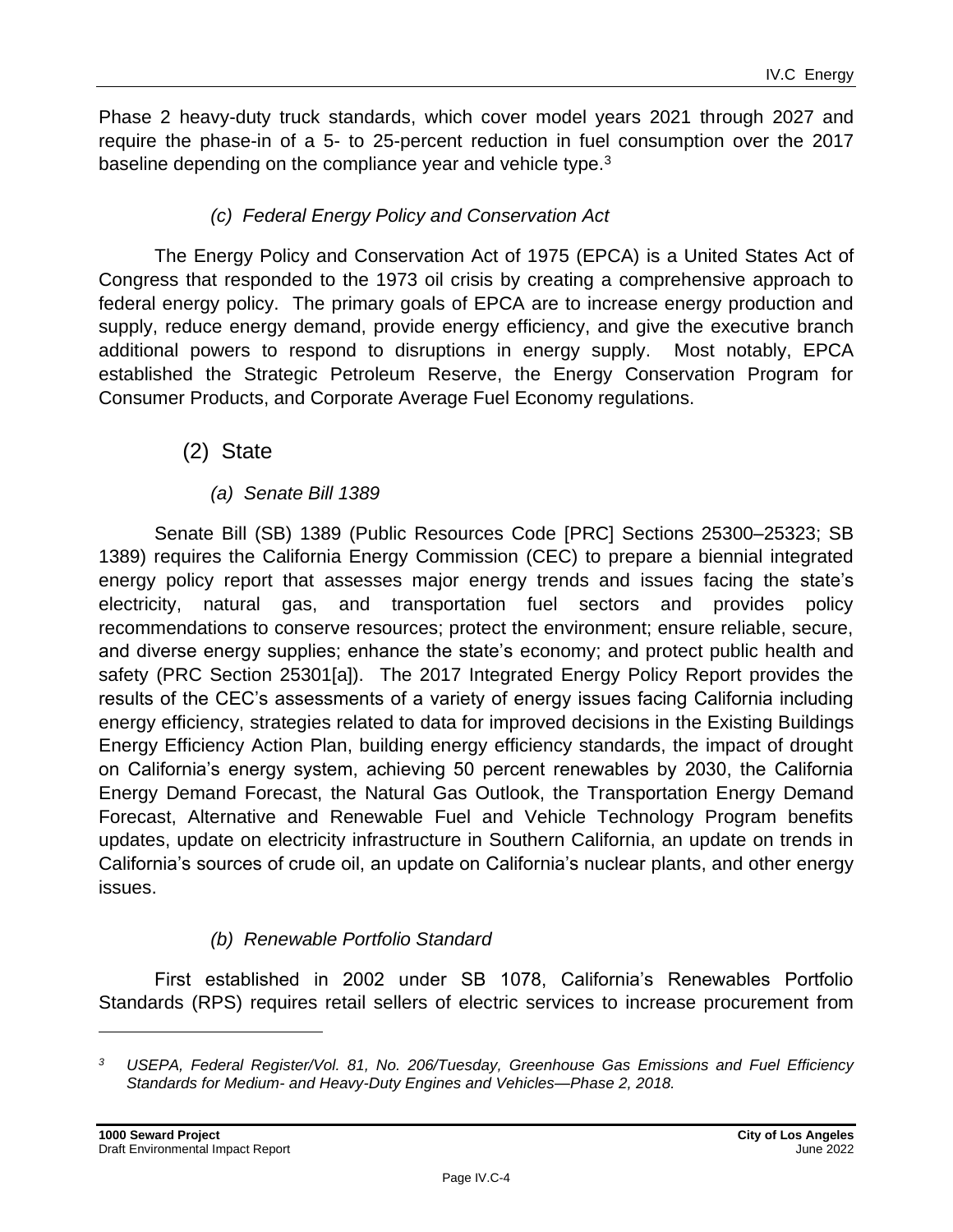eligible renewable energy resources to 33 percent by 2020 and 50 percent by 2030.<sup>4</sup> SB 350, signed October 7, 2015, is the Clean Energy and Pollution Reduction Act of 2015. The objectives of SB 350 are: (1) to increase the procurement of electricity from renewable sources from 33 percent to 50 percent; and (2) to double the energy savings in electricity and natural gas final end uses of retail customers through energy efficiency and conservation. On September 10, 2018, Governor Jerry Brown signed SB 100, which further increased California's RPS and requires retail sellers and local publicly owned electric utilities to procure eligible renewable electricity for 44 percent of retail sales by December 31, 2024; 52 percent by December 31, 2027; and 60 percent by December 31, 2030, and that the California Air Resources Board (CARB) should plan for 100 percent eligible renewable energy resources and zero-carbon resources by December 31, 2045.

The California Public Utilities Commission (CPUC) and the CEC jointly implement the RPS program. The CPUC's responsibilities include: (1) determining annual procurement targets and enforcing compliance; (2) reviewing and approving each investorowned utility's renewable energy procurement plan; (3) reviewing contracts for RPS-eligible energy; and (4) establishing the standard terms and conditions used in contracts for eligible renewable energy.<sup>5</sup>

#### *(c) California Building Standards*

#### *(i) California Building Energy Efficiency Standards (Title 24, Part 6)*

The California Building Energy Efficiency Standards for Residential and Nonresidential Buildings (California Code of Regulations [CCR], Title 24, Part 6) were adopted to ensure that building construction and system design and installation achieve energy efficiency and preserve outdoor and indoor environmental quality. The current California Building Energy Efficiency Standards (Title 24 standards) are the 2019 Title 24 standards, which became effective on January 1, 2020.<sup>6</sup> The 2019 Title 24 standards continue to improve upon the 2016 Title 24 standards for new construction of, and additions and alterations to, residential and nonresidential buildings which include efficiency improvements to the residential standards for attics, walls, water heating, and lighting, and efficiency improvements to the non-residential standards include alignment

*<sup>4</sup> California Public Utilities Commission, California Renewables Portfolio Standard (RPS), 2018.*

*<sup>5</sup> California Public Utilities Commission, RPS Program Overview, 2018.*

*<sup>6</sup> California Energy Commission, 2019 Building Energy Efficiency Standards, 2019.*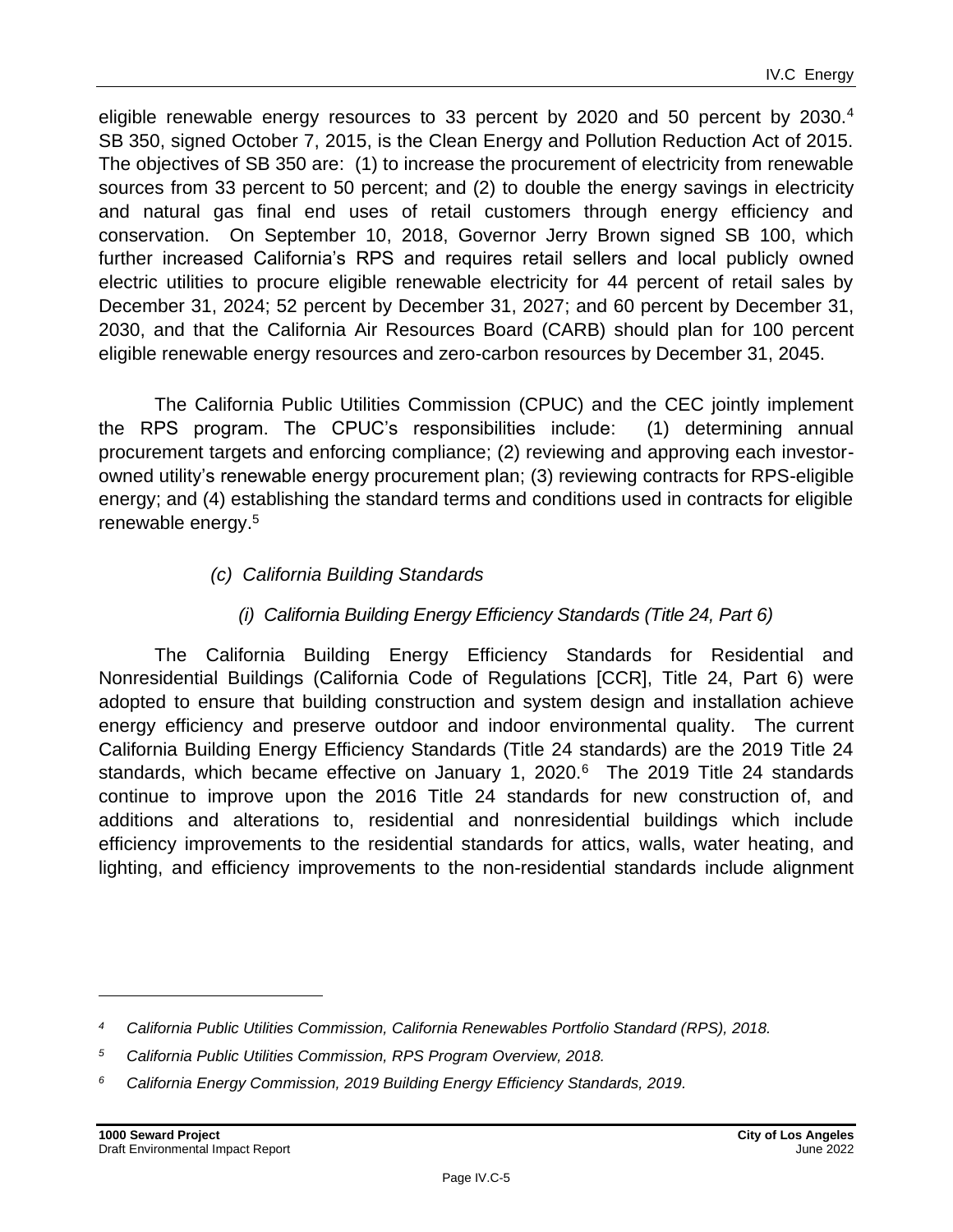with the American Society of Heating and Air-Conditioning Engineers (ASHRAE) 90.1-2017 national standards.<sup>7</sup>

#### *(ii) California Green Building Standards (Title 24, Part 11)*

The California Green Building Standards Code (CCR, Title 24, Part 11) are commonly referred to as the CALGreen Code. The 2019 CALGreen Code includes mandatory measures for non-residential development related to site development; energy efficiency; water efficiency and conservation; material conservation and resource efficiency; and environmental quality.<sup>8</sup> The 2019 CALGreen Code improves upon the 2016 CALGreen Code by updating standards for bicycle parking, electric vehicle charging, and water efficiency and conservation. The 2019 CALGreen Code went into effect on January 1, 2020. Refer to Section IV.D, Greenhouse Gas Emissions, of this Draft EIR for additional details regarding these standards.

#### *(d) Assembly Bill 1493*

In response to the transportation sector accounting for more than half of California's carbon dioxide (CO2) emissions, Assembly Bill (AB) 1493 (commonly referred to as CARB's Pavley regulations), enacted on July 22, 2002, requires CARB to set greenhouse gas (GHG) emission standards for new passenger vehicles, light duty trucks, and other vehicles manufactured in and after 2009 whose primary use is non-commercial personal transportation. Phase I of the legislation established standards for model years 2009–2016 and Phase II established standards for model years 2017–2025.<sup>9,10</sup> As discussed in subsection IV.C.2.a.(1), Federal, on page IV.C-2, in March 2020, the United States Department of Transportation and the USEPA issued the SAFE Vehicles Rule, which amends existing CAFE standards and tailpipe carbon dioxide emissions standards for passenger cars and light trucks and establishes new standards covering model years 2021 through 2026. Refer to Section IV.D, Greenhouse Gas Emissions, of this Draft EIR for additional details regarding this regulation.

*<sup>7</sup> California Energy Commission, 2019 Building Energy Efficiency Standards for Residential and Nonresidential Buildings, 2018.*

*<sup>8</sup> California Building Standards Commission, Guide to the 2016 California Green Building Standards Code Nonresidential, 2018.*

*<sup>9</sup> California Air Resources Board, Clean Car Standards—Pavley, Assembly Bill 1493.*

*<sup>10</sup> United States Environmental Protection Agency, EPA and NHTSA Set Standards to Reduce Greenhouse Gases and Improve Fuel Economy for Model Years 2017–2025 Cars and Light Trucks, 2012.*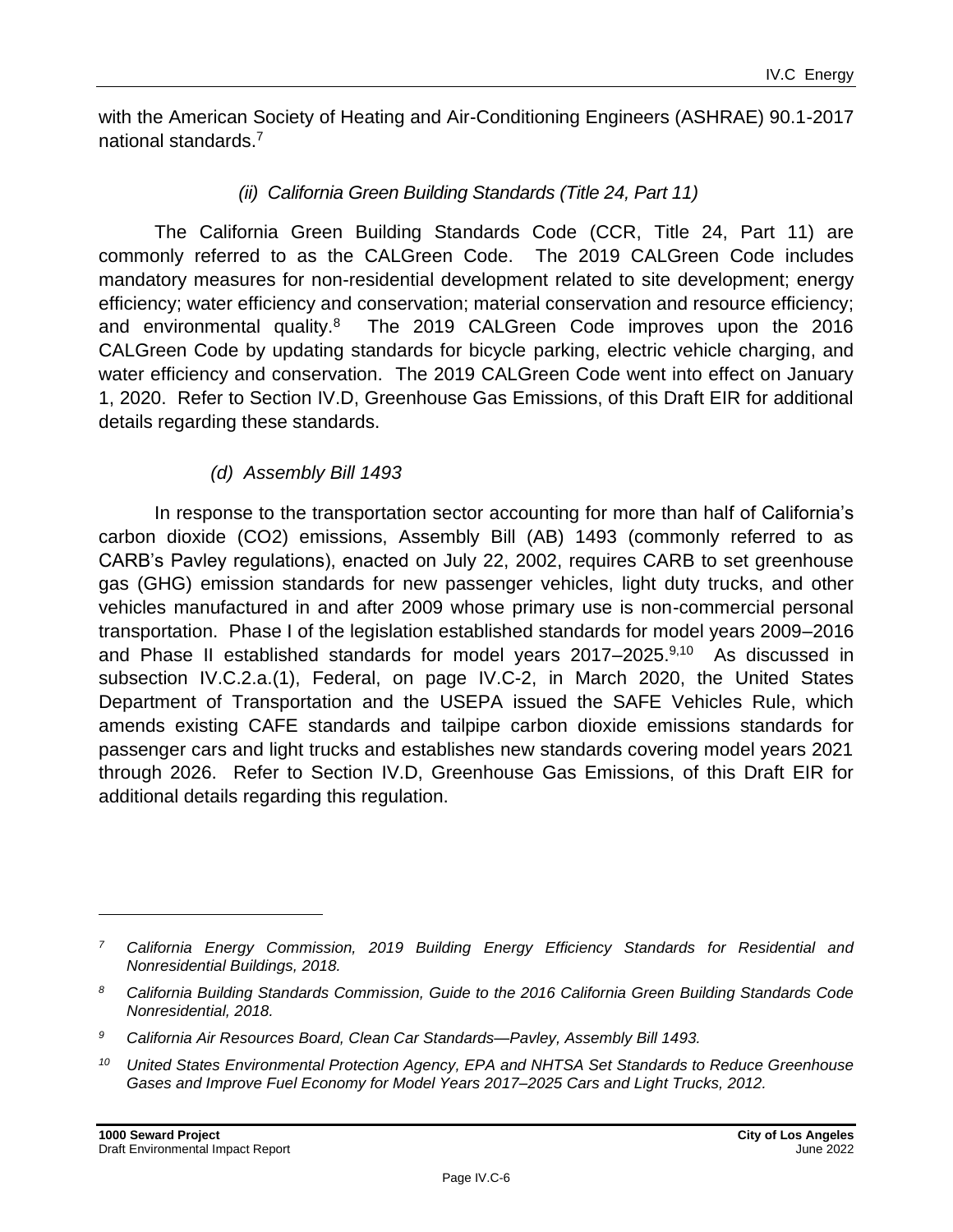- *(e) California Air Resources Board*
	- *(i) Scoping Plan*

AB 32 required California Air Resources Board (CARB) to prepare a Climate Change Scoping Plan for achieving the maximum technologically feasible and cost-effective GHG emission reduction by 2020 (HSC section 38561 (h)). The 2008 Climate Change Scoping Plan proposed a "comprehensive set of actions designed to reduce overall carbon GHG emissions in California, improve our environment, reduce our dependence on oil, diversify our energy sources, save energy, create new jobs, and enhance public health."<sup>11</sup> The 2008 Climate Change Scoping Plan had a range of GHG reduction actions which included direct regulations, alternative compliance mechanisms, monetary and non-monetary incentives, voluntary actions, market-based mechanisms, such as a cap-and-trade system, and an AB 32 implementation fee to fund the program.

The 2008 Climate Change Scoping Plan called for a "coordinated set of solutions" to address all major categories of GHG emissions. Transportation emissions were addressed through a combination of higher standards for vehicle fuel economy, implementation of the Low Carbon Fuel Standard (LCFS), and greater consideration to reducing trip length and generation through land use planning and transit-oriented development. Buildings, land use, and industrial operations were encouraged and, sometimes, required to use energy more efficiently. Utility energy providers were required to include more renewable energy sources through implementation of the Renewables Portfolio Standard.<sup>12</sup> Additionally, the 2008 Climate Change Scoping Plan emphasized opportunities for households and businesses to save energy and money through increasing energy efficiency. It indicates that substantial savings of electricity and natural gas will be accomplished through "improving energy efficiency by 25 percent."

The 2008 Climate Change Scoping Plan identified several specific issues relevant to the development projects, including:

• The potential of using the green building framework as a mechanism, which could enable GHG emissions reductions in other sectors (i.e., electricity, natural gas), noting that:

> *A Green Building strategy will produce greenhouse gas savings through buildings that exceed minimum energy efficiency standards, decrease consumption of potable water, reduce solid*

*<sup>11</sup> CARB, Climate Change Scoping Plan, 2008.*

*<sup>12</sup> For a discussion of the Renewables Portfolio Standard, refer to subsection California Renewables Portfolio Standard.*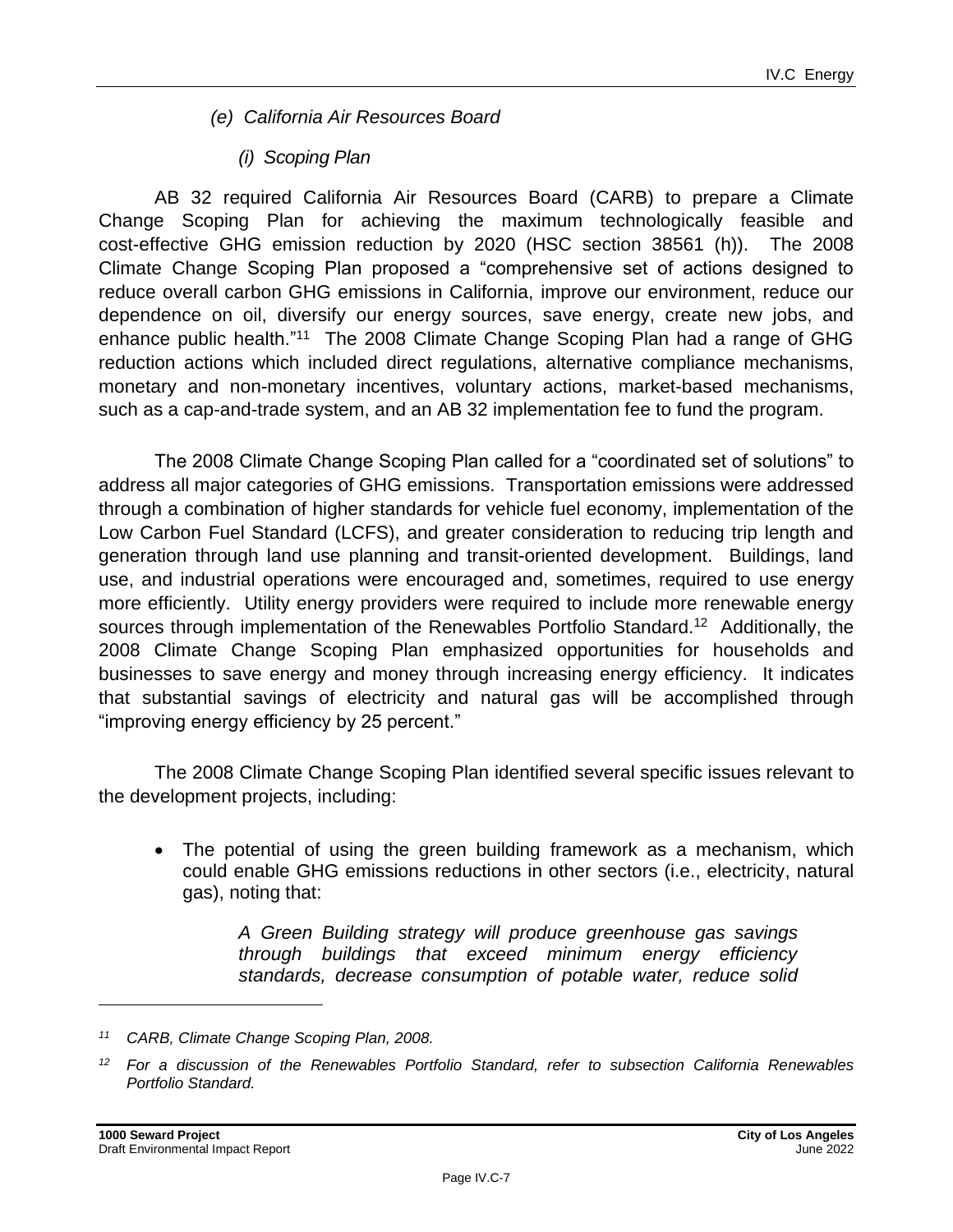*waste during construction and operation, and incorporate sustainable materials. Combined, these measures can also contribute to healthy indoor air quality, protect human health, and minimize impacts to the environment.*

- The importance of supporting the Department of Water Resources' work to implement the Governor's objective to reduce per capita water use by 20 percent by 2020. Specific measures to achieve this goal include water use efficiency, water recycling, and reuse of urban runoff. The Climate Change Scoping Plan notes that water use requires significant amounts of energy, including approximately one-fifth of statewide electricity.
- Encouraging local governments to set quantifiable emission reduction targets for their jurisdictions and use their influence and authority to encourage reductions in emissions caused by energy use, waste and recycling, water and wastewater systems, transportation, and community design.

As required by Health and Safety Code (HSC) Division 25.5, CARB approved the 1990 GHG emissions inventory, thereby establishing the emissions reduction target for 2020. The 2020 emissions reduction target was originally set at 427 million metric tons (MMT) of CO2e using the GWP values from the IPCC SAR. Forecasting the amount of emissions that would occur in 2020 if no actions are taken was necessary to assess the scope of the reductions California must make to return to the 1990 emissions level by 2020 as required by AB 32. CARB originally defined the "business-as-usual" or BAU scenario as emissions in the absence of any GHG emission reduction measures discussed in the 2008 Climate Change Scoping Plan, as approximately 596 MMTCO $_{2}e$  (using GWP values from the IPCC SAR). For example, in further explaining CARB's BAU methodology, CARB assumed that all new electricity generation would be supplied by natural gas plants, no further regulatory action would impact vehicle fuel efficiency, and building energy efficiency codes would be held at 2005 standards. Therefore, under these original projections, the State would have had to reduce its 2020 BAU emissions by 28.4 percent to meet the 1990 target of 427 MMTCO<sub>2</sub>e.

#### *(ii) Advanced Clean Cars Program*

The Advanced Clean Cars emissions-control program was approved by CARB in 2012 and is closely associated with the Pavley regulations<sup>13</sup>. The program requires a greater number of zero-emission vehicle models for years 2015 through 2025 to control smog, soot and GHG emissions. This program includes the Low-Emissions Vehicle (LEV) regulations to reduce criteria pollutants and GHG emissions from light- and medium-duty vehicles; and the Zero-Emissions Vehicle regulations (ZEV) to require manufacturers to

*<sup>13</sup> CARB, Clean Cars, https://ww2.arb.ca.gov/our-work/topics/clean-cars, accessed January 6, 2022.*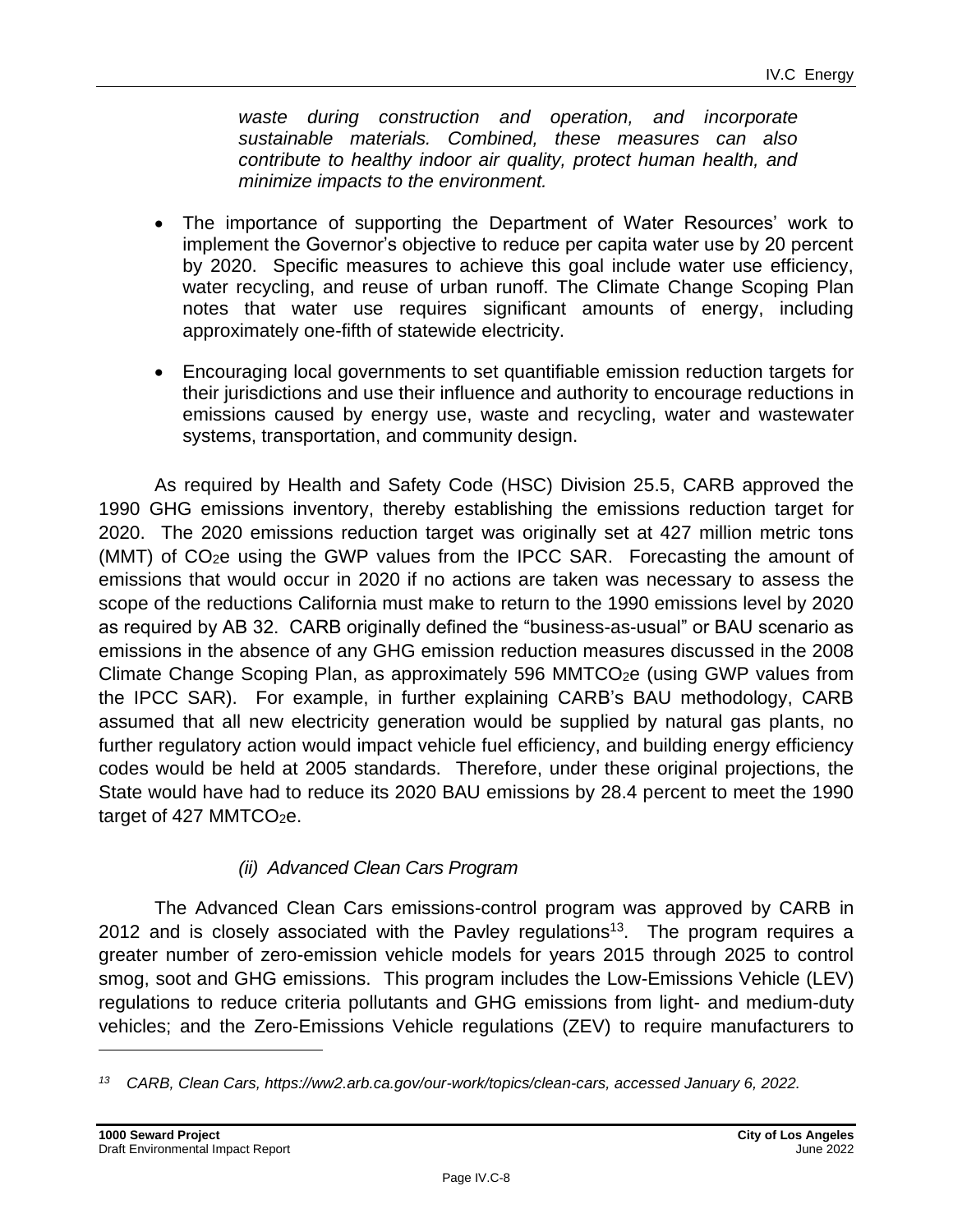produce an increasing number of pure ZEVs (meaning battery and fuel cell electric vehicles) with the provision to produce plug-in hybrid electric vehicles (PHEV) between 2018 and 2025. In particular, implementation of the ZEV and PHEV regulations reduce transportation fuel consumption by increasing the number of vehicles that are partially or fully electric-powered. Effective November 26, 2019, the federal SAFE Vehicles Rule Part One: One National Program withdraws the California waiver for the GHG and ZEV programs under section 209 of the Clean Air Act, which revokes California's authority to implement the Advanced Clean Cars and ZEV mandates.

#### *(iii) Airborne Toxic Control Measure to Limit Diesel-Fueled Commercial Motor Vehicle Idling*

In 2004, CARB adopted an Airborne Toxic Control Measure to Limit Diesel-Fueled Commercial Motor Vehicle Idling in order to reduce public exposure to diesel particulate matter emissions (Title 13 CCR Section 2485). The measure applies to diesel-fueled commercial vehicles with gross vehicle weight ratings greater than 10,000 pounds that are licensed to operate on highways, regardless of where they are registered. This measure does not allow diesel-fueled commercial vehicles to idle for more than 5 minutes at any given location. While the goal of this measure is primarily to reduce public health impacts from diesel emissions, compliance with the regulation also results in energy savings in the form of reduced fuel consumption from unnecessary idling.

#### *(iv) In-Use Off-Road Diesel Fueled Fleets Regulation*

Because off-road vehicles that are used in construction and other related industries can last 30 years or longer, most of those that are in service today are still part of an older fleet that do not have emission controls. In 2007, CARB approved the "In-Use Off-Road Diesel Fueled Fleets Regulation" to reduce emissions from existing (in-use) off-road diesel vehicles that are used in construction and other industries. This regulation sets an anti-idling limit of 5 minutes for all off-road vehicles 25 horsepower and up. It also establishes emission rates targets for the off-road vehicles that decline over time to accelerate turnover to newer, cleaner engines and require exhaust retrofits to meet these targets. Revised in October 2016, the regulation enforced off-road restrictions on fleets adding vehicles with older tier engines and started enforcing beginning July 1, 2014. By each annual compliance deadline, a fleet must demonstrate that it has either met the fleet average target for that year or has completed the Best Available Control Technology requirements (BACT). Large fleets have compliance deadlines each year from 2014 through 2023, medium fleets each year from 2017 through 2023, and small fleets each year from 2019 through 2028. While the goal of this regulation is primarily to reduce public health impacts from diesel emissions, compliance with the regulation also results in energy savings in the form of reduced fuel consumption from the use of more fuel-efficient engines.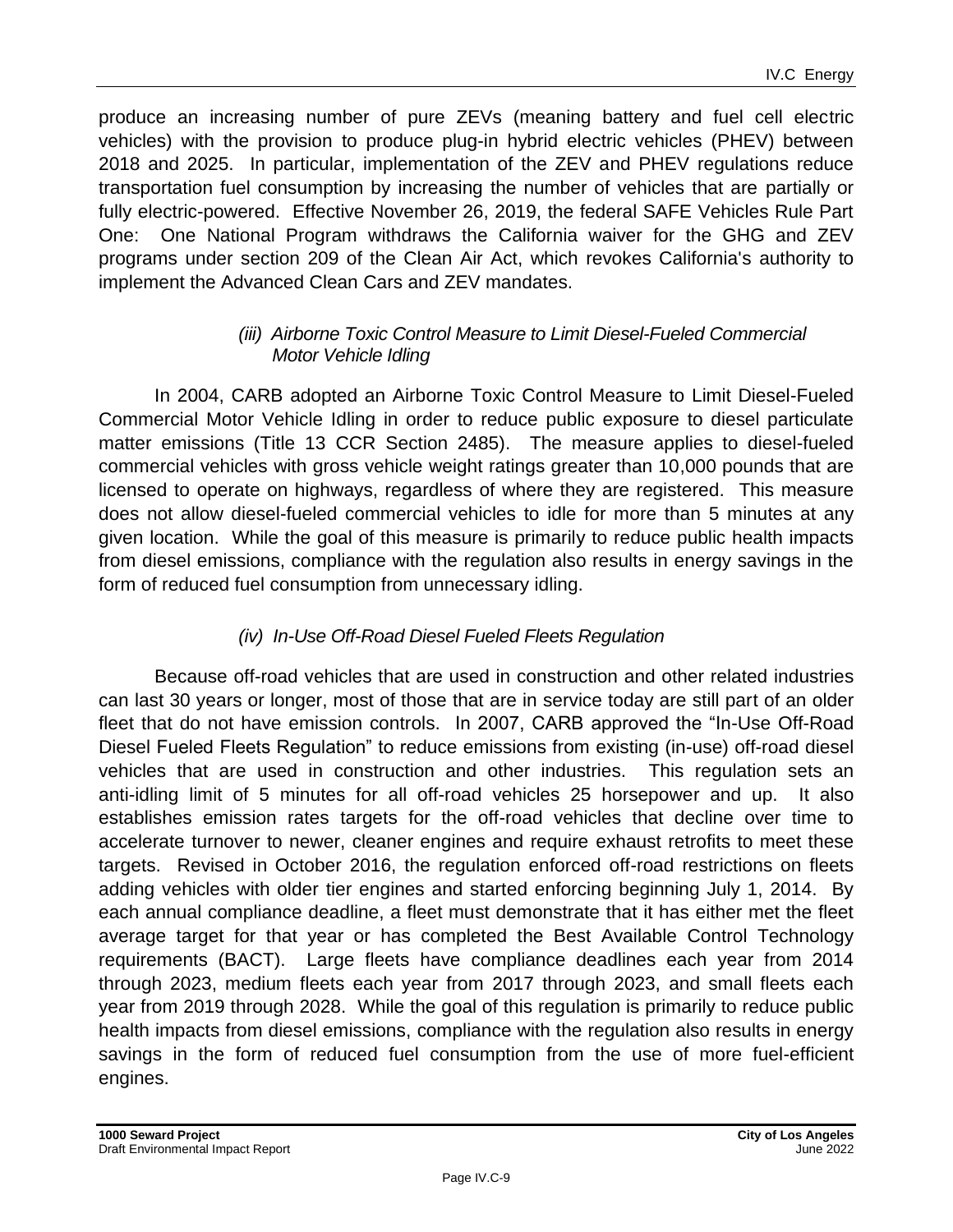#### *(f) SB 375 (Sustainable Communities Strategy)*

In 2008, SB 375, the Sustainable Communities and Climate Protection Act, was adopted to connect the GHG emissions reductions targets established in the 2008 Scoping Plan for the transportation sector to local land use decisions that affect travel behavior. Its intent is to reduce GHG emissions from light-duty trucks and automobiles (excludes emissions associate with goods movement) by aligning regional long-range transportation plans, investments, and housing allocations to local land use planning to reduce vehicle miles traveled (VMT) and vehicle trips. Specifically, SB 375 required CARB to establish GHG emissions reduction targets for each of the 18 metropolitan planning organizations (MPOs). The Southern California Association of Governments (SCAG) is the MPO for the Southern California region, which includes counties of Los Angeles, Orange, San Bernardino, Riverside, Ventura, and Imperial.

#### (3) Regional

#### *(a) Regional Transportation Plan/Sustainable Communities Strategy (RTP/SCS)*

SB 375 requires each MPO to prepare a Sustainable Communities Strategy (SCS) in their regional transportation plan. In general, the SCS outlines a development pattern for the region, which, when integrated with the transportation network and other transportation measures and policies, would reduce vehicle miles traveled from automobiles and light duty trucks and thereby reduce GHG emissions from these sources. For the SCAG region, the 2020–2045 Regional Transportation Plan/Sustainable Communities Strategy (RTP/ SCS), adopted on September 3, 2020, is the current RTP/SCS and is an update to the 2016–2040 RTP/SCS.

The 2020–2045 RTP/SCS focuses on the continued efforts of the previous RTP/ SCS plans for an integrated approach in transportation and land use strategies in development of the SCAG region through horizon year 2045. The 2020–2045 RTP/SCS projects that the SCAG region will meet the GHG per capita reduction targets established for the SCAG region of 8 percent by 2020 and 19 percent by 2035. Additionally, its implementation is projected to reduce VMT per capita for the year 2045 by 4.1 percent compared to baseline conditions for the year. Rooted in the 2008 and 2012 RTP/SCS plans, the 2020–2045 RTP/SCS includes "Core Vision" that centers on maintaining and better managing the transportation network for moving people and goods while expanding mobility choices by location housing, jobs, and transit closer together, and increasing investments in transit and complete streets.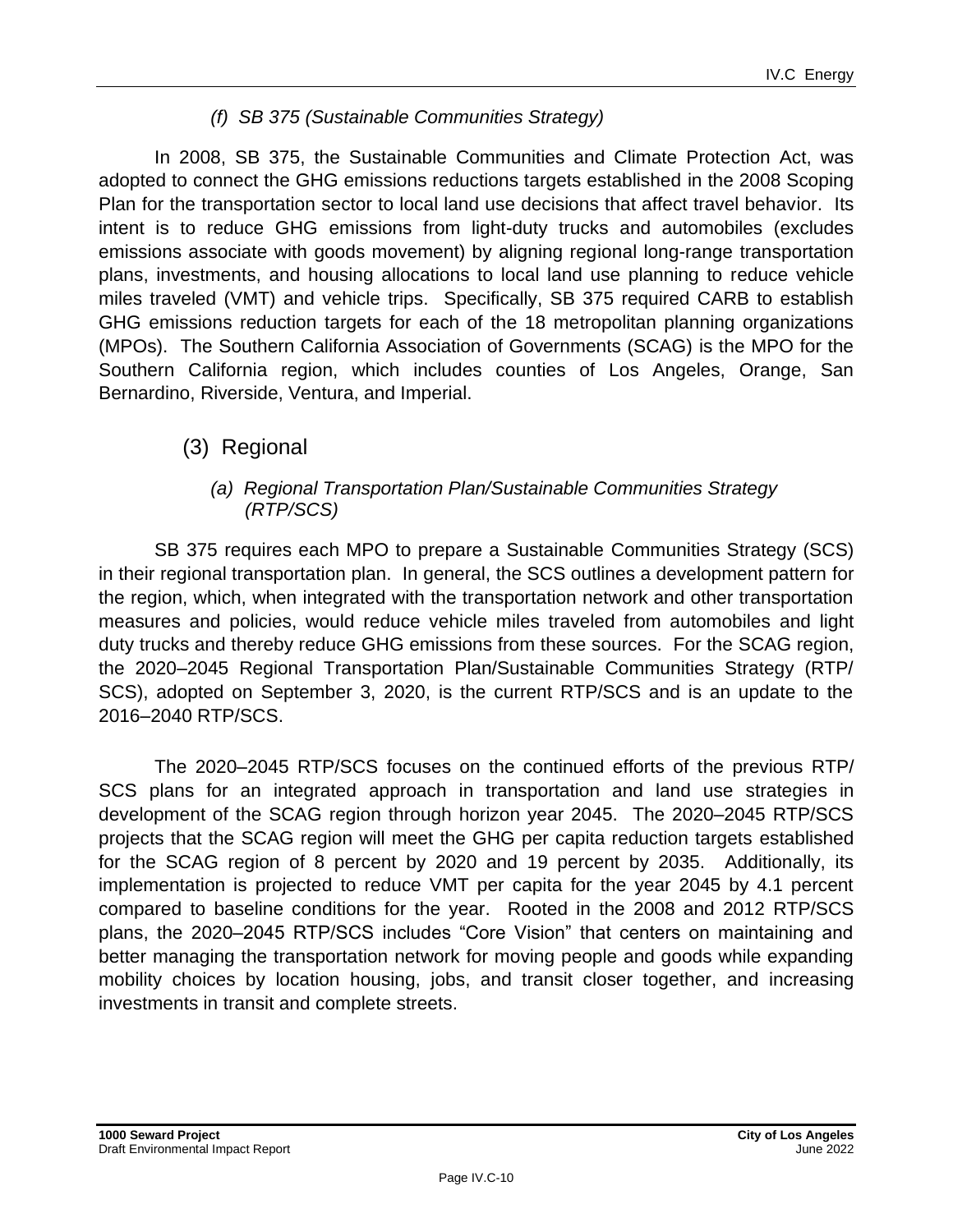(4) Local

*(a) Green New Deal*

In April 2019, Mayor Eric Garcetti released L.A.'s Green New Deal, a program of actions designed to create sustainability-based performance targets through 2050 designed to advance economic, environmental, and equity objectives.<sup>14</sup> L.A.s Green New Deal is the first four-year update to the City's first Sustainable City pLAn that was released in 2015 and therefore replaces and supersedes the Sustainable City pLAn.<sup>15</sup> It augments, expands, and elaborates in more detail L.A.'s vision for a sustainable future and it tackles the climate emergency with accelerated targets and new aggressive goals.

Within the Green New Deal, climate mitigation is one of eight explicit benefits that help define its strategies and goals. These include reducing GHG emissions through nearterm outcomes:

- Reduce potable water use per capita by 22.5 percent by 2025; 25 percent by 2035; and maintain or reduce 2035 per capita water use through 2050.
- Reduce building energy use per square feet for all building types 22 percent by 2025; 34 percent by 2035; and 44 percent by 2050 (from a baseline of 68 British Thermal Units (BTU)/sf in 2015).
- All new buildings will be net zero carbon by 2030 and 100 percent of buildings will be net zero carbon by 2050.
- Increase cumulative new housing unit construction to 150,000 by 2025; and 275,000 units by 2035.
- Ensure 57 percent of new housing units are built within 1,500 feet of transit by 2025; and 75 percent by 2035.
- Increase the percentage of all trips made by walking, biking, micro-mobility/ matched rides or transit to at least 35 percent by 2025, 50 percent by 2035, and maintain at least 50 percent by 2050.
- Reduce VMT per capita by at least 13 percent by 2025; 39 percent by 2035; and 45 percent by 2050.
- Increase the percentage of electric and zero emission vehicles in the city to 25 percent by 2025; 80 percent by 2035; and 100 percent by 2050.

*<sup>14</sup> City of Los Angeles, LA's Green New Deal, 2019.*

*<sup>15</sup> City of Los Angeles, Sustainable City pLAn, 2015.*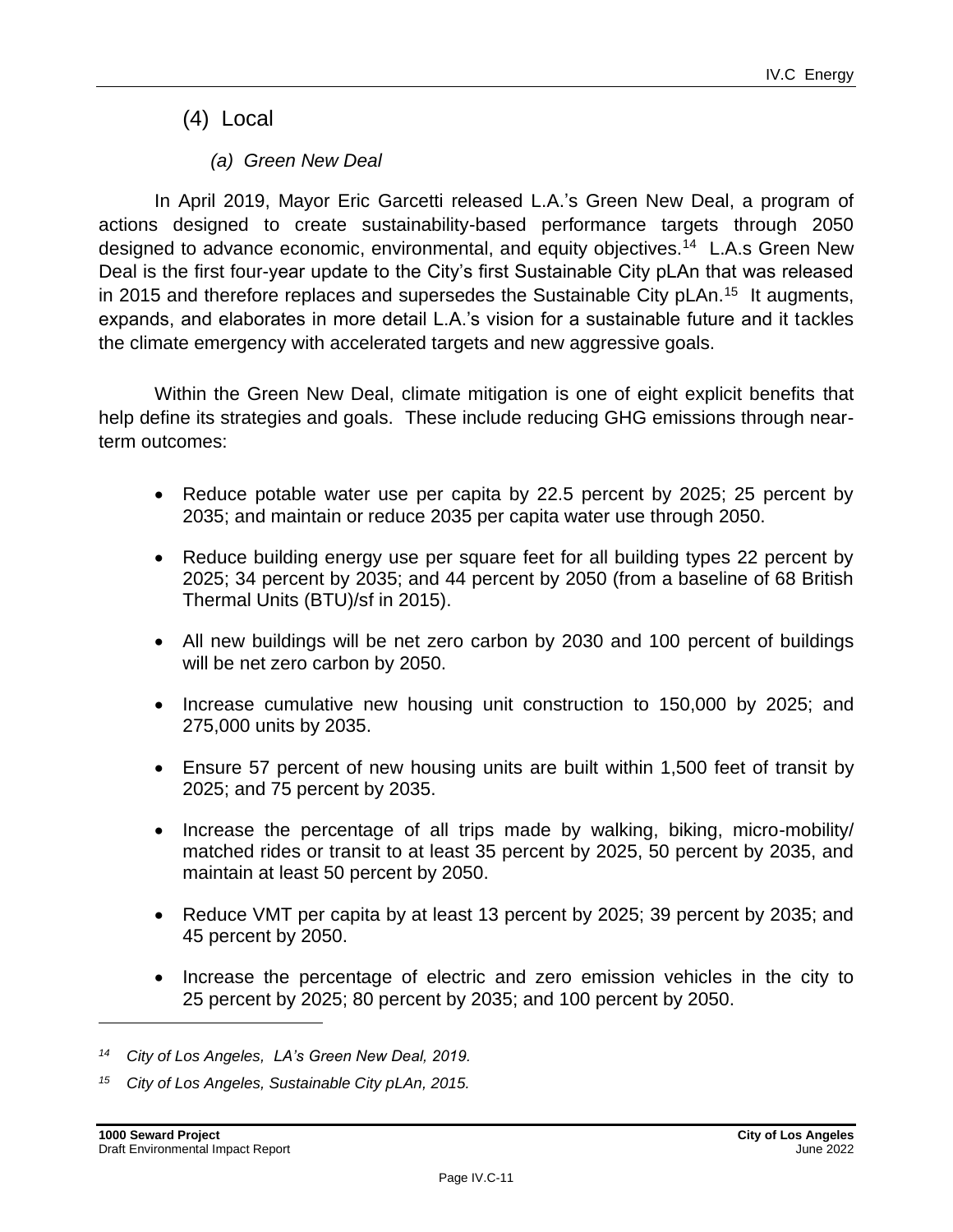- Increase landfill diversion rate to 90 percent by 2025; 95 percent by 2035 and 100 percent by 2050.
- Reduce municipal solid waste generation per capita by at least 15 percent by 2030, including phasing out single-use plastics by 2028 (from a baseline of 17.85 pounds (lbs.) of waste generated per capita per day in 2011).
- Eliminate organic waste going to landfill by 2028.
- Reduce urban/rural temperature differential by at least 1.7 degrees by 2025; and 3 degrees by 2035.
- Ensure the proportion of Angelenos living within 1/2 mile of a park or open space is at least 65 percent by 2025; 75 percent by 2035; and 100 percent by 2050.

#### *(b) Green Building Code*

Chapter IX of the Los Angeles Municipal Code (LAMC) is referred to as the "Los Angeles Green Building Code," which incorporates by reference portions of the CALGreen Code. Specific mandatory requirements and elective measures are provided for three categories: (1) low-rise residential buildings; (2) nonresidential and high-rise residential buildings; and (3) additions and alterations to nonresidential and high-rise residential buildings. The Los Angeles Green Building Code includes mandatory measures for newly constructed nonresidential and high-rise residential buildings. The Los Angeles Green Building Code includes some requirements that are more stringent than State requirements such as increased requirements for electric vehicle charging spaces and water efficiency, which results in potentially greater energy demand reductions from improved transportation fuel efficiency and water efficiency.

#### *(c) City of Los Angeles Mobility Plan 2035*

In August 2015, the City Council adopted Mobility Plan 2035 (Mobility Plan), which serves as the City's General Plan circulation element. The City Council has adopted several amendments to the Mobility Plan since its initial adoption, including the most recent amendment on September 7, 2016.<sup>16</sup> The Mobility Plan incorporates "complete streets" principles and lays the policy foundation for how the City's residents interact with their streets. The Mobility Plan includes five main goals that define the City's high-level mobility priorities:

(1) Safety First;

*<sup>16</sup> Los Angeles Department of City Planning, Mobility Plan 2035: An Element of the General Plan, approved by City Planning Commission on June 23, 2016, and adopted by City Council on September 7, 2016.*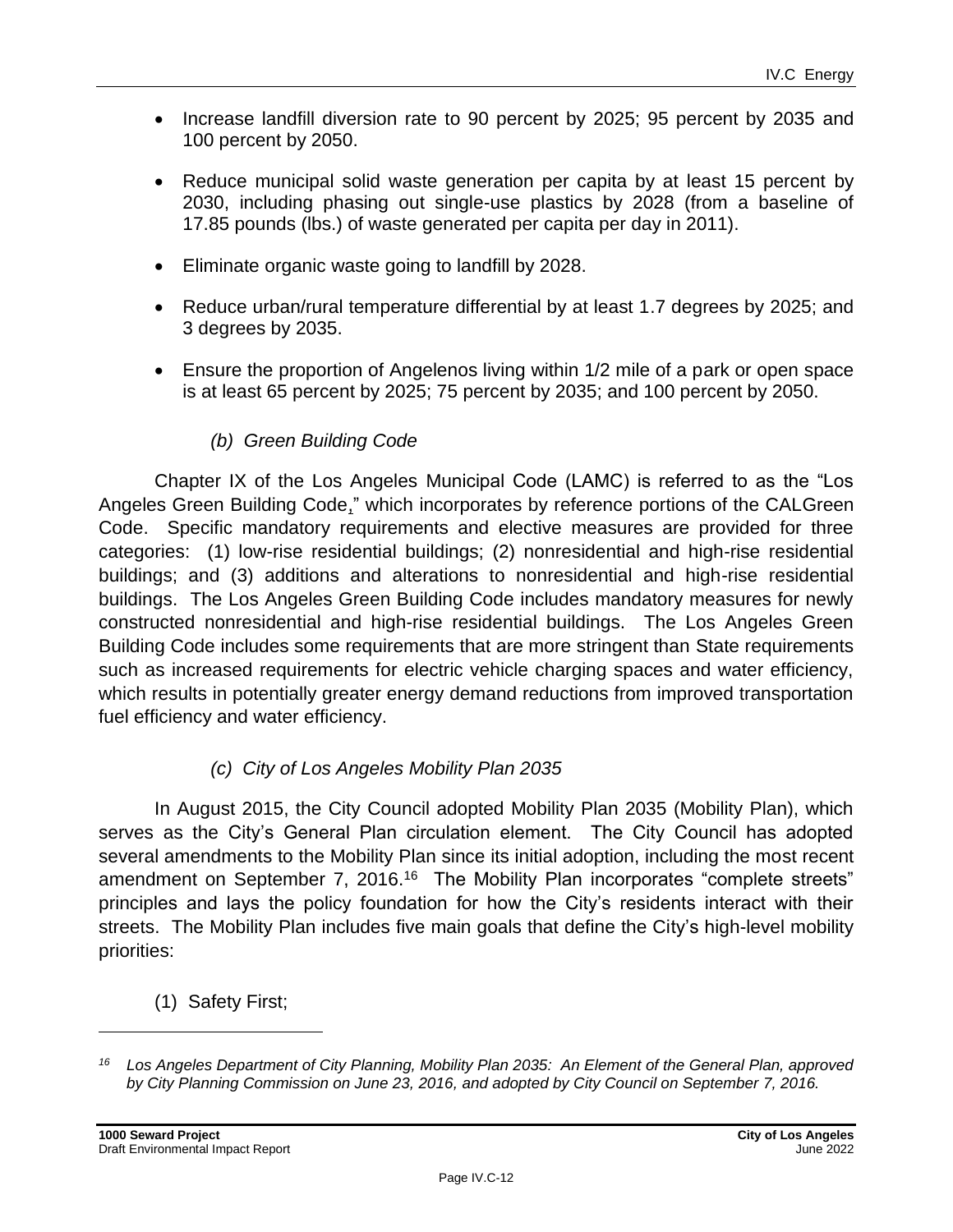- (2) World Class Infrastructure;
- (3) Access for All Angelenos;
- (4) Collaboration, Communication, and Informed Choices; and
- (5) Clean Environments and Healthy Communities.

Each of the goals contains objectives and policies to support the achievement of those goals.

## **b. Existing Conditions**

(1) Electricity

Electricity, a consumptive utility, is a man-made resource. The production of electricity requires the consumption or conversion of energy resources, including water, wind, oil, gas, coal, solar, geothermal, and nuclear resources, into energy. The delivery of electricity involves a number of system components, including substations and transformers that lower transmission line power (voltage) to a level appropriate for on-site distribution and use. The electricity generated is distributed through a network of transmission and distribution lines commonly called a power grid. Conveyance of electricity through transmission lines is typically responsive to market demands.

Energy capacity, or electrical power, is generally measured in watts (W) while energy use is measured in watt-hours (Wh). For example, if a light bulb has a capacity rating of 100 W, the energy required to keep the bulb on for 1 hour would be 100 Wh. If ten 100 W bulbs were on for 1 hour, the energy required would be 1,000 Wh or 1 kilowatt-hour (kWh). On a utility scale, a generator's capacity is typically rated in megawatts (MW), which is one million watts, while energy usage is measured in megawatt-hours (MWh) or gigawatt-hours (GWh), which is one billion watt-hours.

The Los Angeles Department of Water and Power (LADWP) provides electricity throughout the City of Los Angeles and many areas of the Owens Valley, serving approximately 4 million people within a service area of approximately 465 square miles, excluding the Owens Valley. Electricity provided by LADWP is divided into two planning districts: Valley and Metropolitan. The Valley Planning District includes the LADWP service area north of Mulholland Drive, and the Metropolitan Planning District includes the LADWP service area south of Mulholland Drive. The Project Site is located within LADWP's Metropolitan Planning District.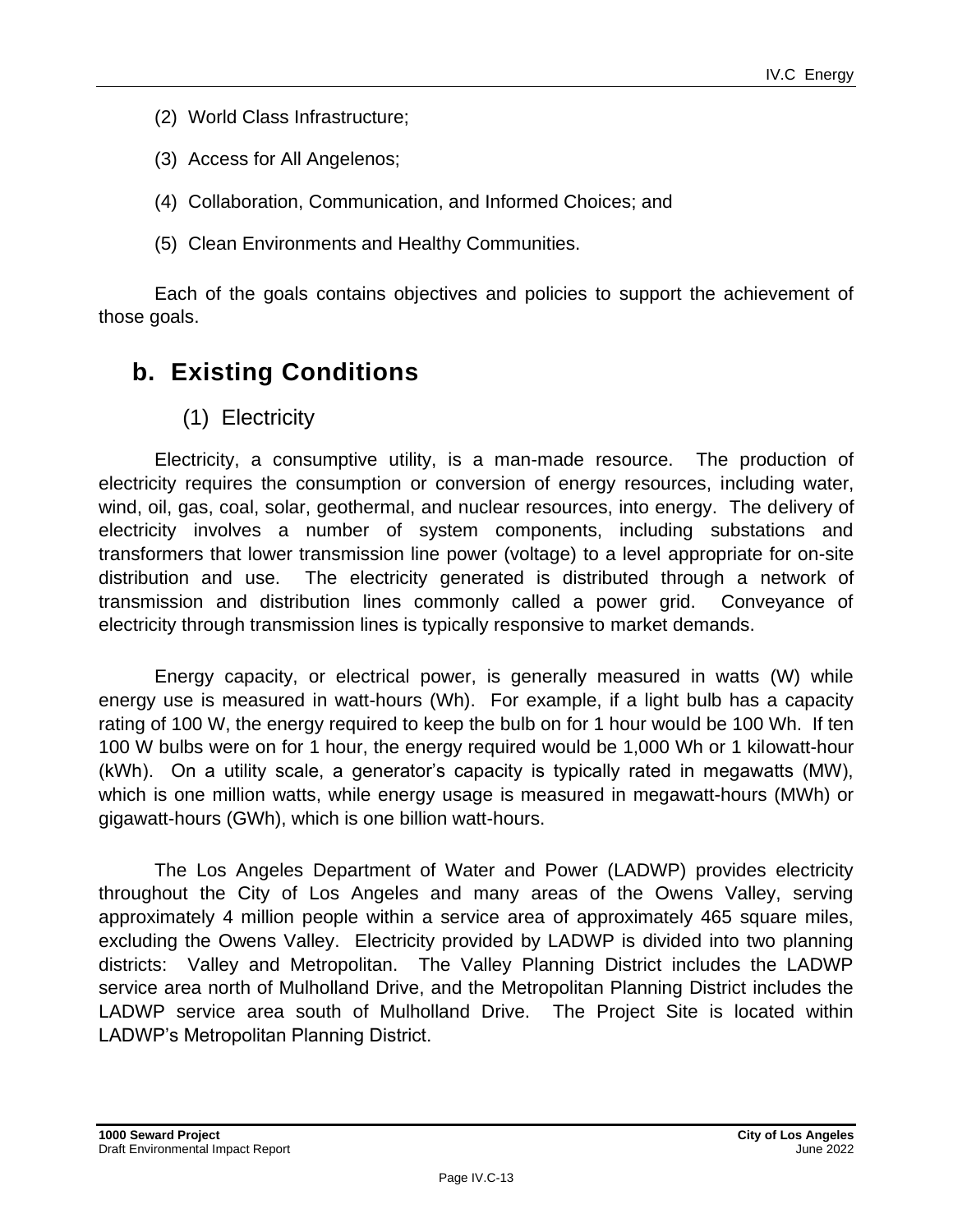LADWP generates power from a variety of energy sources, including hydropower, coal, gas, nuclear sources, and renewable resources, such as wind, solar, and geothermal sources. According to LADWP's 2017 Power Strategic Long-Term Resources Plan, LADWP has a net dependable generation capacity greater than 7,880 MW.<sup>17</sup> In 2018, the LADWP power system experienced an instantaneous peak demand of 6,432 MW.<sup>18</sup> Approximately 37 percent of LADWP's 2020 electricity purchases were from renewable sources, which is better than the 33 percent statewide percentage of electricity purchases from renewable sources.<sup>19</sup> LADWP's annual electricity sale to customers for the 2016– 2017 fiscal year, the most current year for which data is available, was approximately 22,878 million kWh.<sup>20</sup>

LADWP supplies electrical power to the Project Site from electrical service lines located in the Project vicinity. Existing electricity usage was estimated based on the same methodology contained in the GHG analysis included in Section IV.D, Greenhouse Gas Emissions, of this Draft EIR. Specifically, the California Emissions Estimator Model (CalEEMod) Version 2020.4.0 was used to estimate the existing electricity usage by inputting into the program the size of the land uses, the electrical demand factors for the land uses, electrical intensity factors related to water usage, and the estimated existing vehicle miles traveled (VMT) at the Project Site. It is estimated that existing uses on the Project Site currently consume approximately 250,598 kWh of electricity per year.<sup>21</sup>

#### (2) Natural Gas

Natural gas is a combustible mixture of simple hydrocarbon compounds (primarily methane) that is used as a fuel source. Natural gas consumed in California is obtained from naturally occurring reservoirs, mainly located outside the State, and delivered through high-pressure transmission pipelines. The natural gas transportation system is a nationwide network, and, therefore, resource availability is typically not an issue. Natural gas provides almost one-third of the State's total energy requirements and is used in electricity generation, space heating, cooking, water heating, industrial processes, and as a transportation fuel. Natural gas is measured in terms of cubic feet (cf).

*<sup>17</sup> LADWP, 2017 Power Strategic Long-Term Resources Plan.*

*<sup>18</sup> LADWP, 2017 Retail Electric Sales and Demand Forecast, p. 6.*

*<sup>19</sup> LADWP, 2020 Power Content Label.*

*<sup>20</sup> LADWP, 2017 Retail Electric Sales and Demand Forecast, 2017, p. 14.*

*<sup>21</sup> Eyestone Environmental, Energy Calculations for the 1000 Seward Project. See Appendix D of this Draft EIR.*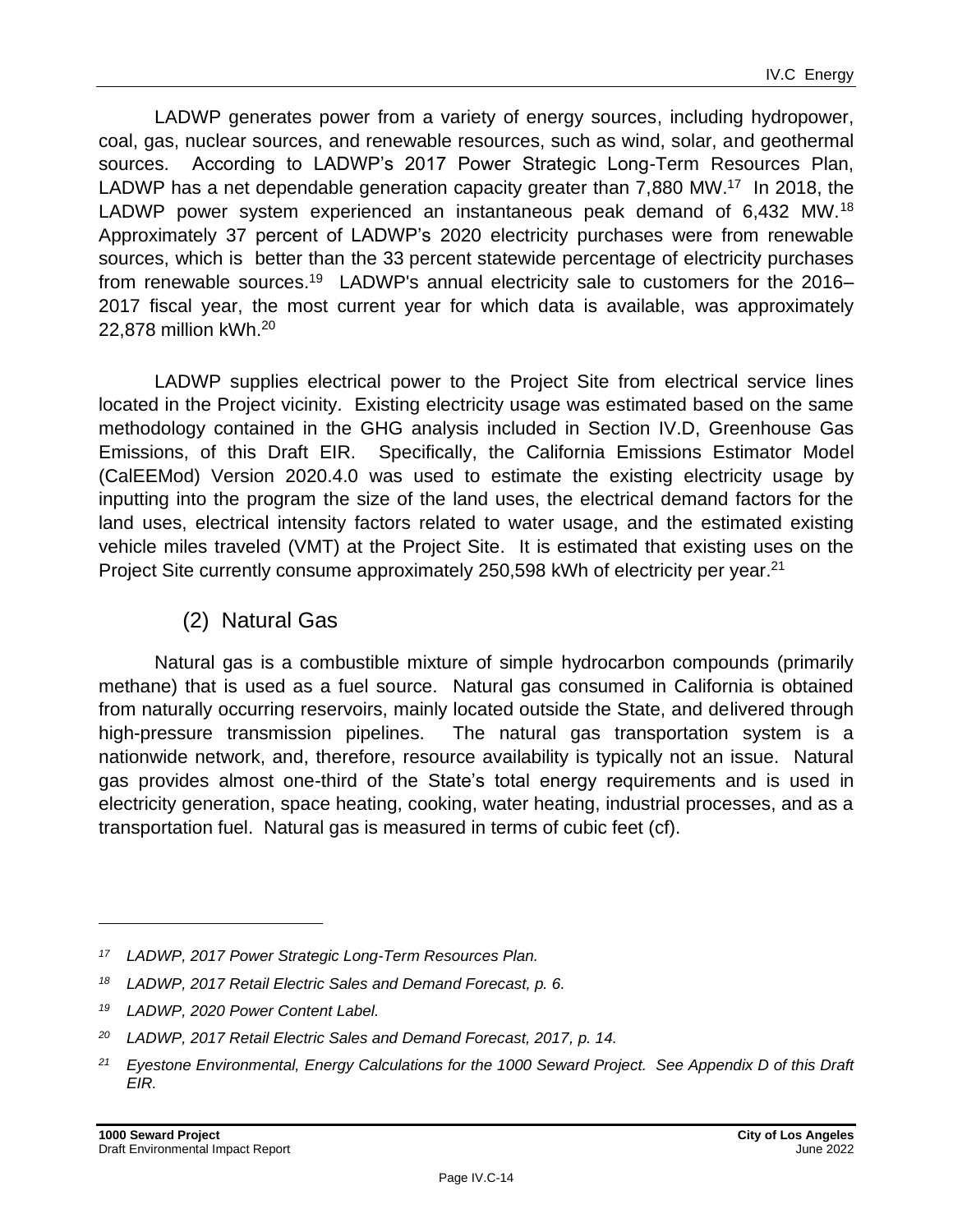Natural gas is provided to the Project Site by the Southern California Gas Company (SoCalGas). SoCalGas is the principal distributor of natural gas in Southern California, serving residential, commercial, and industrial markets. SoCalGas serves approximately 21.8 million customers in more than 500 communities encompassing approximately 24,000 square miles throughout Central and Southern California, from the City of Visalia to the Mexican border.<sup>22</sup>

SoCalGas receives gas supplies from several sedimentary basins in the western United States and Canada, including supply basins located in New Mexico (San Juan Basin), West Texas (Permian Basin), the Rocky Mountains, and Western Canada as well as local California supplies.<sup>23</sup> The traditional, southwestern United States sources of natural gas will continue to supply most of SoCalGas' natural gas demand. The Rocky Mountain supply is available but is used as an alternative supplementary supply source, and the use of Canadian sources provide only a small share of SoCalGas supplies due to the high cost of transport.<sup>24</sup> Gas supply available to SoCalGas from California sources averaged 97 million cf per day in 2019 (the most recent year for which data are available).<sup>25</sup> SoCalGas supplies natural gas to the Project Site from natural gas service lines located in the Project vicinity.

Existing natural gas usage was estimated based on the same methodology contained in the GHG analysis included in Section IV.D, Greenhouse Gas Emissions, of this Draft EIR. Specifically, the existing natural gas usage is based on the size of the land uses and the natural gas combustion factors for the land uses in units of million British thermal units (MMBtu). It is estimated that existing uses on the Project Site currently consume approximately 642,485 cf of natural gas per year.<sup>26</sup>

## (3) Transportation Energy

According to the CEC, transportation accounts for nearly 40 percent of California's total energy consumption in 2018.<sup>27</sup> In 2018, California consumed 15.6 billion gallons of

*<sup>22</sup> SoCalGas, Company Profile, www.socalgas.com/about-us/company-profile, accessed July 9, 2021.*

*<sup>23</sup> California Gas and Electric Utilities, 2020 California Gas Report, p. 111.*

*<sup>24</sup> U.S. Energy Information Administration, California State Profile and Energy Estimates, www.eia.gov/ state/?sid=CA#tabs-2, accessed July 9, 2021.*

*<sup>25</sup> California Gas and Electric Utilities, 2020 California Gas Report, p. 111.*

*<sup>26</sup> Eyestone Environmental, Energy Calculations for the 1000 Seward Project. See Appendix D of this Draft EIR.*

*<sup>27</sup> CEC, 2020 Integrated Energy Policy Report Update, docketed March 2021, p. 12.*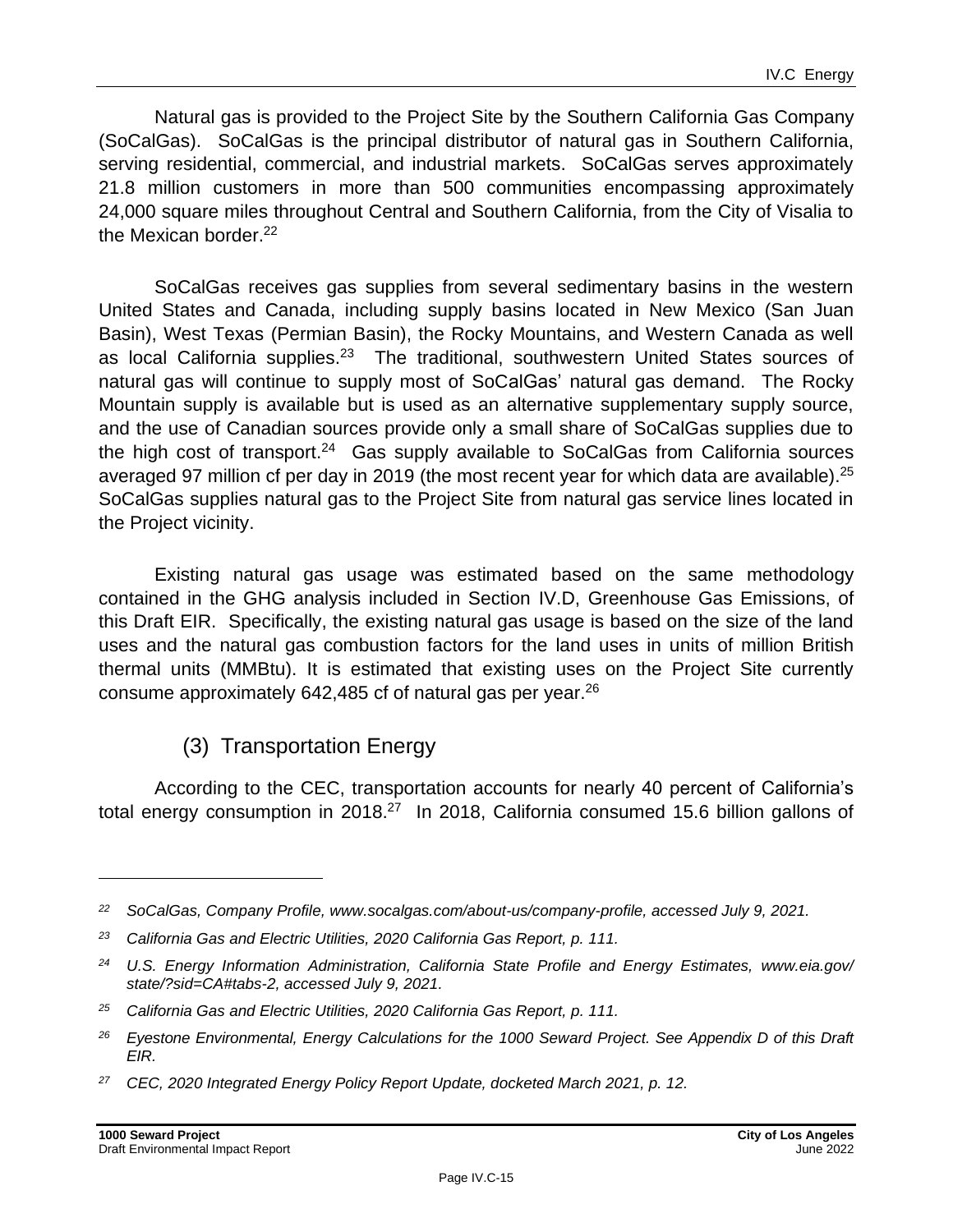gasoline and 3.1 billion gallons of diesel fuel.<sup>28,29</sup> Petroleum-based fuels currently account for 90 percent of California's transportation energy sources.<sup>30</sup> However, the State is now working on developing flexible strategies to reduce petroleum use. Over the last decade, California has implemented several policies, rules, and regulations to improve vehicle efficiency, increase the development and use of alternative fuels, reduce air pollutants and GHGs from the transportation sector, and reduce VMT. Accordingly, gasoline consumption in California has declined. The CEC predicts that the demand for gasoline will continue to decline over the next 10 years, and there will be an increase in the use of alternative fuels. $31$  According to CARB's EMFAC Web Database, Los Angeles County on-road transportation sources consumed 3.76 billion gallons of gasoline and 1.18 billion gallons of diesel fuel in 2019.<sup>32</sup>

The existing on-site land uses currently generate a demand for transportationrelated fuel use as a result of vehicle trips to and from the Project Site. The estimate of annual VMT associated with the existing Project Site uses is 582,855 VMT per year.<sup>33</sup> This translates to 22,588 gallons of gasoline and 3,657 gallons of diesel per year based on current (2020) fuel economy averages.<sup>34</sup> The Project Site is located near public transit service in the vicinity of the Project Site with multiple local and regional bus lines provided by Metro and LADOT. Specifically, transit options in the vicinity of the Project Site include the Hollywood/Vine station of the Metro B Line (Red) located approximately 1 mile northeast of the Project Site and Metro bus line 4 located approximately 0.2 mile northeast of the Project Site and DASH Hollywood located approximately 0.4 mile north of the Project Site. In addition, Metro bus lines 210 and 224 also operate within 0.5 mile of the Project Site with bus stops located at Vine Street & Santa Monica Boulevard and Highland Avenue & Santa Monica Boulevard, respectively.

*<sup>34</sup> Eyestone Environmental, Energy Calculations for 1000 Seward Project, see Appendix D of this Draft EIR.*

*<sup>28</sup> California Board of Equalization, Net Taxable Gasoline Gallons 10-Year Report.*

*<sup>29</sup> California Board of Equalization, Net Taxable Diesel Gallons 10-Year Report.*

*<sup>30</sup> CEC, 2020-2023 Investment Plan Update for the Clean Transportation Technology Program, September 2020.*

*<sup>31</sup> CEC, 2015 Integrated Energy Policy Report, docketed June 29, 2016, p. 113.*

*<sup>32</sup> California Air Resources Board, EMFAC Web Database.*

*<sup>33</sup> Eyestone Environmental, Energy Calculations for 1000 Seward Project, see Appendix D of this Draft EIR.*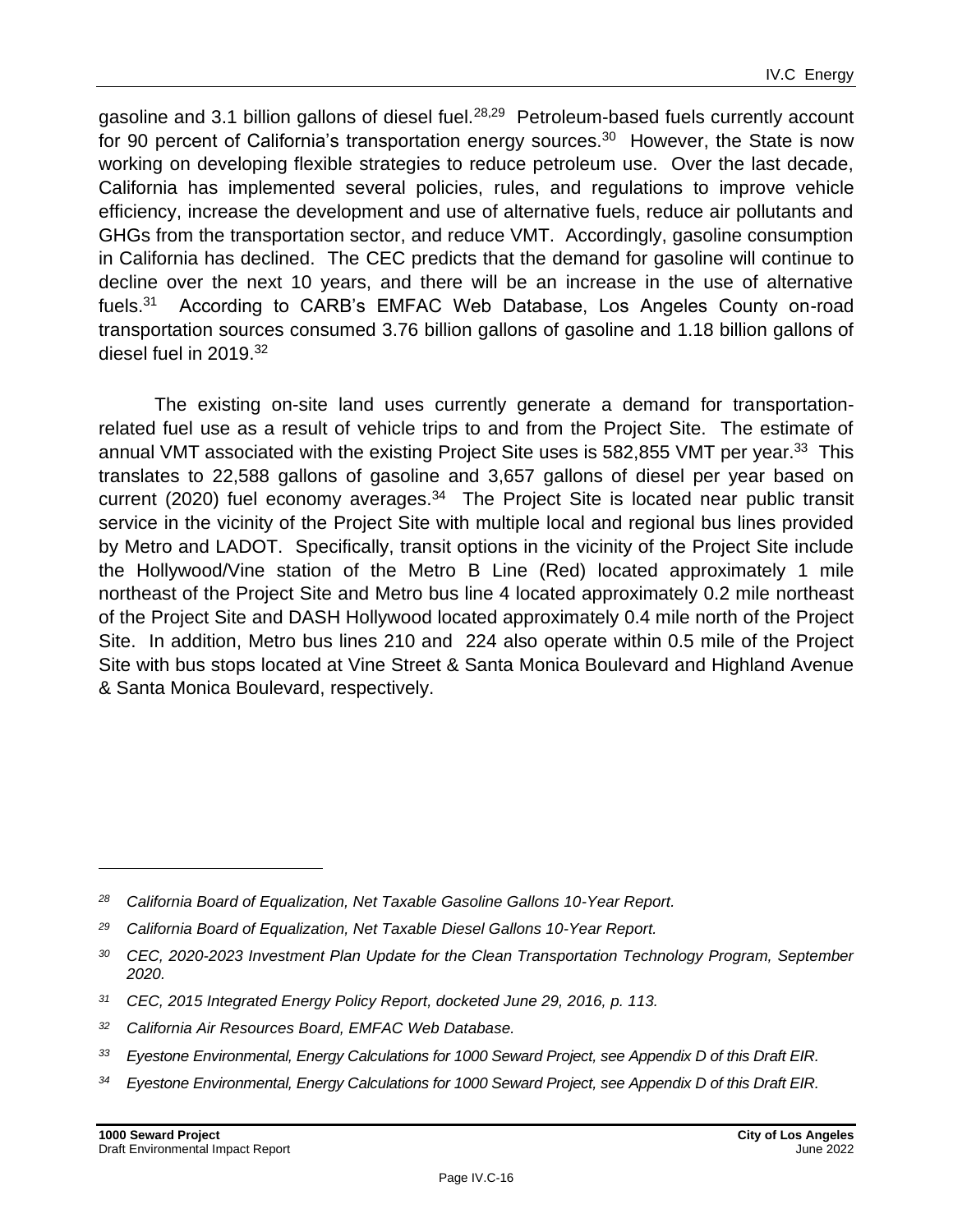## **3. Project Impacts**

## **a. Thresholds of Significance**

In accordance with Appendix G to the CEQA Guidelines, the Project would have a significant impact related to energy if it would:

#### *Threshold (a): Result in potentially significant environmental impact due to wasteful, inefficient, or unnecessary consumption of energy resources, during project construction or operation.*

#### *Threshold (b): Conflict with or obstruct a state or local plan for renewable energy or energy efficiency.*

With regard to Threshold (a), this analysis relates to Appendix F to the CEQA Guidelines, prepared in response to the requirement in PRC Section 21100(b)(3) that an EIR shall include a detailed statement setting forth "[m]itigation measures proposed to minimize significant effects of the environment, including, but not limited to, measures to reduce the wasteful, inefficient, and unnecessary consumption of energy."

In addition, with regard to potential energy impacts, the *L.A. CEQA Thresholds Guide* states that a determination of significance shall consider the following factor<sup>35</sup>:

• The degree to which the project design and/or operations incorporate energyconservation measures, particularly those that go beyond City requirements.

In accordance with Appendix F and the *L.A. CEQA Thresholds Guide*, the following factors were considered in determining whether the Project would have a significant impact with regard to Threshold (a):

- 1. The Project's energy requirements and its energy use efficiencies by amount and fuel type for each stage of the project including construction, operation, maintenance, and/or removal. If appropriate, the energy intensiveness of materials may be discussed.
- 2. The effects of the Project on local and regional energy supplies and on requirements for additional capacity.

*<sup>35</sup> L.A. CEQA Thresholds Guide factors related to infrastructure are evaluated in Section IV.J.2, Utilities and Service Systems—Energy Infrastructure, of this Draft EIR.*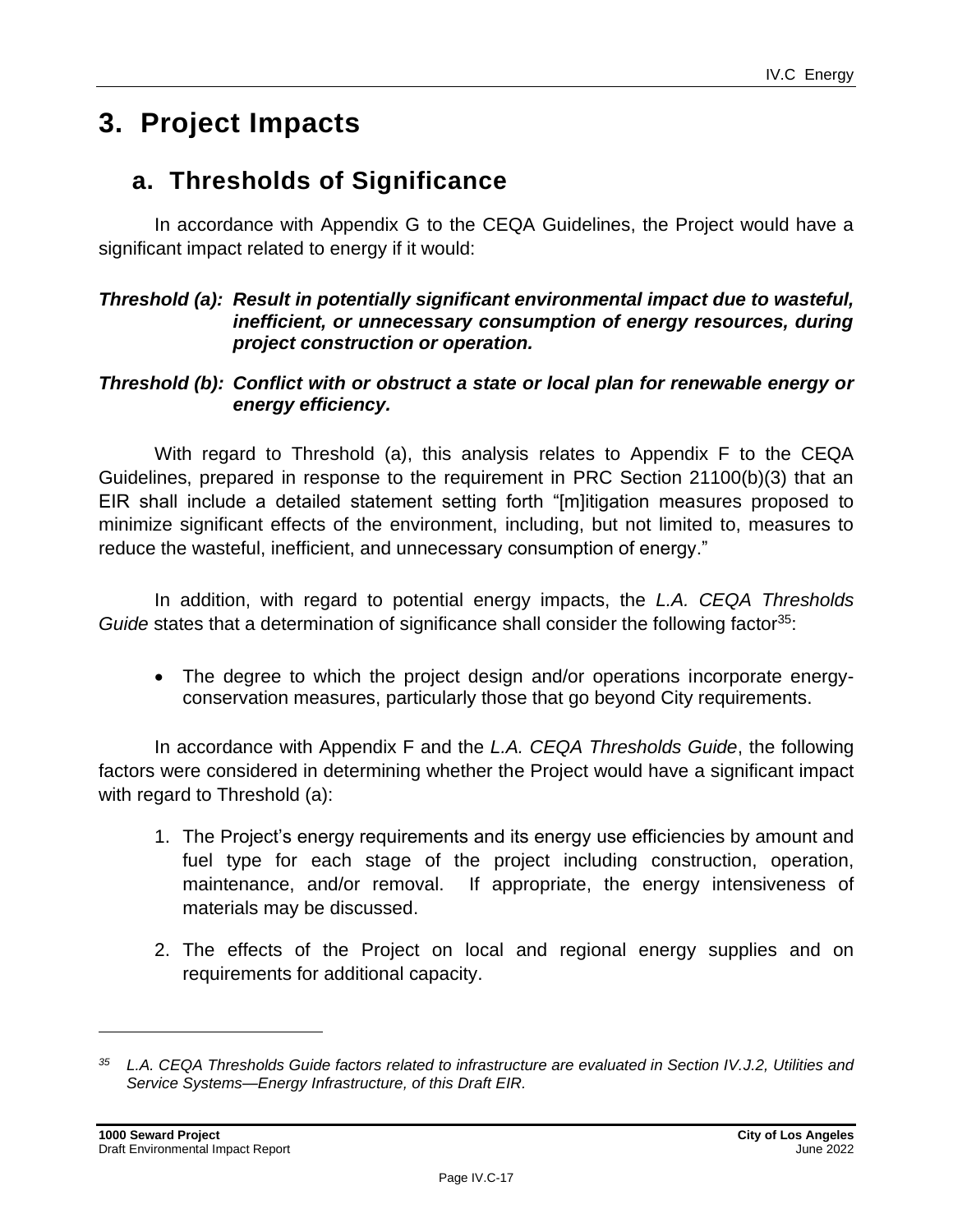- 3. The effects of the Project on peak and base period demands for electricity and other forms of energy.
- 4. The degree to which the Project complies with existing energy standards.
- 5. The effects of the Project on energy resources.
- 6. The Project's projected transportation energy use requirements and its overall use of efficient transportation alternatives.
- 7. The degree to which the Project design and/or operations incorporate energyconservation measures, particularly those that go beyond City requirements.

With regard to Threshold (b), the Project was evaluated for consistency with adopted energy conservation plans and policies relevant to the Project. Such adopted energy conservation plans and policies include Title 24 energy efficiency requirements, CalGreen Code, and City building codes. Also, as discussed in Section IV.D, Greenhouse Gas Emissions, of this Draft EIR, the Project was also evaluated for consistency with the 2020– 2045 RTP/SCS, which includes goals to reduce VMT and corresponding decrease in fuel consumption.

## **b. Methodology**

CEQA Guidelines Appendix F provides topics that the lead agency may consider in the discussion of energy use in an EIR:

- The project's energy requirements and its energy use efficiencies by amount and fuel type for each stage of the project's life cycle including construction, operation, maintenance, and/or removal. If appropriate, the energy intensiveness of materials may be discussed.
- The effects of the project on local and regional energy supplies and on requirements for additional capacity.
- The effects of the project on peak and base period demands for electricity and other forms of energy.
- The degree to which the project complies with existing energy standards.
- The effects of the project on energy resources.
- The project's projected transportation energy use requirements and its overall use of efficient transportation activities.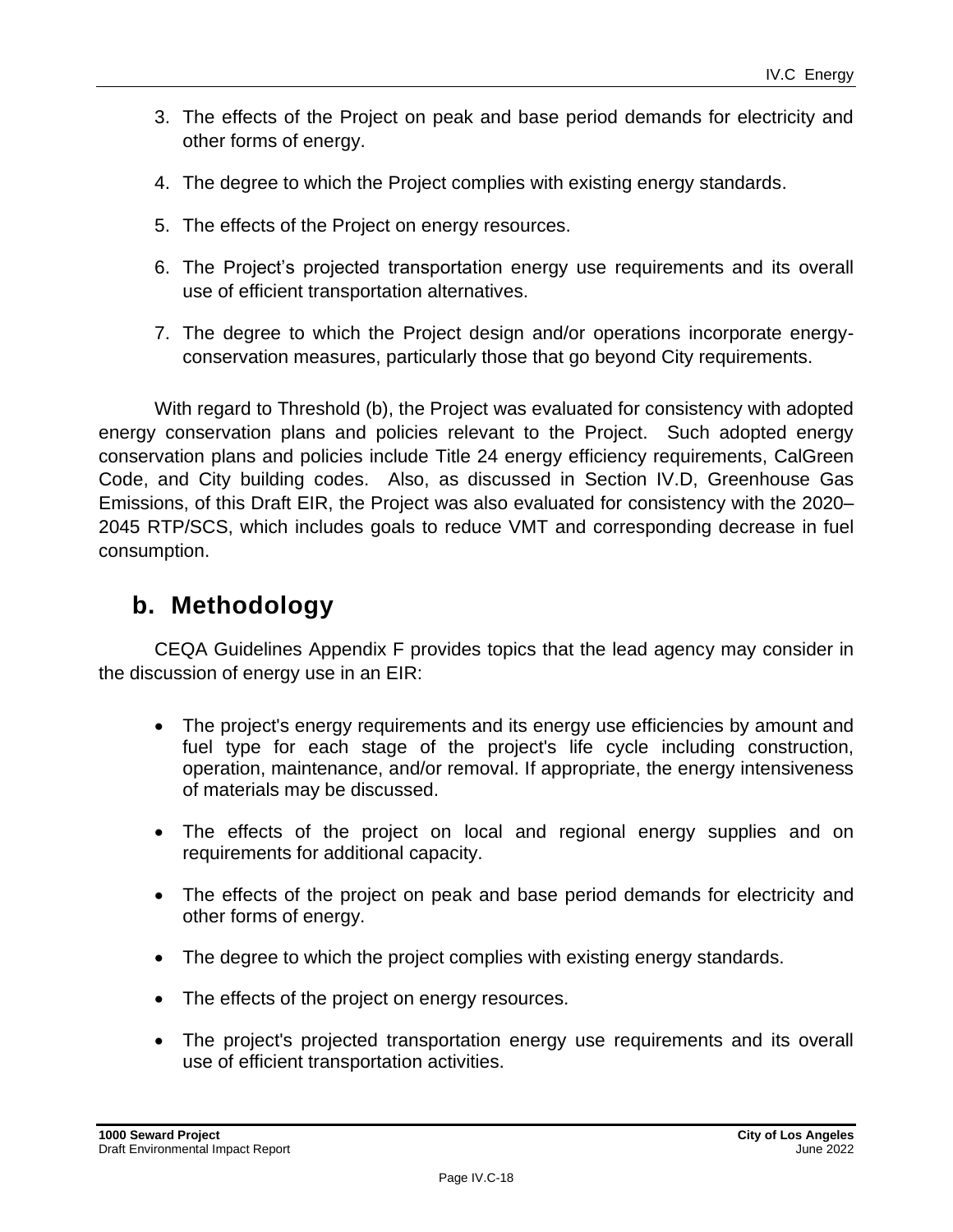## (1) Construction

During Project construction, energy would be consumed in the form of electricity associated with the conveyance of water used for dust control (including supply and conveyance) and, on a limited basis, powering lights, electronic equipment, or other construction activities necessitating electrical power. Electricity usage associated with the supply and conveyance of water used for dust control during construction was calculated using CalEEMod.<sup>36</sup> Electricity used to power lighting, electronic equipment, and other construction activities necessitating electrical power was calculated based on data provided in South Coast Air Quality Management District (SCAQMD) construction surveys (i.e., construction activity, horsepower, load factor, and hours of use per day). $37$  SCAQMD construction surveys identified the use of diesel generators to supply construction sites with electrical power.

In terms of natural gas, construction activities typically do not involve the consumption of natural gas.

Project construction would also consume energy in the form of petroleum-based fuels associated with the use of off-road construction vehicles and equipment on the Project Site, construction worker travel to and from the Project Site, and delivery and haul truck trips (e.g., the hauling of demolition material to off-site reuse and disposal facilities). Fuel consumption from on-site, heavy-duty construction equipment was calculated based on the equipment mix and usage factors provided in the CalEEMod construction output files included in Appendix D of this Draft EIR. The total horsepower was then multiplied by fuel usage estimates per horsepower-hour included in Table A9-3-E of the SCAQMD *CEQA Air Quality Handbook*. Fuel consumption from construction worker, vendor, and delivery/haul trucks was calculated using the trip rates and distances provided in the CalEEMod construction output files. Total VMT was then calculated for each type of construction-related trip and divided by the corresponding county-specific miles per gallon factor using CARB's EMFAC model (EMFAC). EMFAC provides the total annual VMT and fuel consumed for each vehicle type. Consistent with CalEEMod, construction worker trips were assumed to include 50 percent light duty gasoline auto and 50 percent light duty gasoline trucks. Construction vendor and delivery/haul trucks were assumed to be heavyduty diesel trucks. Refer to Appendix D of this Draft EIR for detailed calculations.

*<sup>36</sup> California Air Pollution Control Officers Association, CalEEModTM version 2020.4.0 User's Guide, May 2021.*

*<sup>37</sup> CalEEMod Users Guide. Appendix E1, Technical Source Documentation. October 2017.*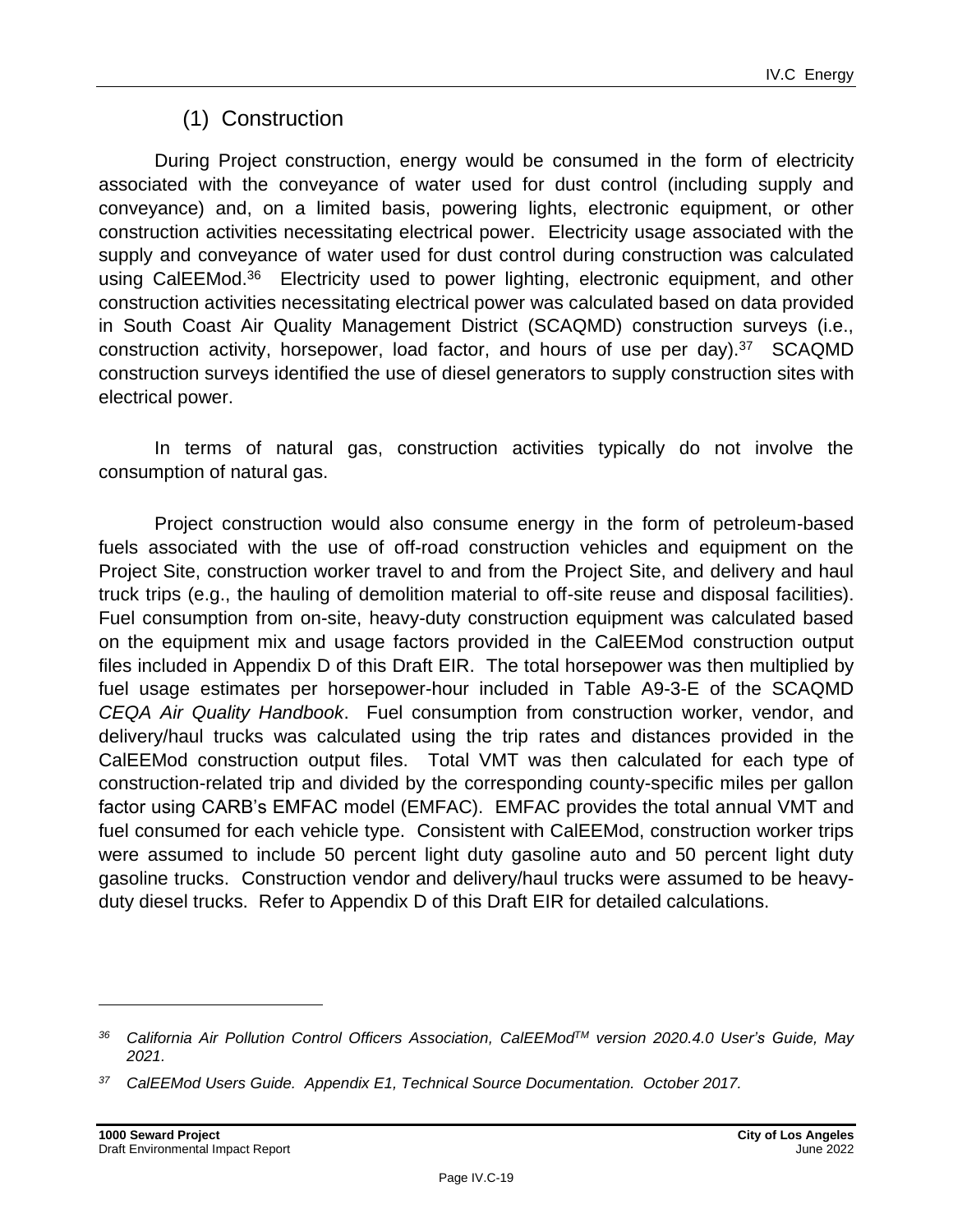## (2) Operation

Annual consumption of electricity (including electricity usage associated with the supply and conveyance of water) and natural gas was calculated using demand factors provided in CalEEMod as part of the GHG analysis included in Section IV.D, Greenhouse Gas Emissions, of this Draft EIR. As mentioned above, electricity usage and natural gas consumption is calculated based on default energy demand factors contained within CalEEMod for the Project land uses. Electricity from water usage is also based on CalEEMod electricity intensity factors related to water treatment and conveyance.

Energy impacts associated with transportation during operation were also assessed. Daily trip generation used in this analysis was based on the *Transportation Assessment for the 1000 Seward Project*, prepared by Gibson Transportation Consulting, Inc. (See Appendix J of this Draft EIR). As discussed therein, Project-related VMT was calculated using the LADOT VMT Calculator. The VMT Calculator was developed by the City and LADOT to comply with SB 743, which requires lead agencies to adopt VMT criteria to determine transportation related impacts. Weekend project trips were based on the Institute of Transportation Engineers trip generation factors for the applicable land uses. The daily Project-related VMT were then input into CalEEMod, which calculated the annual VMT. The resulting annual VMT was used as part of the GHG analysis included in Section IV.D, Greenhouse Gas Emissions, of this Draft EIR. Based on this annual VMT, gasoline and diesel consumption rates were calculated using the county-specific miles per gallon calculated using EMFAC. The vehicle fleet mix for vehicles anticipated to visit the Project Site was calculated consistent with the CalEEMod default for Los Angeles County. Supporting calculations are provided in Appendix D of this Draft EIR. These calculations were used to determine, as required by Appendix F guidelines, if the Project would cause the wasteful, inefficient and/or unnecessary consumption of energy.

## **c. Project Design Features**

The Project includes project design features designed to improve energy efficiency as set forth in Section IV.D, Greenhouse Gas Emissions, of this Draft EIR, including Project Design Features GHG-PDF-1 and Section IV.J.1, Utilities and Service Systems—Water Supply and Infrastructure, of this Draft EIR, including Project Design Feature WAT-PDF-1. These measures include, but are not limited to, the following: use of light-emitting diode (LED) and other efficient lighting technology; energy saving lighting control systems such as light- and motion-detection controls (where applicable); energy efficient heating, ventilation, and air conditioning (HVAC) equipment; plumbing fixtures (water closets and urinals) and fittings (faucets and showerheads) that comply with the performance requirements specified in the City of Los Angeles Green Building Code; weather-based irrigation system; water-efficient landscaping; a limitation on the number of natural gas fireplaces/firepits; tankless and on-demand water heaters; and individual metering and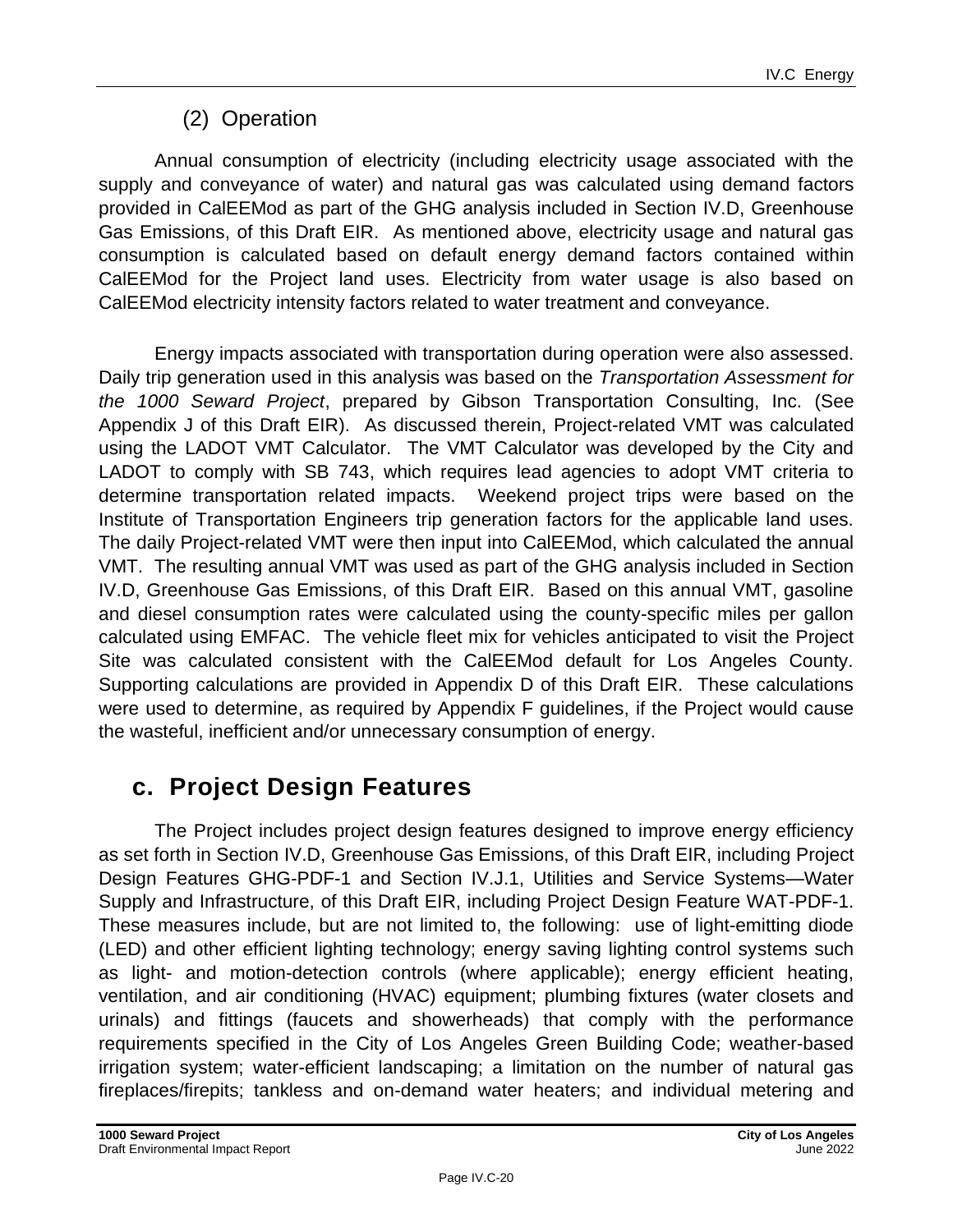billing for commercial water use. The Project would also comply with the City's EV charging requirements which specifies that 10 percent of new parking spaces would require EV charging equipment. In addition, 30 percent of all new parking spaces would be required to be EV "ready" which will be capable of supporting future EV charging equipment.<sup>38</sup>

## **d. Analysis of Project Impacts**

#### *Threshold (a): Would the Project result in potentially significant environmental impact due to wasteful, inefficient, or unnecessary consumption of energy resources, during Project construction or operation?*

(1) Impact Analysis

The following analysis considers the seven factors in the Thresholds of Significance subsection above to determine whether Threshold (a) would be exceeded.

> *(a) The project's energy requirements and its energy use efficiencies by amount and fuel type for each stage of the project including construction, operation, maintenance, and/or removal. If appropriate, the energy intensiveness of materials may be discussed.*

The Project would consume energy during construction and operational activities. Sources of energy for these activities would include electricity usage, natural gas consumption (during operation only), and transportation fuels such as diesel and gasoline. The analysis below includes the Project's energy requirements and energy use efficiencies by fuel type for each stage of the Project (demolition of existing uses, construction, operation, and maintenance).

For purposes of this analysis, Project maintenance would include activities such as repair of structures, landscaping and architectural coatings, which could potentially use electricity and petroleum-based fuels. Energy usage related to Project maintenance activities are assumed to be included as part of Project operations. Project removal activities would include demolition of the proposed buildings following their construction and/or abandonment of the Project Site. However, it is not known when the Project would be removed. Therefore, analysis of energy usage related to Project removal activities are too speculative for evaluation. For this reason, impacts related to the energy usage of the removal or abandonment of the Project were not analyzed.

*<sup>38</sup> City of Los Angeles Ordinance No. 186485. December 11, 2019.*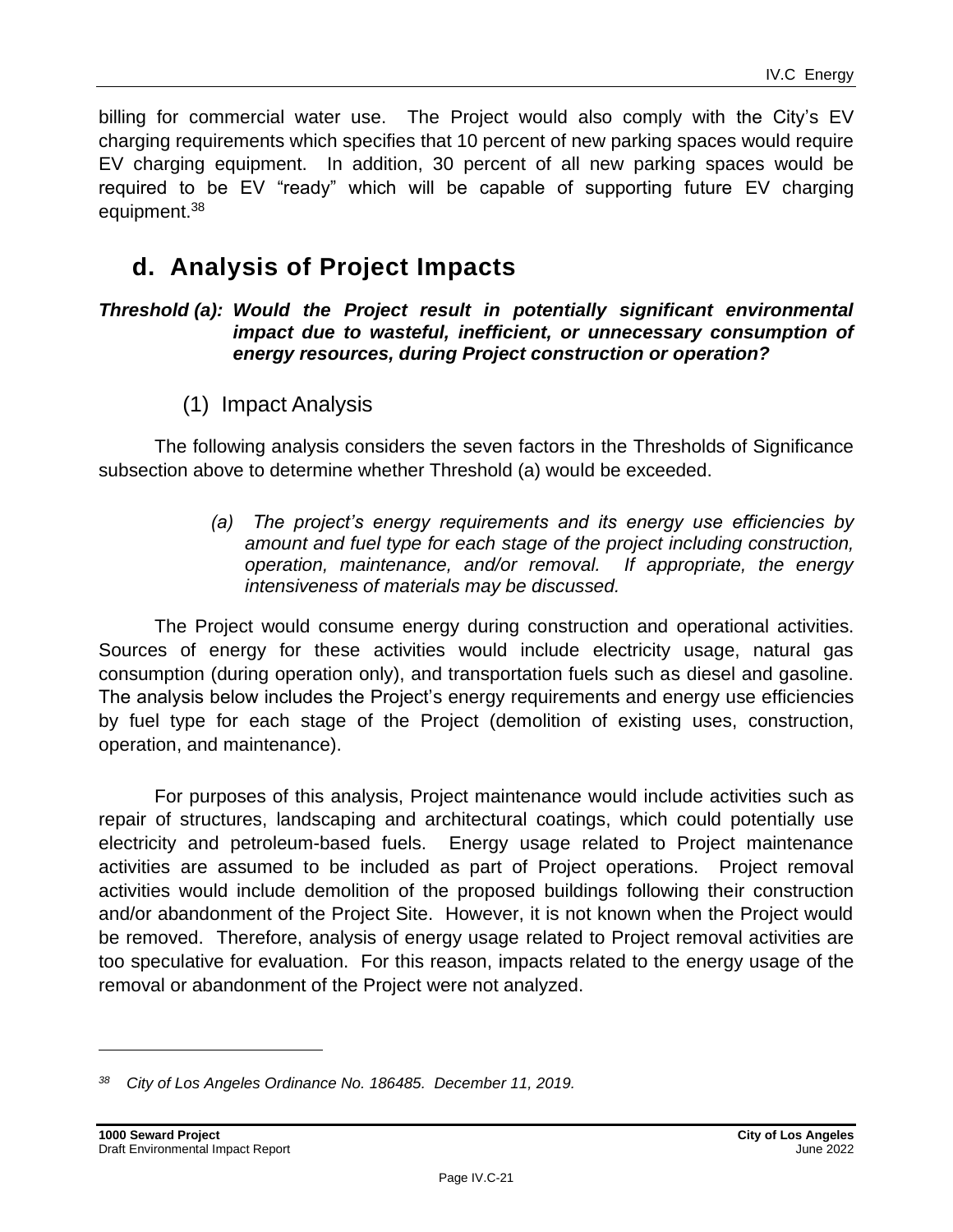#### *(i) Construction*

During Project construction, energy would be consumed in the form of electricity associated with the conveyance of water used for dust control and, on a limited basis, powering lights, electric equipment, or other construction activities necessitating electrical power. Electricity from these construction activities would be limited in comparison to existing operational electricity usage at the Project Site given that construction activities would be intermittent and temporary. As discussed below, construction activities, including the construction of new buildings and facilities, typically do not involve the consumption of natural gas. Project construction would also consume energy in the form of petroleumbased fuels associated with the use of off-road construction vehicles and equipment on the Project Site, construction worker travel to and from the Project Site, and delivery and haul truck trips (e.g., hauling of demolition material to off-site reuse and disposal facilities).

As shown in Table IV.C-1 on page [IV.C-23,](#page-22-0) a total of 45,025 kWh of electricity, 46,868 gallons of gasoline, and 181,833 gallons of diesel are estimated to be consumed during Project construction. The construction schedule assumes that construction would take place within a 24-month duration with completion in 2024. However, full buildout of the Project is not expected until 2025.

#### **Electricity**

During construction of the Project, electricity would be consumed to supply and convey water for dust control and, on a limited basis, may be used to power lighting, electric equipment, and other construction activities necessitating electrical power. Electricity would be supplied to the Project Site by LADWP and would be obtained from the existing electrical lines that connect to the Project Site. This is consistent with suggested measures in the *L.A. CEQA Thresholds Guide* to use electricity from power poles rather than temporary gasoline or diesel-powered generators.

As shown in Table IV.C-1, a total of approximately 45,025 kWh of electricity are anticipated to be consumed during Project construction. The electricity demand at any given time would vary throughout the construction period based on the construction activities being performed, with the demolition and grading phases having the greatest demand, and would cease upon completion of construction. When not in use, electric equipment would be powered off so as to avoid unnecessary energy consumption. In addition, although Title 24 requirements typically apply to energy usage for buildings, long-term construction lighting (longer than 120 days) providing illumination for the Project Site and staging areas would also comply with applicable Title 24 requirements which includes limits on the wattage allowed per specific area, which result in the conservation of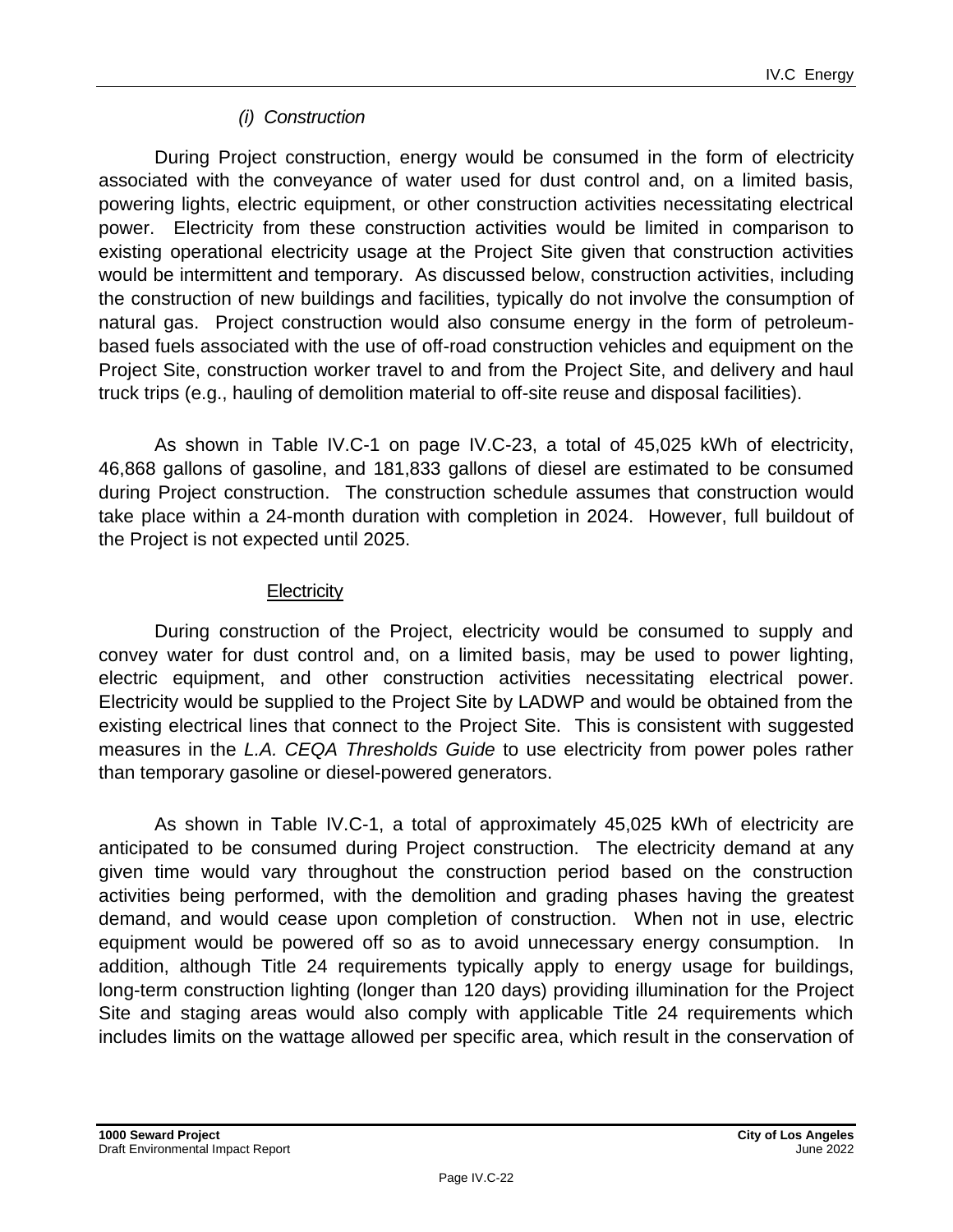**Table IV.C-1 Summary of Energy Use During Project Construction**<sup>a</sup>

<span id="page-22-0"></span>

| <b>Fuel Type</b>                                                                                               | Quantity        |
|----------------------------------------------------------------------------------------------------------------|-----------------|
| <b>Electricity</b>                                                                                             |                 |
| <b>Water Consumption</b>                                                                                       | 4,201 kWh       |
| Lighting, Electric Equipment, and Other Construction Activities<br>Necessitating Electrical Power <sup>b</sup> | 40,824 kWh      |
| <b>Total Electricity<sup>c</sup></b>                                                                           | 45,025 kWh      |
| Gasoline                                                                                                       |                 |
| <b>On-Road Construction Equipment</b>                                                                          | 46,868 gallons  |
| <b>Off-Road Construction Equipment</b>                                                                         | 0 gallons       |
| <b>Total Gasoline</b>                                                                                          | 46,868 gallons  |
| <b>Diesel</b>                                                                                                  |                 |
| <b>On-Road Construction Equipment</b>                                                                          | 140,938 gallons |
| <b>Off-Road Construction Equipment</b>                                                                         | 40,945 gallons  |
| <b>Total Diesel</b>                                                                                            | 181,883 gallons |

*<sup>a</sup> Detailed calculations are provided in Appendix D of this Draft EIR.*

*<sup>b</sup>Electricity usage is based on SCAQMD construction site survey data and typical requirements for power generators. Such electricity demand would be temporary, limited, and would cease upon the completion of construction.*

*<sup>c</sup>Total construction electricity usage of 45,025 kWh represents approximately 18 percent of the 250,598-kWh existing annual operational electricity usage.*

*Source: Eyestone Environmental, 2021.* 

energy.<sup>39</sup> As such, the demand for electricity during construction would not cause wasteful, inefficient, and unnecessary use of energy, and impacts would be less than significant.

#### Natural Gas

Construction activities, including the construction of new buildings and facilities, typically do not involve the consumption of natural gas. Accordingly, natural gas would not be supplied to support Project construction activities; thus, there would be no demand generated by construction. Furthermore, the existing natural gas usage at the Project Site of approximately 642,485 cf per year would no longer be required because the existing uses would be demolished or no longer functional. As such, the energy requirements and energy use of the Project related to natural gas during construction would not cause

*<sup>39</sup> California Building Energy Efficiency Standards, Title 24, Part 6, §110.9, §130.0, and §130.2.*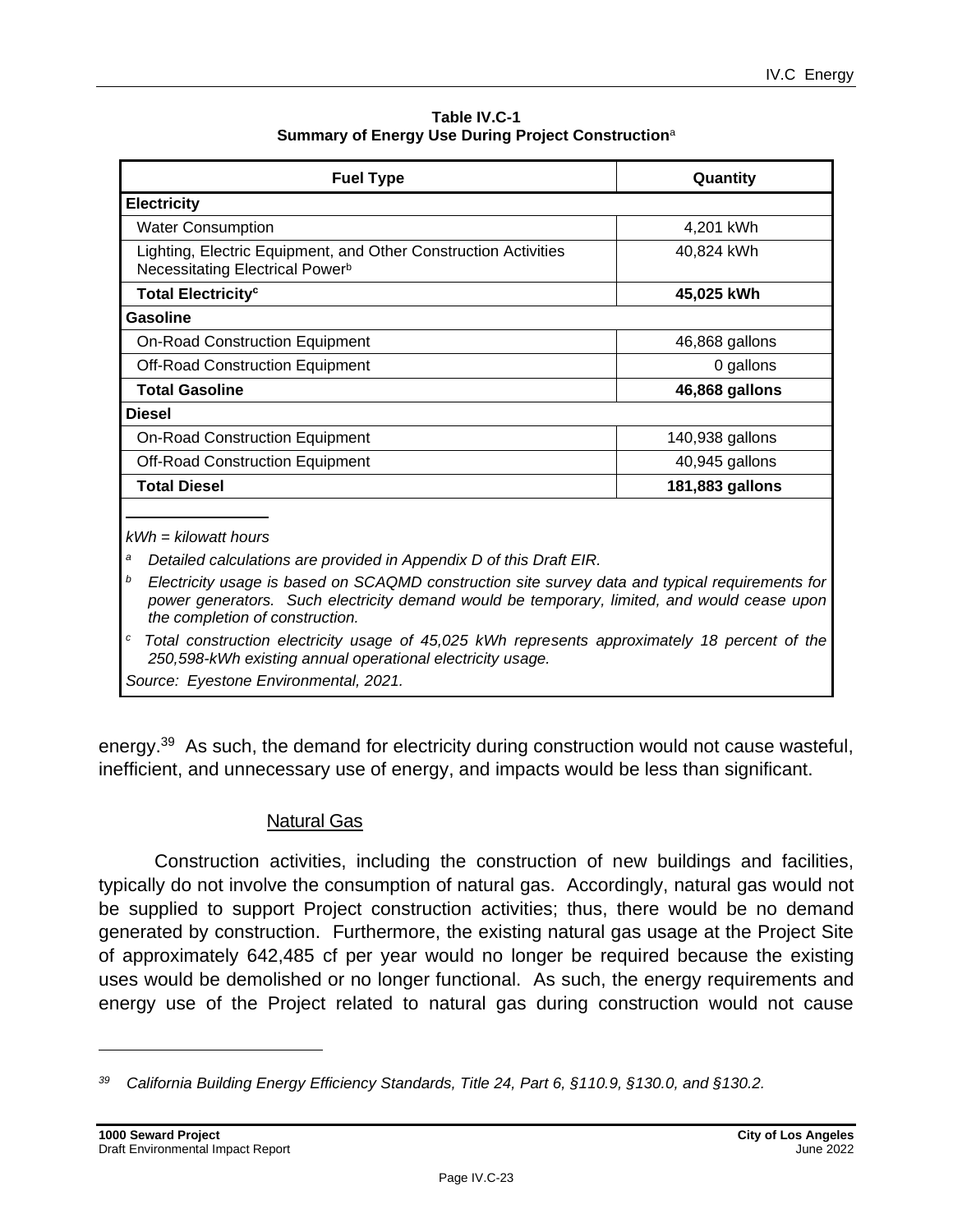wasteful, inefficient, and unnecessary use of energy, and impacts would be less than significant.

#### Transportation Energy

The petroleum-based fuel use summary provided in Table IV.C-1 on page [IV.C-23](#page-22-0) represents the amount of transportation energy that could potentially be consumed during Project construction based on a conservative set of assumptions, provided in Appendix D of this Draft EIR. The construction energy analysis assumes that all equipment would be operating continuously (8 hours per day) throughout the entire duration of construction. However, under real world typical conditions, most equipment would be operating less than 8 hours per day. As shown on Table IV.C-1, on- and off-road vehicles would consume an estimated 46,868 gallons of gasoline and approximately 181,883 gallons of diesel fuel for the Project's construction.

Moreover, trucks and equipment used during proposed construction activities would comply with CARB's anti-idling regulations as well as the In-Use Off-Road Diesel-Fueled Fleets regulation. In addition to reducing criteria pollutant emissions, compliance with the anti-idling and emissions regulations would also result in efficient use of constructionrelated energy and reduce fuel consumption. In addition, on-road vehicles (i.e., haul trucks, worker vehicles) would be subject to Federal fuel efficiency requirements. Therefore, Project construction activities would comply with existing energy standards with regard to transportation fuel consumption. As such, the demand for petroleum-based fuel during construction would not cause wasteful, inefficient, and unnecessary use of energy, and impacts would be less than significant.

#### Construction Materials

The energy analysis does not include a full life cycle analysis of energy usage that would occur over the production/transport of materials used during the construction of the Project or used during the operational life of the Project, or the end of life for the materials and processes that would occur as an indirect result of the Project. Estimating the energy usage associated with these processes would be too speculative for meaningful consideration, would require analysis beyond the current state-of-the-art in impact assessment, and may lead to a false or misleading level of precision in reporting. Manufacture and transport of materials related to Project construction and operation is expected to be regulated under regulatory energy efficiency requirements. Therefore, it is assumed that energy usage related to construction and operational materials would be consistent with current regulatory requirements regarding energy usage, and therefore not wasteful, inefficient or unnecessary, and impacts would be less than significant.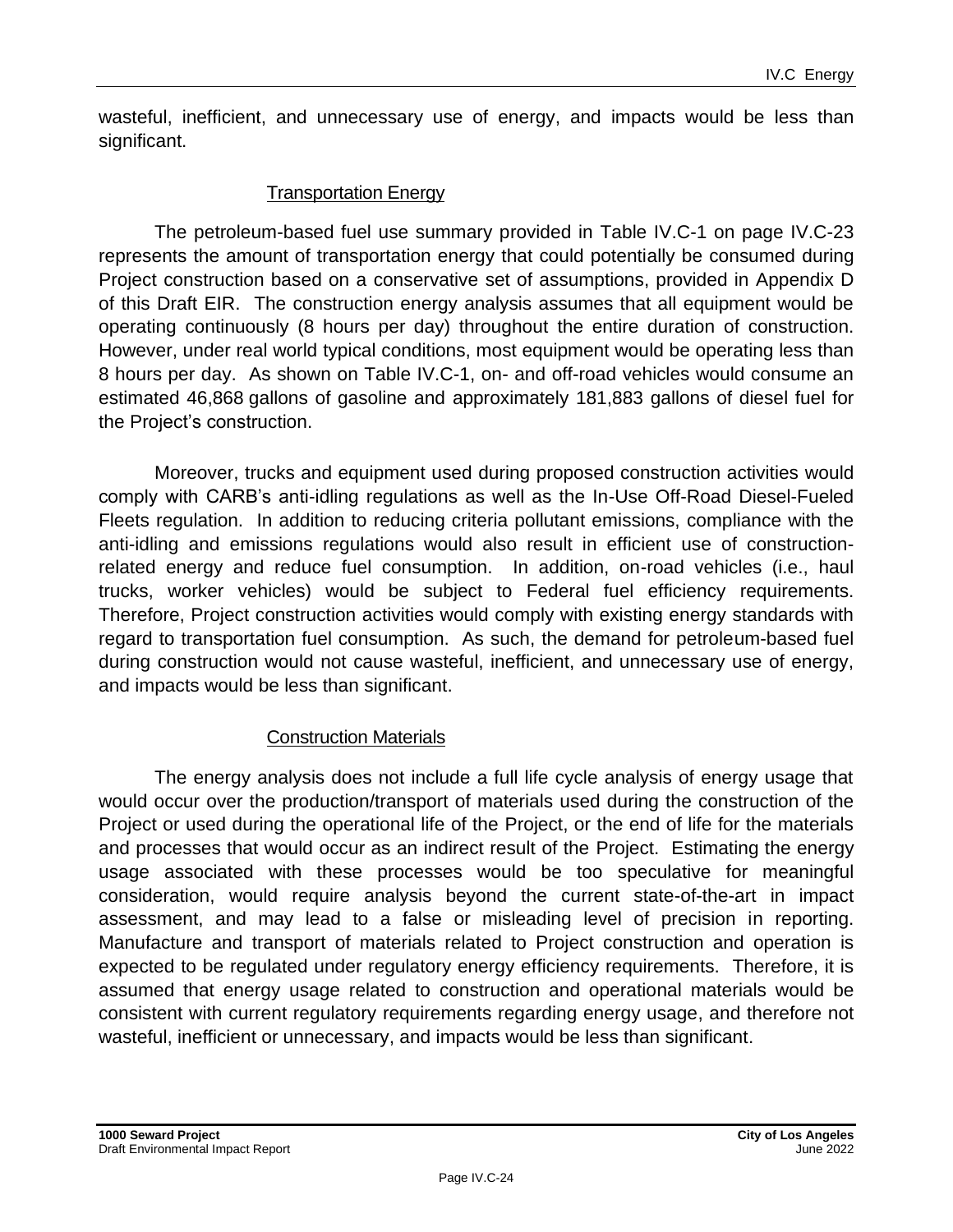#### *(ii) Operation*

During operation of the Project, energy would be consumed for multiple purposes, including, but not limited to, the following: heating/ventilating/air conditioning (HVAC); refrigeration; lighting; and the use of electronics, equipment, and machinery. Energy would also be consumed during Project operations related to water usage, solid waste disposal, and vehicle trips. The Project includes demolition of the existing buildings on the Project Site, which currently consume electricity and natural gas and generate vehicle trips. As shown in Table IV.C-2 on page IV.C-26, the Project's net new energy demand would be approximately 2,820,104 kWh of electricity per year and 3,374,502 cf of natural gas per year. The Project would also result in a net increase of 128,457 gallons of gasoline per year and 20,795 gallons of diesel fuel per year consumed.

#### **Electricity**

As shown in Table IV.C-2, with compliance with Title 24 standards and applicable CALGreen Code requirements, the Project would result in an on-site net demand for electricity totaling approximately 2,820,104 kWh per year. In addition to complying with CALGreen Code, the Applicant would also implement GHG-PDF-1 in Section IV.D, Greenhouse Gas Emissions, of this Draft EIR, which states that the design of new buildings would incorporate sustainability features (e.g., use of light-emitting diode (LED) and other efficient lighting technology), and Project Design Feature WAT-PDF-1, presented in Section IV.J.1, Utilities and Service Systems—Water Supply and Infrastructure, of this Draft EIR, which states that the Project would incorporate water conservation features, such as high-efficiency toilets with flush volume of 1.0 gallon of water per flush, Energy-star rated commercial dishwashers, and drip/subsurface irrigation, among others. These measures would further reduce the Project's energy demand. In addition, the Project would be subject to the 2019 Title 24 standards, which represent "challenging but achievable design and construction practices" that represent "a major step towards meeting the ZNE goal." Nonresidential buildings built in compliance with the 2019 standards use about 30 percent less energy than those under the 2016 standards.<sup>40</sup>

LADWP was required to procure at least 33 percent of their energy portfolio from renewable sources by 2020. The current sources procured by LADWP include wind, solar, and geothermal sources. These sources accounted for approximately 37 percent of LADWP's overall energy mix in 2020, the most recent year for which data are available.<sup>41</sup> This represents the available off-site renewable sources of energy that would meet the Project's energy demand. The use of renewable energy would indirectly reduce use of

*<sup>40</sup> CEC, 2019 Building Energy Efficiency Standards, Fact Sheet.*

*<sup>41</sup> LADWP, 2020 Power Content Label.*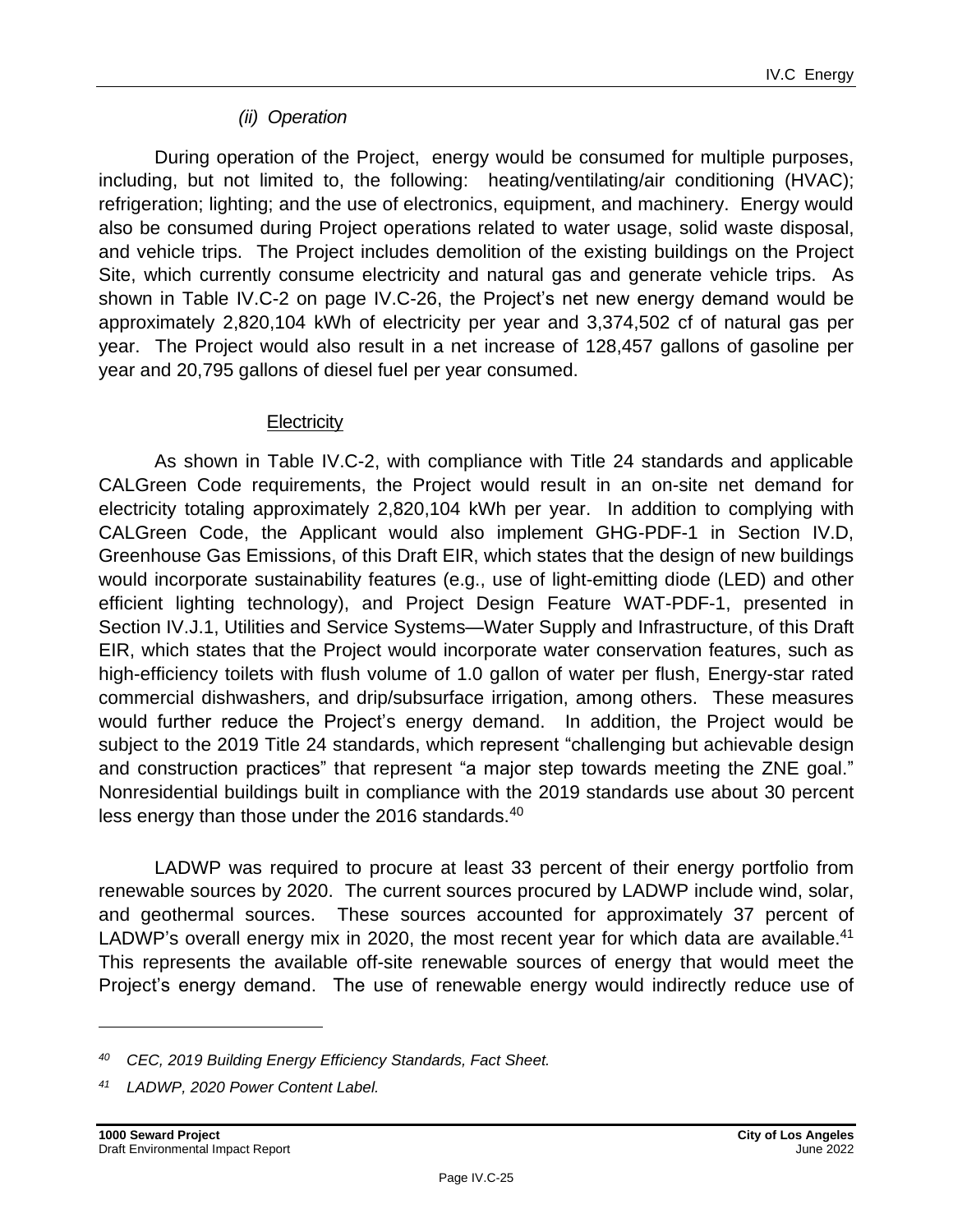**Table IV.C-2 Summary of Annual Energy Use During Project Operation**<sup>a</sup>

|                                                                 | <b>Estimated Energy Demand</b>    |                 |  |
|-----------------------------------------------------------------|-----------------------------------|-----------------|--|
| <b>Source</b>                                                   | <b>Operation</b><br>(Project Net) | <b>Existing</b> |  |
| <b>Electricity</b>                                              |                                   |                 |  |
| <b>Building</b>                                                 | 2,484,174 kWh                     | 215,907 kWh     |  |
| Waterb                                                          | 332,919 kWh                       | 34,691 kWh      |  |
| EV Chargers <sup>c</sup>                                        | 3,011 kWh                         | 0 kWh           |  |
| Total Electricity <sup>d</sup>                                  | 2,820,104 kWh                     | 250,598 kWh     |  |
| <b>Natural Gas</b>                                              |                                   |                 |  |
| <b>Building</b>                                                 | 3,374,502 cf                      | 642,485 kWh     |  |
| Total Natural Gas <sup>d</sup>                                  | 3,374,502 cff                     | 642,485 kWh     |  |
| <b>Transportation (On-Road Vehicles and Off-Road Equipment)</b> |                                   |                 |  |
| Gasoline                                                        | 128,457 gal                       | 22,588 gal      |  |
| Diesel                                                          | 20,795 gal                        | 3,657 gal       |  |
| <b>Total Transportation</b> <sup>e</sup>                        | 149,252 gal                       | 26,245 gal      |  |

*cf = cubic feet*

*gal = gallons*

*kWh = thousand kilowatt hours*

- *<sup>a</sup> Detailed calculations are provided in Appendix D of this Draft EIR. Totals may not precisely add up due to rounding.*
- *<sup>b</sup> Calculations assume compliance with Project Design Feature GHG-PDF-1 provided in Section IV.D, Greenhouse Gas Emissions, of this Draft EIR and Project Design Feature WAT-PDF-1 provided in Section IV.J.1, Utilities and Service System—Water Supply and Infrastructure.*
- *<sup>c</sup> As discussed in Section IV.D, Greenhouse Gas Emissions, of this Draft EIR, the Project would provide at least 30 percent of Code-required parking spaces with the capability of supporting electric vehicle supply equipment (EVSE) and that a minimum of 10 percent of Code-required parking spaces would be further equipped with EV charging stations consistent with City building codes.*
- *<sup>d</sup> Electricity and natural gas estimates assume compliance with applicable CALGreen requirements and implementation of GHG-PDF-1, in Section IV.D, Greenhouse Gas Emissions, of this Draft EIR which assumes use of light emitting diodes (LED) lighting, reduce lighting energy usage by 25%.*
- *<sup>e</sup> Transportation fuel estimates include project characteristics consistent with CAPCOA guidance measures. Fuel estimates conservatively do not include reductions in fuel usage associated with installation of EV chargers as required by City building codes.*

*Source: Eyestone Environmental, 2022.* 

fossil fuels required for electricity generation (i.e., natural gas, coal, oil). While the electricity usage rate for a given land use would not be directly affected by the availability of renewable energy, the consumption of fossil fuels required for electricity generation would be reduced.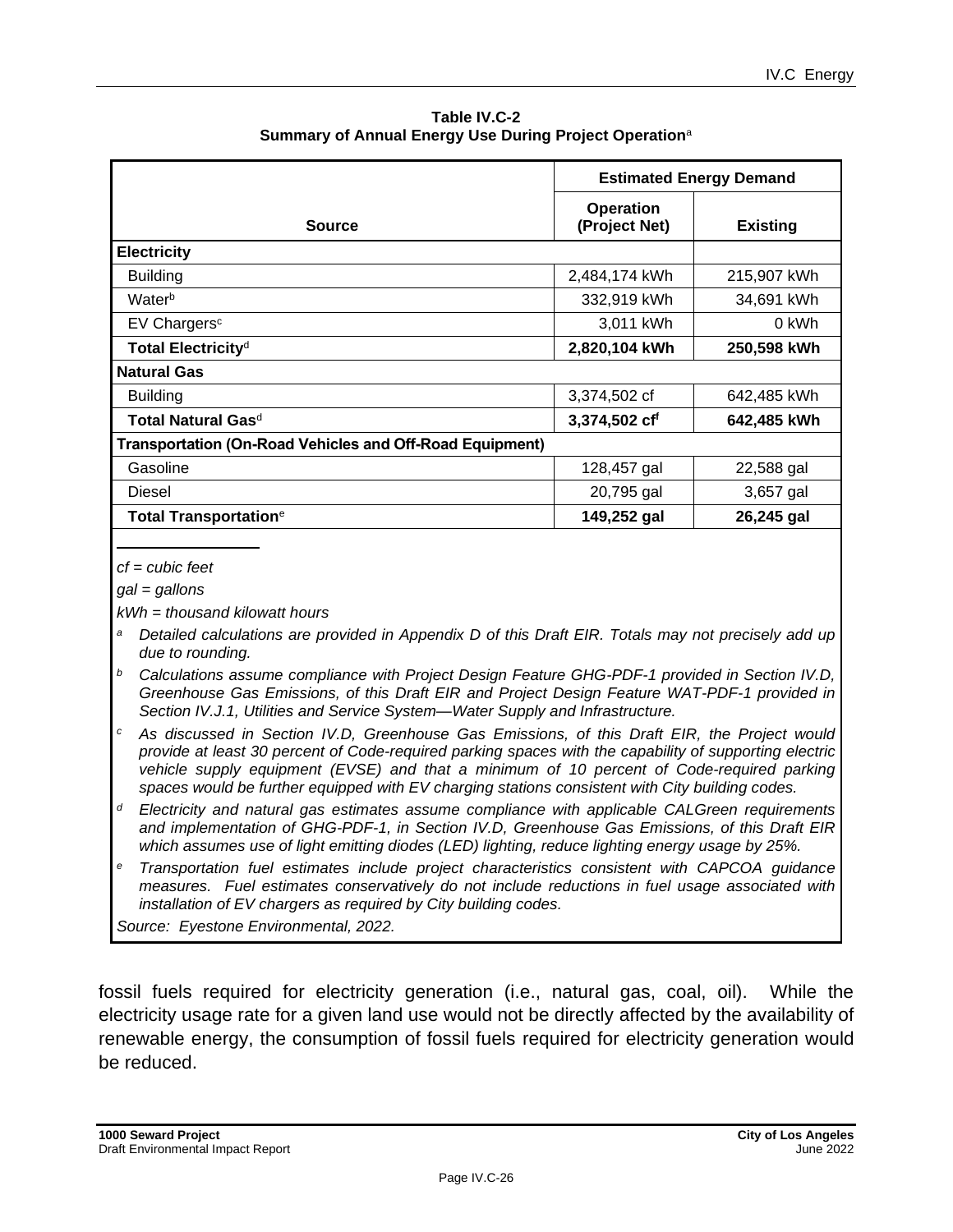In addition, the Project would comply with Section 110.10 of Title 24, which includes mandatory requirements for solar-ready buildings, and, as such, would not preclude the potential use of alternate fuels.

Based on LADWP's 2017 Power Strategic Long-Term Resources Plan, LADWP forecasts that its total energy sales in the 2025–2026 fiscal year (the Project's buildout year) will be 23,537 GWh of electricity.<sup>42,43</sup> As such, the Project-related net increase in annual electricity consumption of 2,820,104 kWh per year would represent less than 0.01 percent of LADWP's projected sales in 2025. In addition, as previously described, the Project would incorporate a variety of energy conservation measures to reduce energy usage and additional efficiency requirements under various regulations may further reduce Project-related consumption. As such, the demand for electricity during operation would not cause wasteful, inefficient, and unnecessary use of energy, and impacts would be less than significant.

#### Natural Gas

As provided in Table IV.C-2 on page IV.C-26, the Project is projected to generate an on-site demand for natural gas totaling approximately 3,374,502 cf per year, assuming compliance with Title 24 standards and applicable CALGreen Code requirements. As discussed above, in addition to complying with applicable regulatory requirements regarding energy conservation (e.g., California Building Energy Efficiency Standards and CALGreen Code), the Project would implement project design features to further reduce energy use. Specifically, the Applicant would implement GHG-PDF-1 in Section IV.D, Greenhouse Gas Emissions, of this Draft EIR, which states that the design of new buildings would incorporate sustainability features (e.g., energy efficient heating, ventilation, and air conditioning (HVAC) equipment). As discussed above, the Project would be subject to the 2019 Title 24 standards which represent "challenging but achievable design and construction practices".

As stated above, the Project's estimated demand for natural gas is 3,374,502 cf per year, or approximately 9,766 cf per day. Based on the 2020 California Gas Report, the estimated natural gas consumption within SoCalGas' planning area will be approximately 2.342 billion cf/day in 2025.<sup>44</sup> The Project would account for approximately 0.0004 percent of the 2025 forecasted consumption in SoCalGas' planning area. In addition, as also previously described, the Project would incorporate a variety of energy conservation

*<sup>42</sup> LADWP defines its future electricity supplies in terms of sales that will be realized at the meter.*

*<sup>43</sup> LADWP, 2017 Power Strategic Long-Term Resources Plan, Appendix A, Table A-1.*

*<sup>44</sup> California Gas and Electric Utilities, 2020 California Gas Report, p. 147.*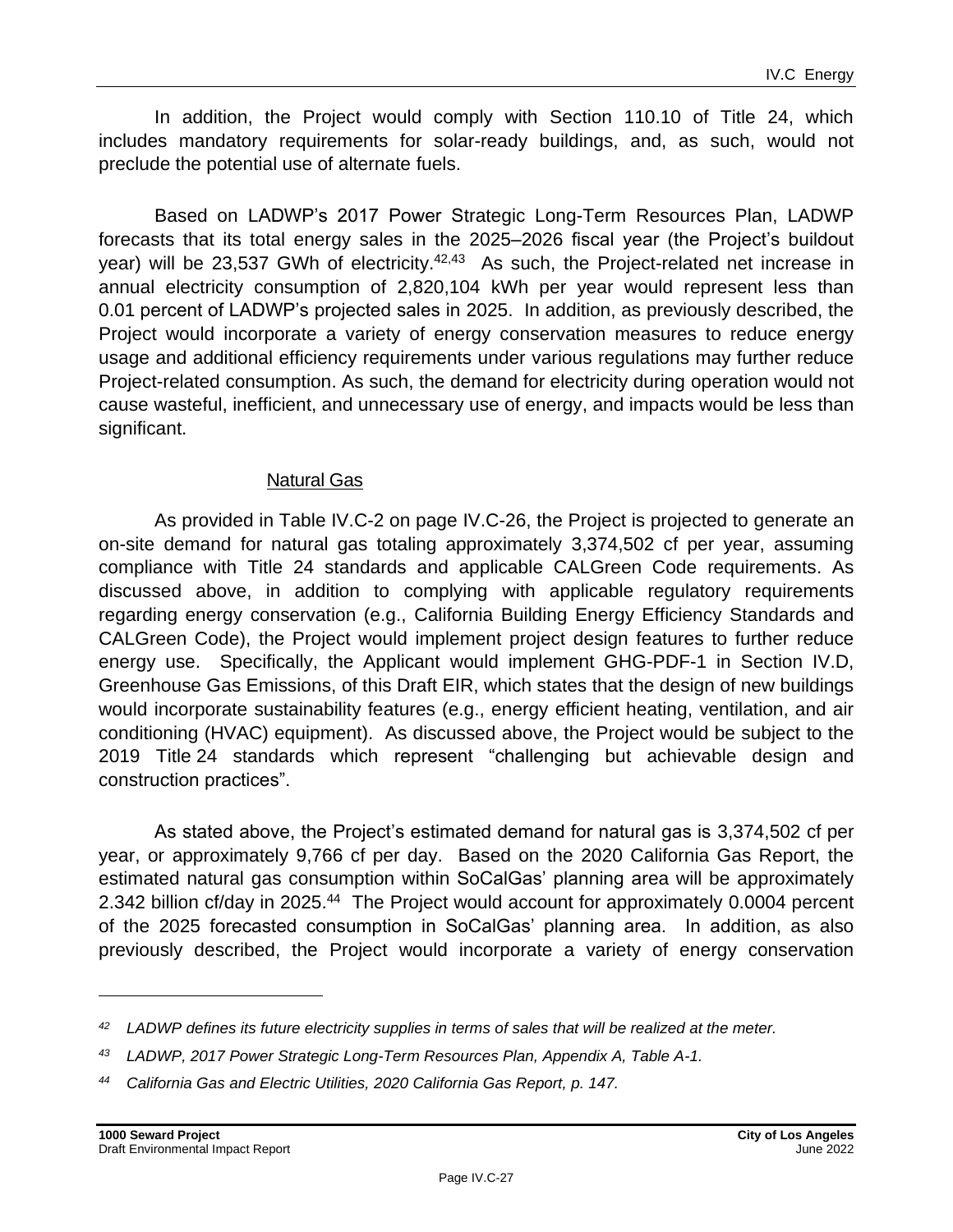measures to reduce energy usage. As such, the demand for natural gas during operation would not cause wasteful, inefficient, and unnecessary use of energy, and impacts would be less than significant.

#### Transportation Energy

During operation, Project-related vehicle trips would result in the consumption of petroleum-based fuels related to vehicular travel to and from the Project Site. As noted above, the Project Site represents an infill development within an existing urbanized area that would concentrate new development consistent with the overall growth pattern encouraged in the RTP/SCS. The Project's convenient access to public transit and opportunities for walking and biking would result in a reduction of vehicle trips and vehicle miles traveled (VMT). Specifically, the Project Site is located in a transit-rich neighborhood serviced by the Los Angeles County Metropolitan Transit Authority (Metro) local and rapid bus lines and LADOT regional lines. In addition, the Project Site's proximity to a variety of commercial uses and services would encourage employees of the Project Site to walk to nearby destinations to meet their shopping needs, thereby reducing VMT

Previously, trip generation for land uses was calculated based on survey data collected by the Institute of Transportation Engineers (ITE). However, these ITE trip generation rates were based on data collected at suburban, single-use, free standing sites, which may not be representative of urban mixed-use environments. Beginning in 2019, the USEPA has sponsored a study to collect travel survey data from mixed-use developments in order provide a more representative trip generation rate for multi-use sites. Results of the USEPA survey indicate that trip generation and VMT are affected by factors such as resident and job density, availability of transit, and accessibility of biking and walking paths. Based on these factors, the USEPA has developed equations known as the EPA Mixed-Use Development (MXD) model to calculate trip reductions for multi-use developments.<sup>45</sup> The LADOT VMT Calculator incorporates the USEPA MXD model and accounts for project features such as increased density and proximity to transit, which would reduce VMT and associated fuel usage in comparison to free-standing sites. Furthermore, as discussed in Section IV.H, Transportation, of this Draft EIR, with the implementation of TR-PDF-1 the Project would implement a TDM Program which would include VMT reduction measures to further reduce vehicle trips and associated energy usage, including promotions and marketing, on-site bicycle facility improvements, bicycle parking supply consistent with LAMC requirements, and pedestrian network improvements. As such, the Project's siting would minimize transportation fuel consumption through the reduction of VMT, as described above and discussed further in Section IV.D, Greenhouse Gas Emissions, of this

*<sup>45</sup> USEPA, Mixed-Use Trip Generation Model, www.epa.gov/smartgrowth/mixed-use-trip-generation-model, accessed July 9, 2021.*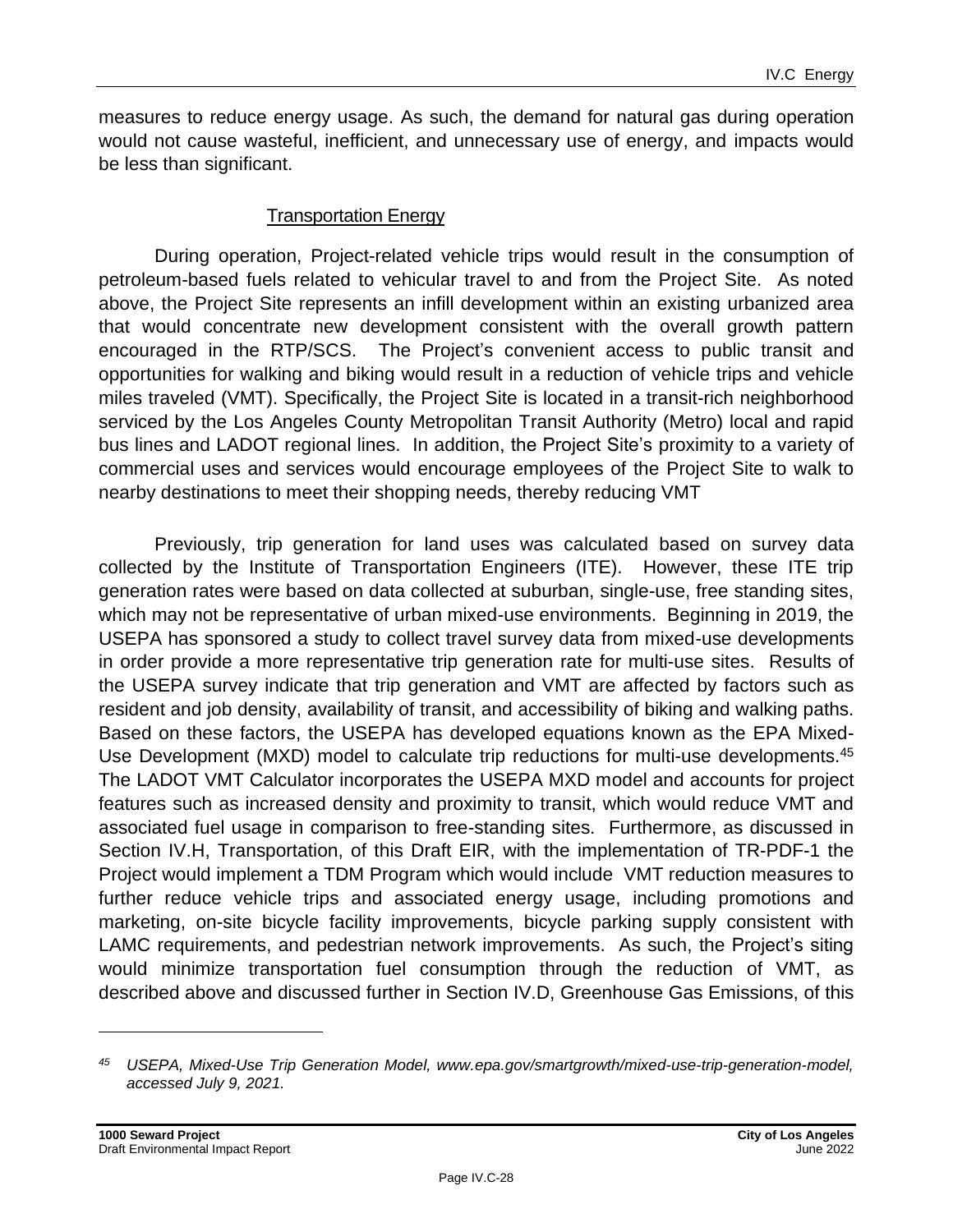Draft EIR. With incorporation of these TDM measures, Project transportation-fuel usage would be reduced by 40 percent for both gasoline and diesel fuels.

As summarized in Table IV.C-2 on page IV.C-26, when accounting for the measures that would be implemented to reduce VMT, the Project's estimated petroleum-based fuel usage would result in an on-site demand of 128,457 gallons of gasoline and 20,795 gallons of diesel per year, or a total of 149,252 gallons of petroleum-based fuels annually. As such, the demand for petroleum-based fuel usage during operation would not cause wasteful, inefficient, and unnecessary use of energy, and impacts would be less than significant.

#### *(iii) Summary of Energy Requirements and Energy Use Efficiencies*

As previously discussed, CEQA Guidelines Appendix F recommends quantification of a project's energy requirements and its energy use efficiencies by amount and fuel type for each stage of the project's life cycle including construction, operation, maintenance, and/or removal. If appropriate, the energy intensiveness of materials may be discussed. The Project's energy requirements were calculated based on the methodology contained in CalEEMod for electricity and natural gas usage. Project VMT data were calculated based on the LADOT VMT Calculator. The calculations also took into account energy efficiency measures such as Title 24, CalGreen Code, and vehicle fuel economy standards. Table IV.C-1 on page [IV.C-23](#page-22-0) and Table IV.C-2 provide a summary of Project construction and operational energy usage, respectively. During Project construction activities, a total of 45,025 kWh of electricity would be consumed along with 228,751 gallons of transportation fuel (gasoline and diesel). During Project operations, a net total of 2,820,104 kWh of electricity, 3,374,502 cf of natural gas would be consumed on an annual basis. The Project would also result in a net increase of 149,252 gallons of transportation fuel consumption. When accounting for project design features and increased energy efficiency measures, operational electricity usage would be reduced by 8 percent, which accounts for GHG-PDF-1. Use of LED lighting would reduce lighting energy usage by 25 percent and a 20-percent reduction in water usage with implementation of WAT-PDF-1 would result in a corresponding 20-percent reduction in electricity associated with delivery, treatment, and distribution of water. Transportation fuel usage would be reduced by 40 percent compared to the Project without trip reduction features. Details are provided in Appendix D of this Draft EIR.

#### *(b) The effects of the project on local and regional energy supplies and on requirements for additional capacity*

*(i) Construction*

As discussed above, electricity would be intermittently consumed during the conveyance of the water used to control fugitive dust, as well as to provide electricity for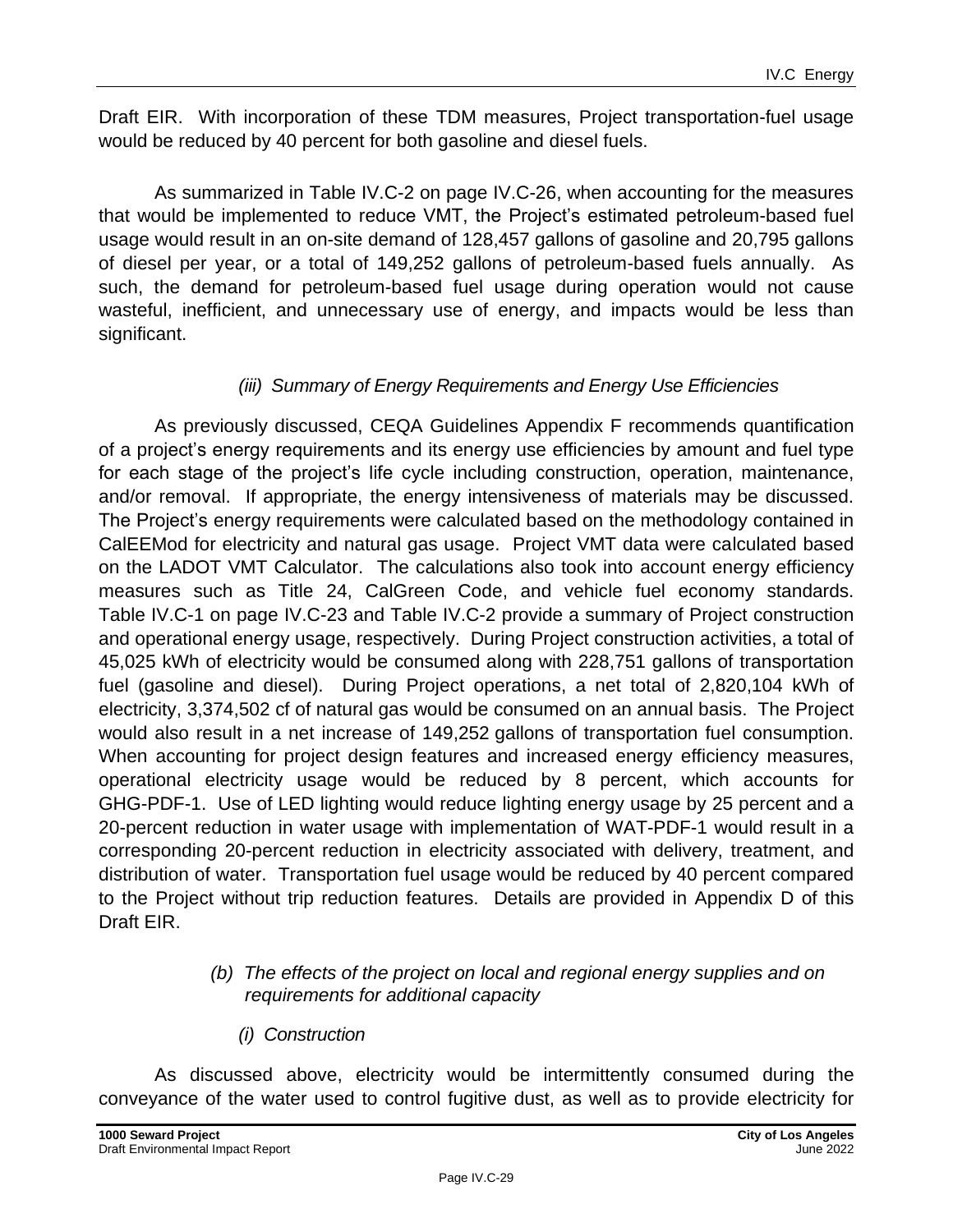temporary lighting and other general construction activities. The electricity demand at any given time would vary throughout the construction period based on the construction activities being performed and would cease upon completion of construction. When not in use, electric equipment would be powered off so as to avoid unnecessary energy consumption. The Project's estimated construction electricity usage represents approximately 0.02 percent of the estimated Project's net annual operational demand which, as discussed below, would be within the supply and infrastructure service capabilities of LADWP.<sup>46</sup> Furthermore, the electricity demand during construction would be offset with the temporary removal of the existing on-site uses which currently generate a demand for electricity. Construction activities, including the construction of new buildings and facilities, typically do not involve the consumption of natural gas. Accordingly, natural gas would not be required for Project construction activities, resulting in a net decrease when compared to existing operations. Transportation fuel usage during Project construction activities would represent approximately 0.006 percent of gasoline usage and 0.004 percent of diesel usage within Los Angeles County, respectively.<sup>47</sup> As energy consumption during Project construction activities would be relatively negligible, the Project would not materially affect local and regional energy supplies during the construction period or require additional capacity, and impacts would be less than significant.

#### *(ii) Operation*

Based on LADWP's 2017 Power Strategic Long-Term Resources Plan, LADWP forecasts that its total energy sales in the 2025–2026 fiscal year (the Project's buildout year) will be 23,537 GWh of electricity.<sup>48,49</sup> As such, the Project-related net operational increase in annual electricity consumption of 2,820,104 kWh per year would represent less than 0.01 percent of LADWP's projected sales in 2025.<sup>50</sup> Furthermore, LADWP has confirmed that the Project's operational electricity demand can be served by the facilities in the Project area.<sup>51</sup> Therefore, LADWP's existing and planned electricity capacity and electricity supplies would be sufficient to support the Project's operational electricity demand.

- *<sup>48</sup> LADWP defines its future electricity supplies in terms of sales that will be realized at the meter.*
- *<sup>49</sup> LADWP, 2017 Power Strategic Long-Term Resources Plan, Appendix A, Table A-1.*
- *<sup>50</sup> LADWP, 2017 Power Strategic Long-Term Resources Plan, December 2017, Appendix A.*
- *<sup>51</sup> LFA Consulting Engineers, 1000 Seward Mixed-Use Project Utility Infrastructure Technical Report: Energy, January 2022. Refer to Appendix E of this Draft EIR.*

*<sup>46</sup> The percentage is derived by taking the total amount of electricity usage during construction (45,025 kWh) and dividing that number by the total amount of net electricity usage during operation (2,820,104 kWh) to arrive at 0.02 percent.*

*<sup>47</sup> Calculated based on EMFAC for Buildout Year using Los Angeles County data. Please refer to Appendix D for detailed calculations.*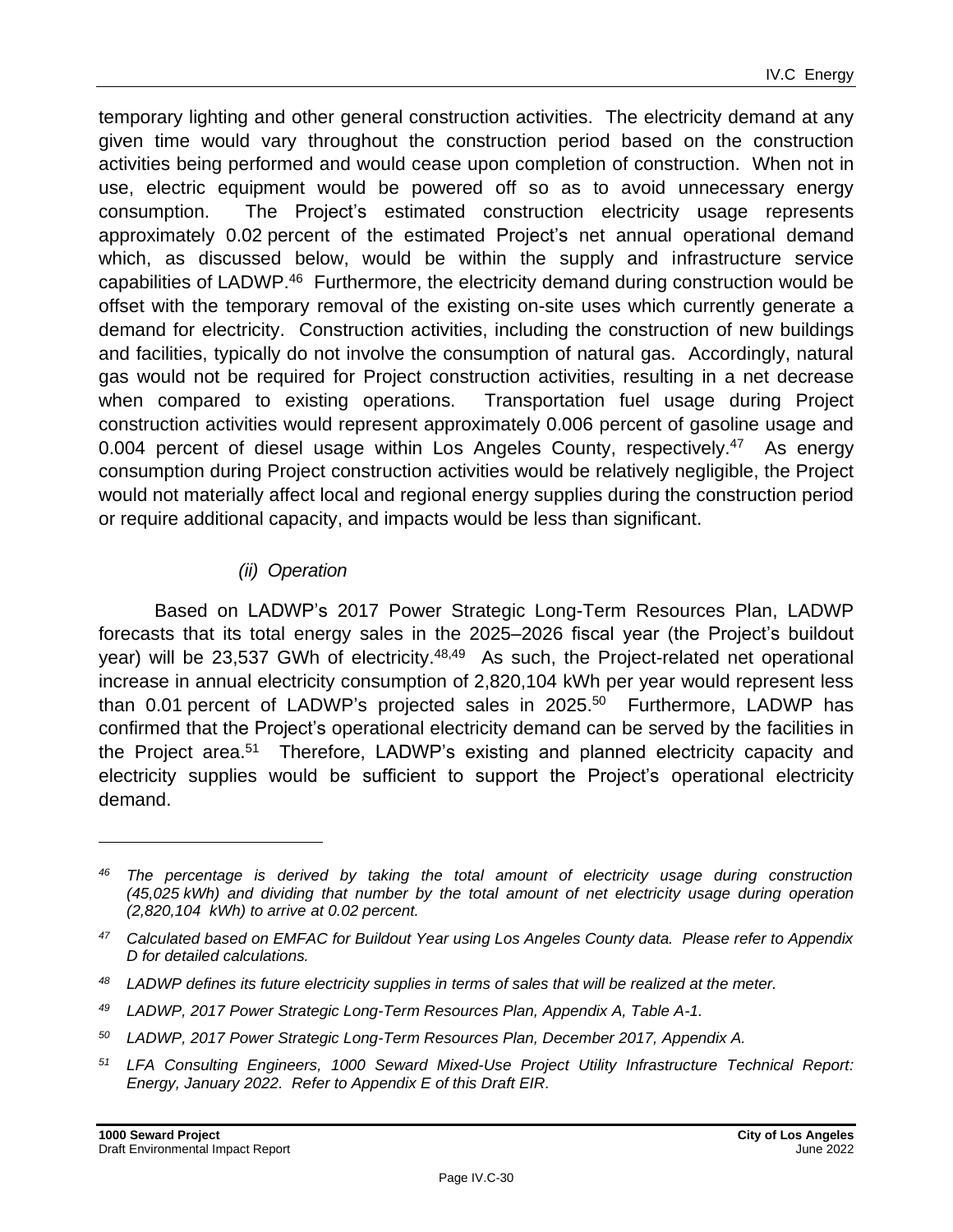As stated above, the Project's estimated net increase in operational demand for natural gas is 3,374,502 cf per year, or approximately 9,245 cf per day. Based on the 2020 California Gas Report, the California Energy and Electric Utilities estimated natural gas consumption within SoCalGas' planning area will be approximately 2.342 billion cf/day in 2025). 52 The Project would account for approximately 0.0004 percent of the 2025 forecasted consumption in SoCalGas' planning area.

At buildout, the operation of the Project would result in an increase of 128,457 gallons of gasoline and 20,795 gallons of diesel per year, or a total of 149,252 gallons of petroleum-based fuels consumed per year, as shown in Appendix D of this Draft EIR. Transportation fuel usage during Project operations would represent approximately 0.004 percent of gasoline and 0.003 percent diesel usage within Los Angeles County, respectively.

In sum, energy consumption during Project operations would not materially affect LADWP's and SoCalGas' energy supplies or requirements for additional capacity. As such, impacts would be less than significant.

#### *(c) The effects of the project on peak and base period demands for electricity and other forms of energy*

As discussed above, the electricity demand, natural gas consumption, and transportation energy consumption would be well within the available regional supplies and overall capacity of LADWP, SoCalGas, and California refineries, respectively. The Project's energy demand and consumption are negligible compared to available supplies during both construction and operation.

Electricity demand during construction (45,025 kWh) and operation (2,820,104 kWh) of the Project would have a negligible effect on the overall capacity of LADWP's power grid and base load conditions. With regard to peak load conditions, the LADWP power system experienced an all-time high peak of 6,432 MW on August 31, 2017.<sup>53</sup> LADWP also estimates a peak load based on two years of data known as base case peak demand to account for typical peak conditions. Based on LADWP estimates for 2017, the base case peak demand for the power grid is 5,854 MW.<sup>54</sup> The Project would consume 635 kW during peak load conditions.<sup>55</sup> In comparison to the LADWP power grid base peak load of

*<sup>52</sup> California Gas and Electric Utilities, 2020 California Gas Report p. 147.*

*<sup>53</sup> LADWP, 2017 Retail Electric Sales and Demand Forecast. p. 6.*

*<sup>54</sup> LADWP, 2017 Retail Electric Sales and Demand Forecast. p. 6.*

*<sup>55</sup> Calculated based on the procedure provided in the 2017 CPUC Report: System Efficiency of California's Electric Grid. See Appendix D of this Draft EIR.*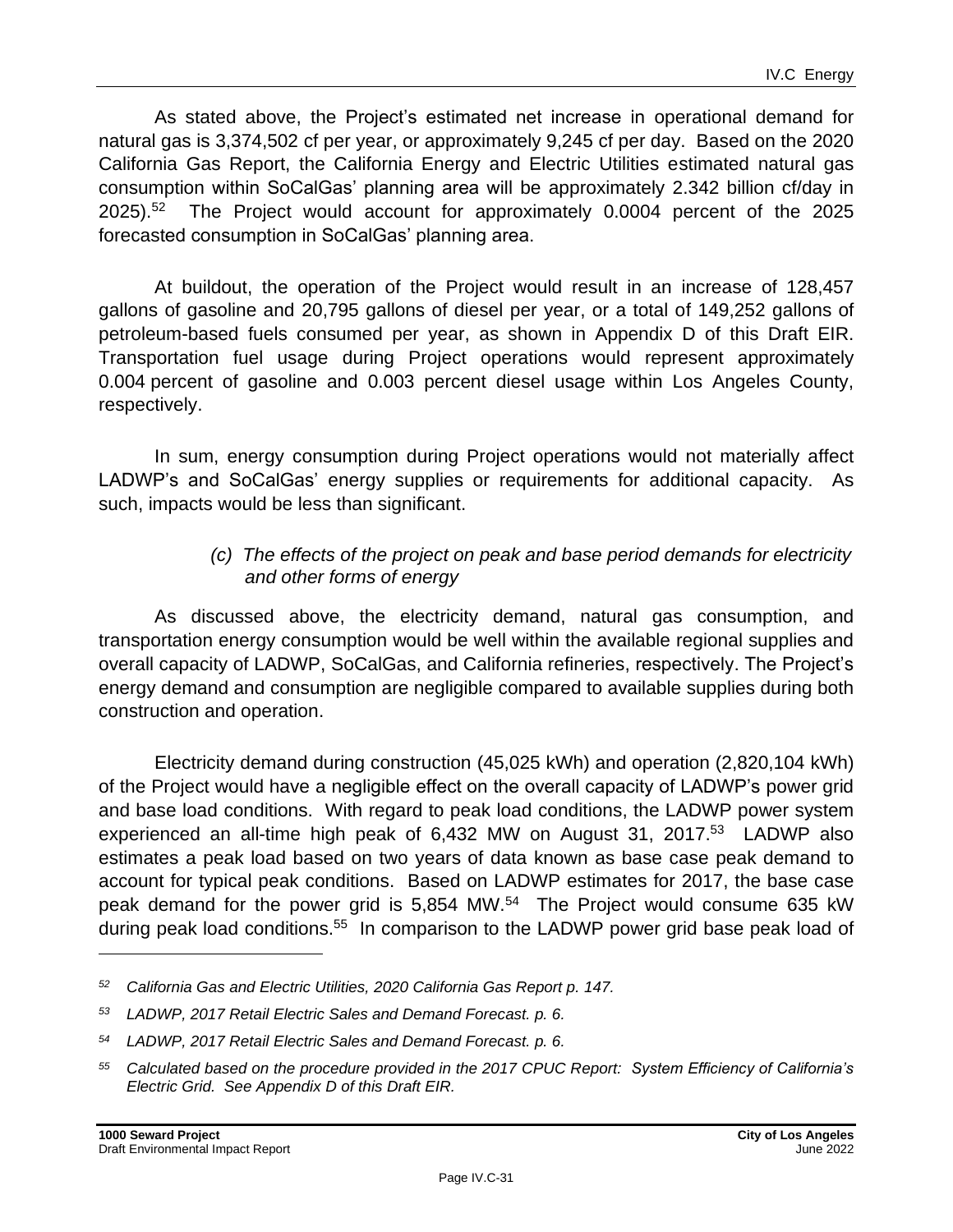5,854 MW in 2017, the Project's electricity demand would represent approximately 0.01 percent of the LADWP base peak load conditions.<sup>56</sup> In addition, LADWP's annual growth projection in peak demand of the electrical power grid of 0.4 percent would be sufficient to account for future electrical demand by the Project.<sup>57</sup> Therefore, Project electricity consumption during operational activities would have a negligible effect on peak load conditions of the power grid.

With regard to peak day natural gas demand, the 2020 California Gas Report estimates for 2025, the extreme peak demand for the SoCalGas service area is 2,474 million cf/day. Under peak conditions, the Project would consume approximately 9,766 cf per day.<sup>58</sup> In comparison to the CEC extreme peak day demand of 2,474 million cf for 2025, based on the assumption above, the Project would represent 0.0004 percent of SoCalGas' forecasted extreme peak day demand. Therefore, Project natural gas demand during operational activities would have a negligible effect on peak demands of the natural gas supplies.

The electricity and natural gas energy supplies would be sufficient to serve the Project's peak energy demand. Thus, the Project's electricity and natural gas demand during operational activities would have a negligible effect on demand during peak and base load periods of the power grid and on the natural gas supplies, and impacts would be less than significant.

#### *(d) The degree to which the project complies with existing energy standards*

Although Title 24 requirements typically apply to energy usage for buildings, long-term construction lighting (greater than 120 days) providing illumination for the Project Site and staging areas would also comply with applicable Title 24 requirements (includes limits on the wattage allowed per specific area). In addition, construction equipment would comply with energy efficiency requirements contained in the Federal Energy Independence and Security Act or previous Energy Policy Acts for electrical motors and equipment.<sup>59</sup> Electricity and Natural Gas usage during Project operations presented in Table IV.C-2 on page IV.C-26 would comply with Title 24 standards and applicable CalGreen and Los Angeles Green Building Code requirements. Therefore, Project construction and

*<sup>56</sup> The percentage is derived by taking the peak electricity usage during Project operations (635 kW) and dividing that number by the LADWP base case peak demand of 5,854,000 kWh (5,854 MWh) to arrive at 0.01 percent.*

*<sup>57</sup> LADWP, 2017 Retail Electric Sales and Demand Forecast. p. 6.*

*<sup>58</sup> Estimated based on the total regional peak demand versus total regional average daily demand multiplied by the Project average daily demand.*

*<sup>59</sup> Energy Independence and Security Act of 2007. Pub.L. 110-140.*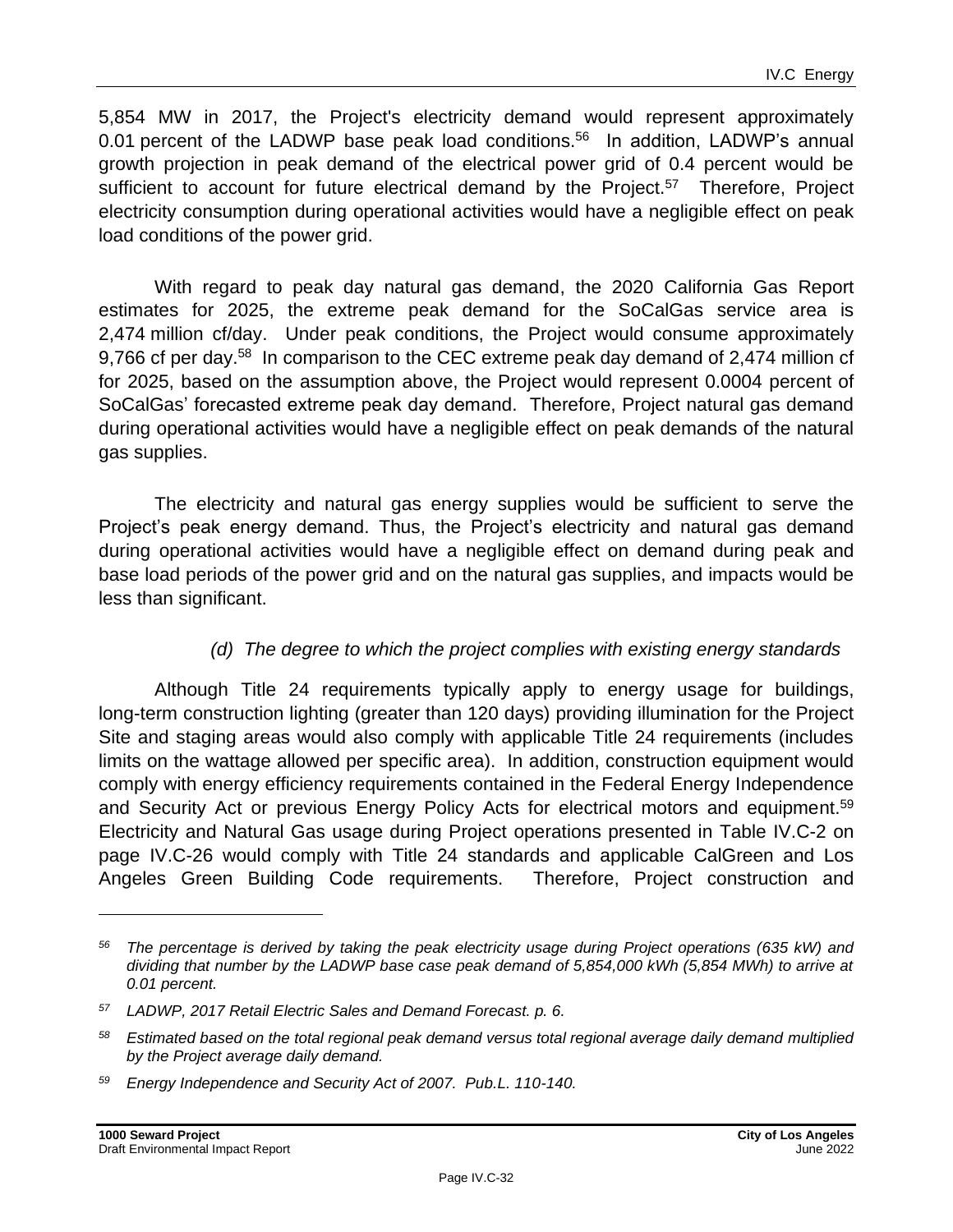operational activities would comply with existing energy standards with regards to electricity and natural gas usage.

With regard to transportation fuels, trucks, and equipment used during proposed construction activities, the Project would comply with CARB's anti-idling regulations, as well as the In-Use Off-Road Diesel-Fueled Fleets regulation. Although these regulations are intended to reduce criteria pollutant emissions, compliance with the anti-idling and emissions regulations would also result in efficient use of construction-related energy. During Project operations, vehicles travelling to and from the Project Site are assumed to comply with CAFE fuel economy standards. Project-related vehicle trips would also comply with Pavley and Low Carbon Fuel Standards which are designed to reduce vehicle GHG emissions but would also result in fuel savings in addition to CAFE standards, as required.

Based on the above, Project construction and operational activities would comply with existing energy standards with regards to electricity and natural gas usage, as well as transportation fuel consumption and impacts would be less than significant.

#### *(e) Effects of the Project on Energy Resources*

As discussed above, LADWP's electricity generation is derived from a mix of non-renewable and renewable sources such as coal, natural gas, solar, geothermal wind and hydropower. The LADWP's most recently adopted 2017 Power Strategic Long-Term Resources Plan (SLTRP) identifies adequate resources (natural gas, coal) to support future generation capacity. The LADWP 2017 Power SLTRP contains an analysis of actions to maintain regulatory requirements for providing electricity while accommodating for population growth within the region. As the Project would be receiving electricity from the LADWP, the Project's construction and operational activities would have a negligible effect on the region's electricity supply.

Natural gas supplied to Southern California is mainly sourced from out of state, with a small portion originating in California. Sources of natural gas for the Southern California region are obtained from locations throughout the western United States as well as Canada.<sup>60</sup> According to the U.S. Energy Information Administration (EIA), the United States currently has over 80 years of natural gas reserves based on 2015 consumption.<sup>61</sup> Compliance with energy standards is expected to result in more efficient use of natural gas (lower consumption) in future years. Therefore, Project construction and operation activities would have a negligible effect on natural gas supply.

*<sup>60</sup> California Gas and Electric Utilities, 2020 California Gas Report.*

*<sup>61</sup> U.S. Energy Information Administration, Frequently Asked Questions, www.eia.gov/tools/faqs/faq.php?id= 58&t=8, accessed July 9, 2021.*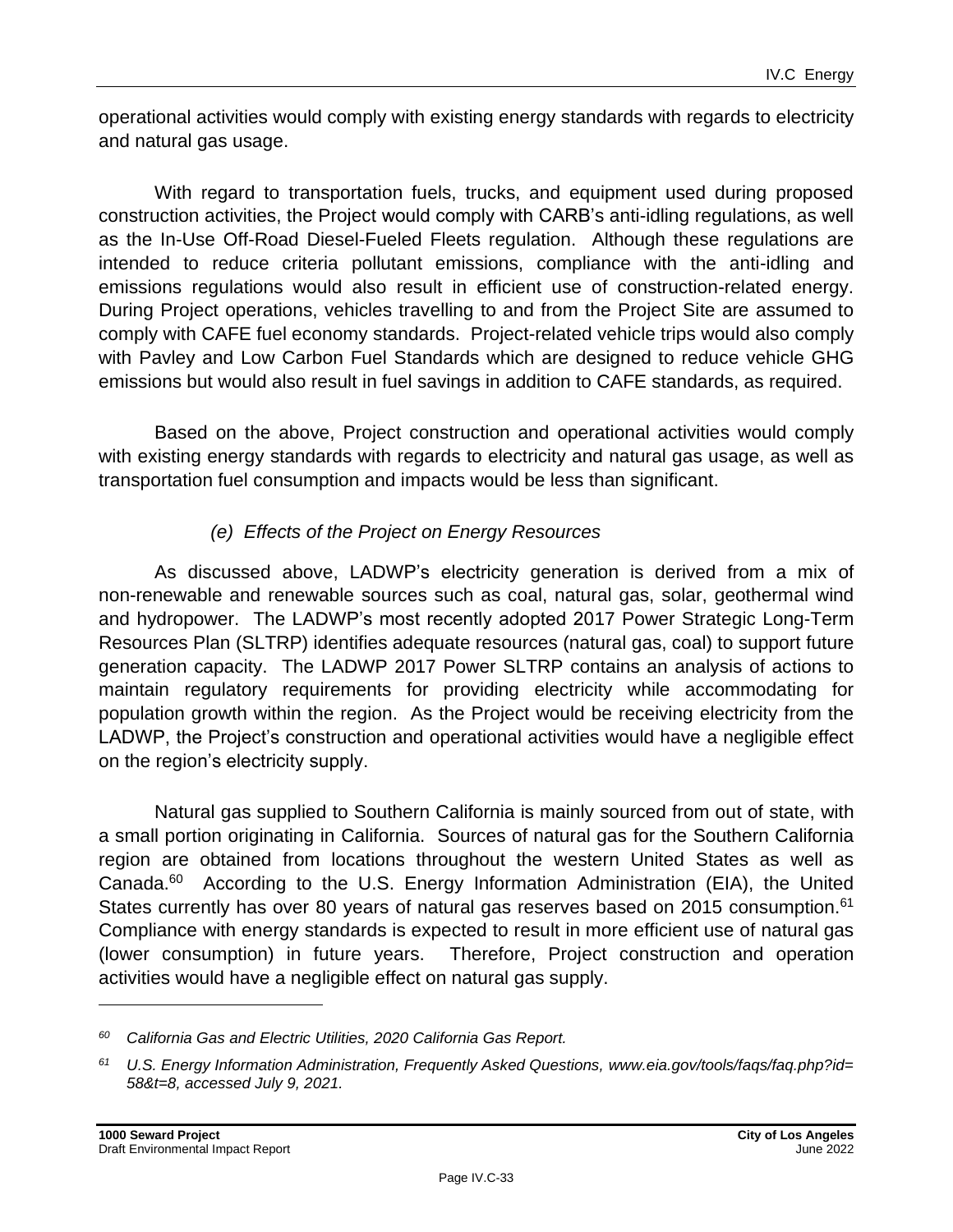With regard to on-site energy resources, the Project Site does not contain any significant sources of renewable (i.e., water, solar, wind, geothermal) or non-renewable energy, such as coal, natural gas, or petroleum. In addition, the Project would not generate power using non-renewable sources or associated energy transmission lines. Therefore, the Project construction and operation activities would not conflict with existing or planned energy resources.

Transportation fuels (gasoline and diesel) are produced from crude oil which is imported from various regions around the world. According to the United States Energy Information Administration, the global supply of crude oil, other liquid hydrocarbons, and biofuels is expected to be adequate to meet the world's demand for liquid fuels through 2050.<sup>62</sup> The Project would also comply with CAFE fuel economy standards, which would result in more efficient use of transportation fuels (lower consumption). The Project would also include adequate alternative modes of transportation by providing for bicycle parking spaces and preferred parking for fuel efficient vehicles, resulting in a reduction of transportation fuel usage. Therefore, Project construction and operation activities would have a negligible effect on the transportation fuel supply and impacts would be less than significant.

As discussed above in Subsection 2.a, Regulatory Framework, one of the objectives of SB 350 is to increase procurement of California's electricity from renewable sources from 33 percent to 50 percent by 2030. However, in September 2018, SB 100 was signed, which requires retail sellers of electric services to increase procurement from eligible renewable energy resources to 50 percent renewable resources target by December 31, 2026, and 60 percent by December 31, 2030. Accordingly, LADWP is required to procure at least 60 percent of their energy portfolio from renewable sources by 2030. The current sources of renewable energy procured by LADWP include wind, solar, and geothermal sources. These sources account for approximately 37 percent of LADWP's overall energy mix in 2020, the most recent year for which data are available. $^{63}$  This represents the available off-site renewable sources of energy that would meet the Project's energy demand. The Project's use of renewable energy would indirectly reduce use of fuels required for electricity generation (natural gas, coal, oil). While the Project's electricity usage rate would not be directly affected by the availability of renewable energy, the Project's usage of renewable energy would indirectly avoid consumption of fossil fuels.

With regard to on-site renewable energy sources, due to the Project Site's location, other on-site renewable energy sources would not be feasible to install on-site as there are

*<sup>62</sup> U.S. Energy Information Administration, Frequently Asked Questions, Does the world have enough oil to meet our future needs?, www.eia.gov/tools/faqs/faq.php?id=38&t=6, accessed February 17, 2022.*

*<sup>63</sup> LADWP, 2020 Power Content Label.*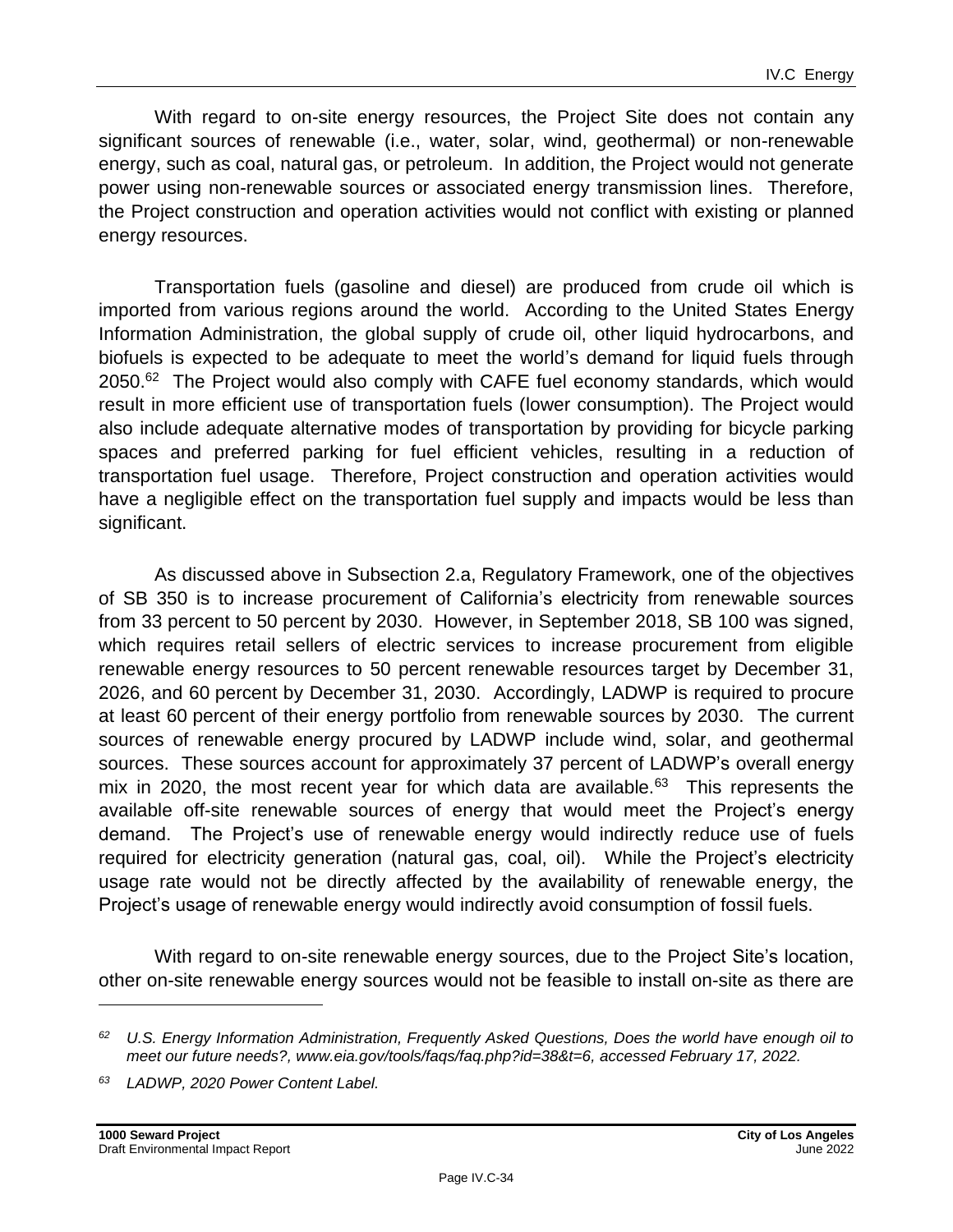no local sources of energy from the following sources: biodiesel, biomass hydroelectric and small hydroelectric, digester gas, methane, fuel cells, landfill gas, municipal solid waste, ocean thermal, ocean wave, and tidal current technologies, or multi-fuel facilities using renewable fuels. Furthermore, wind-powered energy is not viable on the Project Site due to the lack of sufficient wind in the Los Angeles basin. Specifically, based on a map of California's wind resource potential, the Project Site is not identified as an area with wind resource potential.<sup>64</sup>

Based on the above, the Project's electricity and natural gas consumption would not affect energy resources of LADWP or SoCalGas. The Project would also comply with CAFE fuel economy standards and encourage alternative modes of transportation resulting in a negligible effect on transportation fuel resources. The Project would also comply with Title 24 requirements for solar energy and would not affect the renewable energy resources within the region. Therefore, the Project would not affect energy resources and impacts would be less than significant.

#### *(f) The project's projected transportation energy use requirements and its overall use of efficient transportation alternatives*

As discussed above, the Project is an infill development within an existing urbanized area that would introduce new retail, restaurant, and office uses within an area well served by public transportation with multiple local and regional bus lines provided by Metro and LADOT. Specifically, transit options in the vicinity of the Project Site include the Hollywood/Vine station of the Metro B Line (Red) located approximately 1 mile northeast of the Project Site and Metro bus line 4 located approximately 0.2 mile northeast of the Project Site and DASH Hollywood located approximately 0.4 mile north of the Project Site. In addition, Metro bus lines 210 and 224 also operate within 0.5 mile of the Project Site with bus stops located at Vine Street & Santa Monica Boulevard and Highland Avenue & Santa Monica Boulevard, respectively. In accordance with the LAMC, the Project includes 58 bicycle parking spaces. Taking into consideration the accessibility to mass transit, bicycle parking and proximity to job centers and retail uses, the Project results in a VMT reduction of approximately 40 percent (see Appendix D of this Draft EIR) compared to a Project without reduction features, with a corresponding reduction in the Project's petroleum-based fuel usage.<sup>65</sup> Therefore, the Project would encourage the use of efficient transportation alternatives and impacts would be less than significant.

*<sup>64</sup> CEC, Wind Project and Wind Resource Areas, 2018.*

*<sup>65</sup> The Project without Reduction Features scenario does not account for energy efficiency measures or trip reductions.*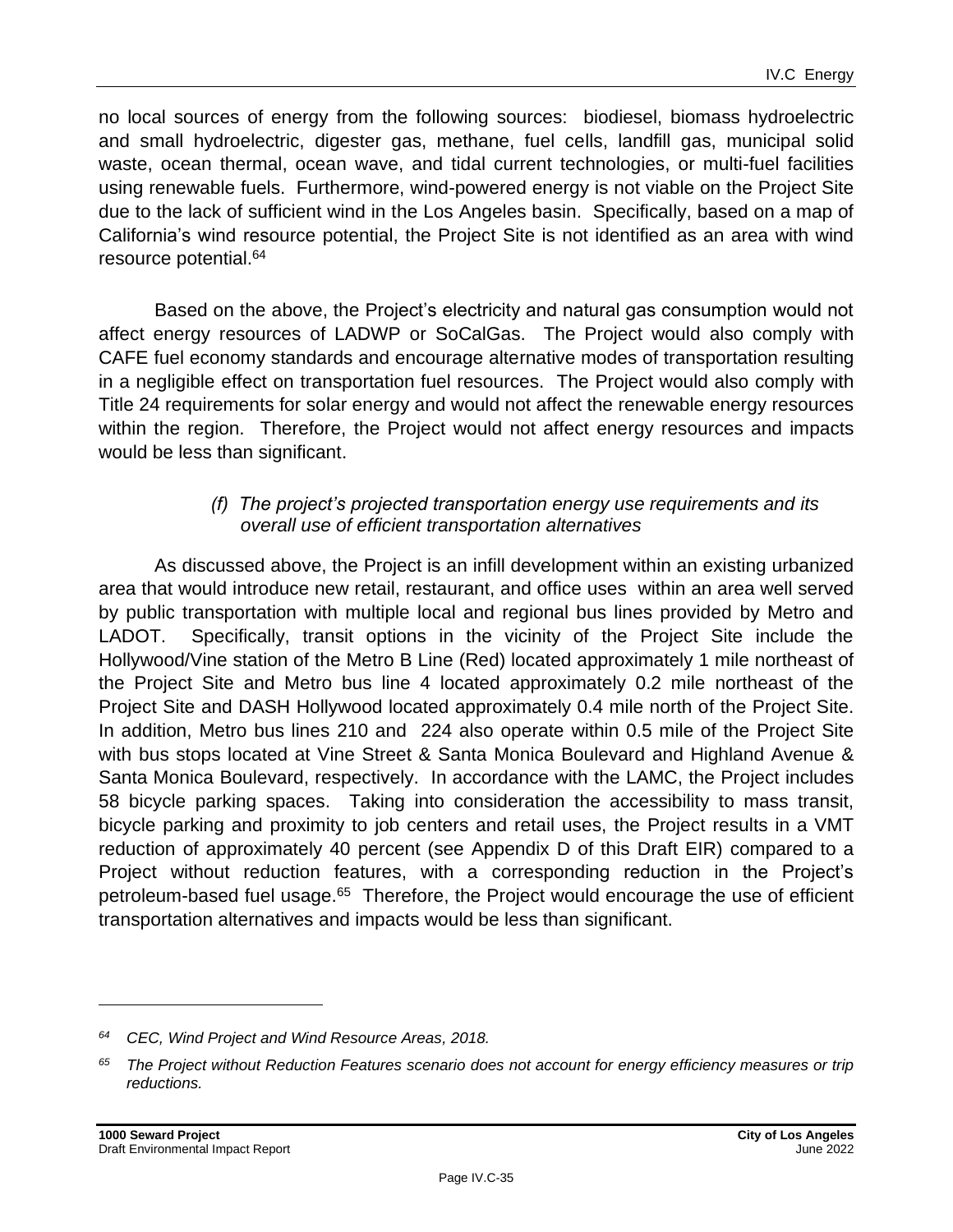#### *(g) The degree to which the project design and/or operations incorporate energy-conservation measures, particularly those that go beyond City requirements*

The current City of Los Angeles Green Building Code requires compliance with the CalGreen Code and California's Building Energy Efficiency Standards (Title 24). In addition to compliance with the City's Green Building Code, the Project would comply with 2019 Title 24 standards which represent "challenging but achievable design and construction practices" that represent "a major step towards meeting the ZNE goal." Nonresidential buildings built in compliance with the 2019 standards will use about 53 percent less energy than those under the 2016 standards.<sup>66</sup> In addition, Project Design Feature GHG-PDF-1 would incorporate sustainability features including the use of Energy Star appliances and LED lighting. Incorporation of these sustainability measures would exceed Title 24 energy efficiency requirements and State and City energy conservation requirements.

In addition, Project Design Feature WAT-PDF-1 in Section IV.J.1, Utilities and Service Systems—Water Supply and Infrastructure, of this Draft EIR, states that the Project would implement water conservation features, including high-efficiency toilets with flush volume of 1.0 gallon of water per flush, Energy-star rated commercial dishwashers, and drip/subsurface irrigation, among others. A reduction in water usage would in turn reduce the amount of electricity used for water conveyance. Therefore, the Project would incorporate measures exceeding current State and City energy conservation requirements.

The City has also adopted several plans and regulations to promote the reduction, reuse, recycling, and conversion of solid waste going to disposal systems. These regulations include the City of Los Angeles Solid Waste Management Policy Plan, the RENEW LA Plan, the City of Los Angeles Space Allocation Ordinance (Ordinance No. 171,687), and the Exclusive Franchise System Ordinance (Ordinance No. 182,986). These solid waste reduction programs and ordinances help to reduce the number of trips associated with hauling solid waste, thereby reducing the amount of petroleum-based fuel consumed. Furthermore, recycling efforts indirectly reduce the energy necessary to create new products made of raw material, which is an energy-intensive process. As discussed in the Initial Study included as Appendix A of this Draft EIR, the Project would be consistent with the applicable regulations associated with solid waste. Specifically, the Project would provide adequate storage areas in accordance with Ordinance No. 171,687, which requires that development projects include an on-site recycling area or room of specified size. $67$ The Project would also comply with State and City waste diversion goals, as applicable, by

*<sup>66</sup> CEC, 2019 Building Energy Efficiency Standards, Fact Sheet.*

*<sup>67</sup> Ordinance No. 171,687, adopted by the Los Angeles City Council on August 6, 1997.*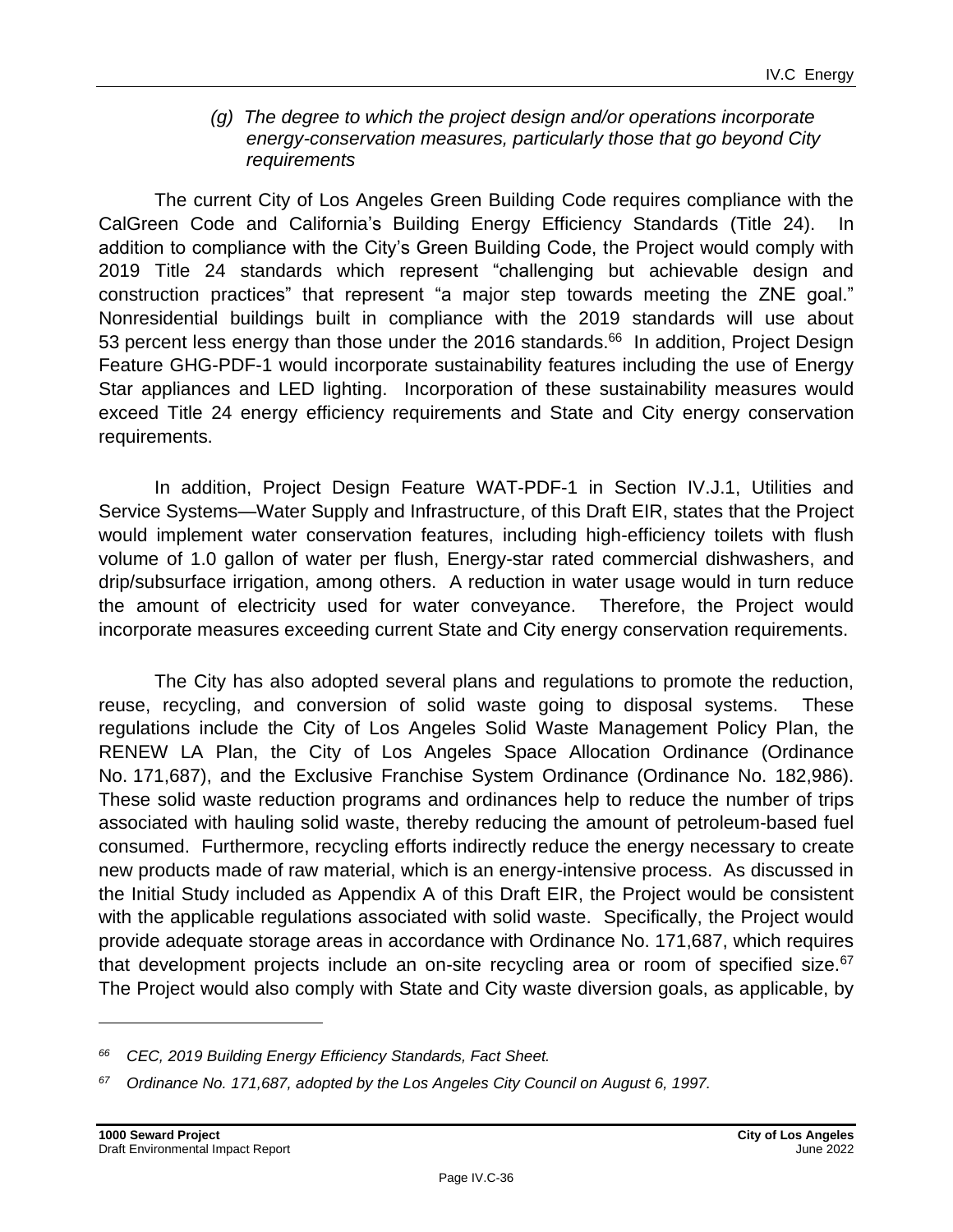providing clearly marked, source-sorted receptacles to facilitate recycling. Thus, through compliance with the City's solid waste recycling programs, the Project would contribute to reduced fuel-related energy consumption.

Based on the above, with compliance with State and local energy efficiency standards, the Project would meet all applicable energy conservation policies and regulations and impacts would be less than significant.

#### *(h) Conclusion Regarding Significance Threshold (a)*

As demonstrated in the analysis above, the Project would not result in potentially significant environmental impacts due to wasteful, inefficient, and unnecessary consumption of energy resources during construction or operation. The Project's energy requirements would not significantly affect local and regional supplies or require additional capacity. The Project's energy usage during peak and base periods would also be consistent with electricity and natural gas future projections for the region. As also discussed, gasoline fuel usage for the region is expected to be on the decline over the next 10 years. The Project's transportation fuel consumption is also expected to decline based on more stringent CAFE fuel economy standards. As transportation fuel supply is not expected to decrease significantly over this same period, supplies would be sufficient to meet Project demand. Therefore, electricity generation capacity and supplies of natural gas and transportation fuels would also be sufficient to meet the needs of Project-related construction and operations. With respect to operation, the Project would comply with existing energy efficiency requirements such as CalGreen Code as well as include energy conservation measure requirements. **In summary, the Project's energy demands would not cause wasteful, inefficient, or unnecessary use of energy. Therefore, Project impacts related to energy use under Threshold (a) would be less than significant with respect to both construction and operation.**

#### (2) Mitigation Measures

The Project's impact related to energy use would be less than significant. Therefore, no mitigation measures are required.

### (3) Level of Significance After Mitigation

The Project's impact related to energy use was determined to be less than significant without mitigation. Therefore, no mitigation measures are required, and the impact remains less than significant.

#### *Threshold (b): Would the Project conflict with or obstruct a state or local plan for renewable energy or energy efficiency?*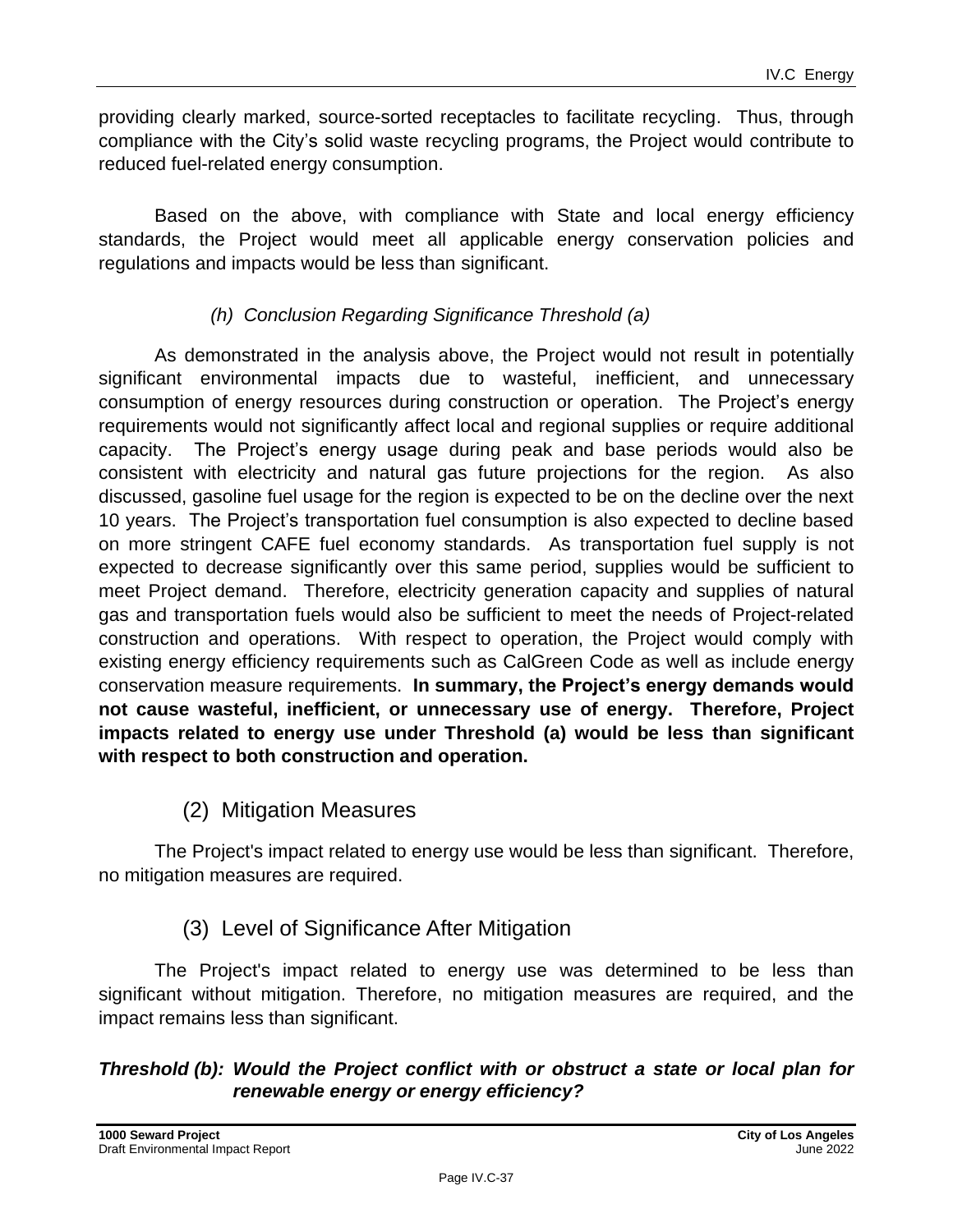## (1) Impact Analysis

The energy conservation policies and plans relevant to the Project include the California Title 24 energy standards, the 2019 CALGreen Code, the City of Los Angeles Green Building Code, L.A.'s Green New Deal, and the 2020–2045 RTP/SCS. As these conservation policies are mandatory under the City's Building Code, the Project would not conflict with applicable plans for renewable energy or energy efficiency. Such requirements of the Title 24, CALGreen and Green Building Code include specific lighting requirements to conserve energy, window glazing to reflect heat, enhanced insulation to reduce heating and ventilation energy usage, and enhanced air filtration. The Project would implement these measures as required by code. The 2019 Title 24 Standards ensure that builders use the most energy efficient and energy conserving technologies and construction practices. In addition, the Project would implement measures to comply with Title 24 energy efficiency requirements, including GHG-PDF-1 and WAT-PDF-1, as discussed above.

With regard to transportation uses, the Project design would reduce VMT, through the implementation of TDM measures included in TR-PDF-1, in comparison to developments located in non-infill, non-urban areas and encourage use of alternative modes of transportation. The Project would be consistent with regional planning strategies that address energy conservation. As discussed above and in Section IV.E, Land Use and Planning, of this Draft EIR, SCAG's 2020–2045 RTP/SCS focuses on creating livable communities with an emphasis on sustainability and integrated planning, and identifies mobility, economy, and sustainability as the three principles most critical to the future of the region. As part of the approach, the 2020–2045 RTP/SCS focuses on reducing fossil fuel use by decreasing VMT, reducing building energy use, and increasing use of renewable sources. The Project would be consistent with the energy efficiency policies emphasized in the 2020–2045 RTP/SCS. Most notably, the Project is a commercial development located in an area characterized by a high degree of pedestrian activity. The Project would provide greater proximity to neighborhood services and would be well-served by existing public transportation.

Furthermore, the Project is an infill development that would result in 40 percent less Project-related transportation VMT in comparison to the Project without implementation of VMT reducing measures, thus reducing VMT and transportation fuel. In addition, the Project would comply with State energy efficiency requirements, would comply with Title 24 requirements, and would use electricity from LADWP, which has a current renewable energy mix of approximately 37 percent. All of these features would serve to reduce the consumption of electricity, natural gas, and transportation fuel. Based on the above, the Project would be consistent with adopted energy conservation plans.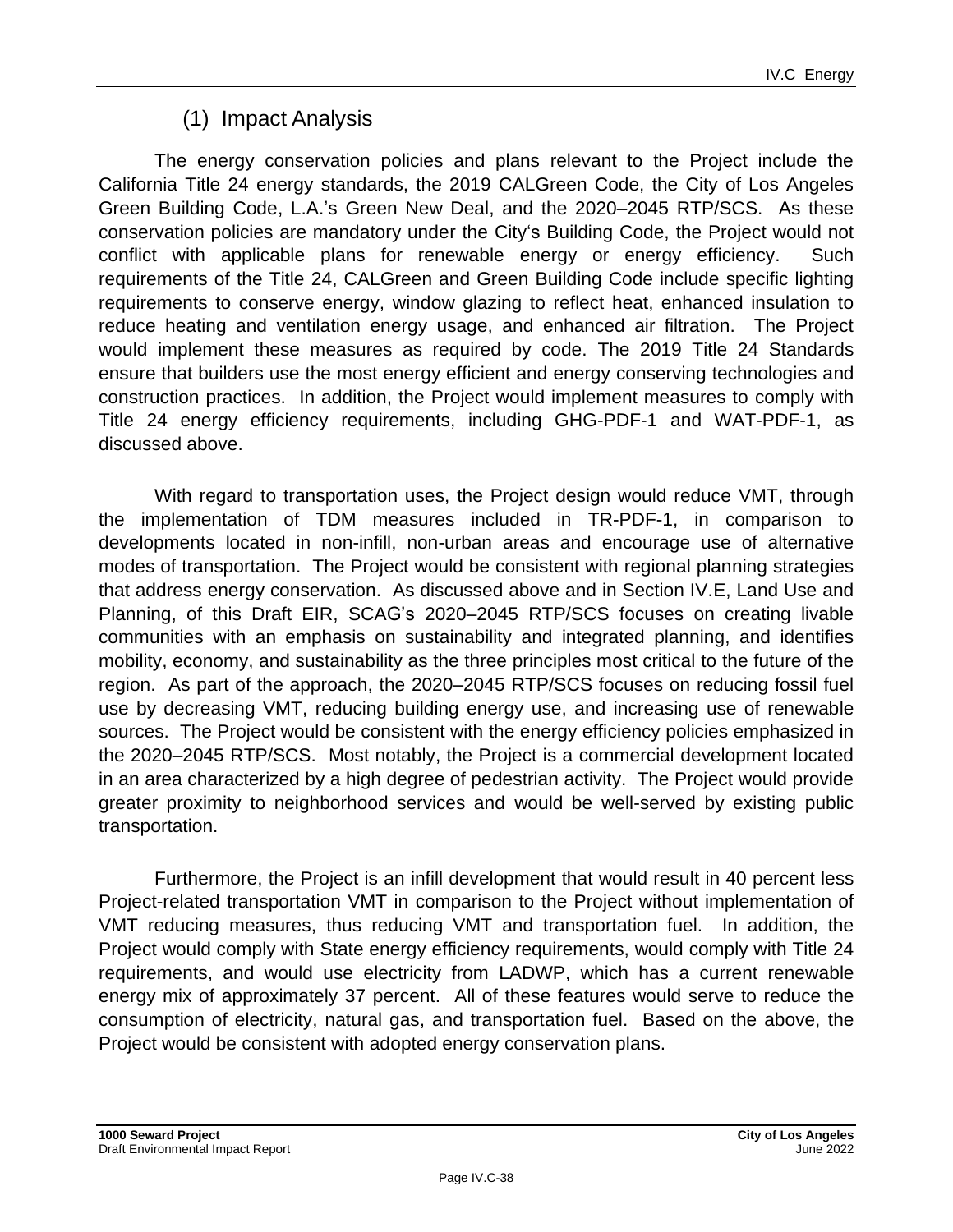In addition, vehicle trips generated during Project operations would comply with CAFE fuel economy standards. During construction activities, the Project would be required to comply with CARB anti-idling regulations and the In-Use Off-Road Diesel Fleet regulations.

Based on the above, the Project would not conflict with or obstruct adopted energy conservation plans or violate state or local energy standards for renewable energy or energy efficiency. **Therefore, Project's impact related to regulatory consistency under Threshold (b) would be less than significant.**

### (2) Mitigation Measures

The Project's impact related to conflicts with plans would be less than significant. Therefore, no mitigation measures are required.

### (3) Level of Significance After Mitigation

The Project's impact related to conflicts with plans were determined to be less than significant without mitigation. Therefore, no mitigation measures are required, and the impact remains less than significant.

## **e. Cumulative Impacts**

(1) Impact Analysis

#### *(a) Wasteful, Inefficient, and Unnecessary Use of Energy*

Cumulative impacts occur when impacts that are significant or less than significant from a proposed project combine with similar impacts from other past, present, or reasonably foreseeable projects in a similar geographic area. Based on the information presented in Section III, Environmental Setting, of this Draft EIR, there are 16 specific related projects located within the vicinity of the Project Site, as well as Related Project No. 17, the Hollywood Community Plan Update. The geographic context for the cumulative analysis of electricity is LADWP's service area and the geographic context for the cumulative analysis of natural gas is SoCalGas' service area. While the geographic context for transportation-related energy use is more difficult to define, it is meaningful to consider the Project in the context of County-wide consumption. Growth within these geographies is anticipated to increase the demand for electricity, natural gas, and transportation energy, as well as the need for energy infrastructure, such as new or expanded energy facilities.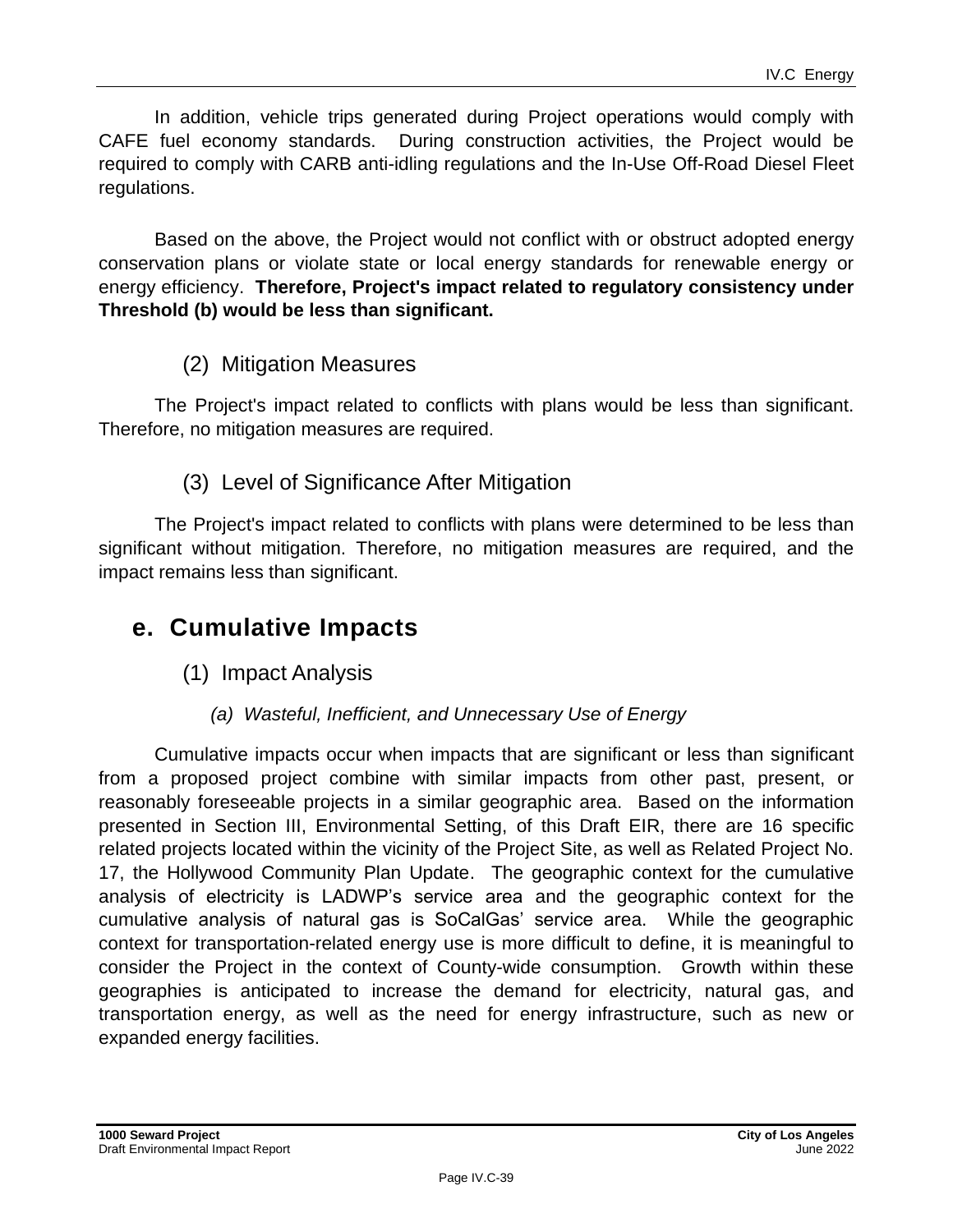#### *(i) Electricity*

Buildout of the Project, the 16 related projects in the LADWP service area, and additional growth forecasted to occur in the City including Related Project No 17., the Hollywood Community Plan Update, would increase electricity consumption during Project construction and operation and, therefore, cumulatively increase the need for energy supplies and infrastructure capacity, such as new or expanded energy facilities. LADWP forecasts that its total energy sales in 2025–2026 fiscal year (the project buildout year) will be 23,537 GWh of electricity. Based on the Project's estimated net new electrical consumption of 2,820,104 kWh per year, the Project would account for approximately 0.01 percent of LADWP's projected sales for the Project's buildout year. Although future development would result in the use of renewable and non-renewable electricity resources during construction and operation, which could limit future availability, the use of such resources would be on a relatively small scale, would be reduced by measures making the related projects more energy-efficient, and would be consistent with growth expectations for LADWP's service area. The Project also would incorporate energy efficiency measures to make the Project comply with the 2019 Title 24 standards which represent "challenging but achievable design and construction practices" that represent "a major step towards meeting the ZNE goal." Nonresidential buildings built in compliance with the 2019 standards will use about 53 percent less energy than those under the 2016 standards.<sup>68</sup> Furthermore, other future development projects would be expected to incorporate energy conservation features, comply with applicable regulations including the CALGreen Code and state energy standards under Title 24, and incorporate mitigation measures, as necessary.

Additionally, as discussed above, LADWP was required to procure at least 33 percent of its energy portfolio from renewable sources by 2020. The current sources of renewable energy procured by LADWP include wind, solar, and geothermal sources. These sources accounted for approximately 37 percent of LADWP's overall energy mix in 2020, the most recent year for which data are available. $^{69}$  This represents the available off-site renewable sources of energy that could meet the Project's and related projects' energy demand. Therefore, the Project and related projects within LADWP's service area would comply with energy conservation plans and efficiency standards required to ensure that energy is used efficiently.

**As such: (1) the Project's contribution to cumulative impacts related to wasteful, inefficient and unnecessary use of electricity would not be cumulatively considerable and, therefore, would be less than significant; and (2) the cumulative**

*<sup>68</sup> CEC, 2019 Building Energy Efficiency Standards, Fact Sheet.*

*<sup>69</sup> LADWP, 2020 Power Content Label.*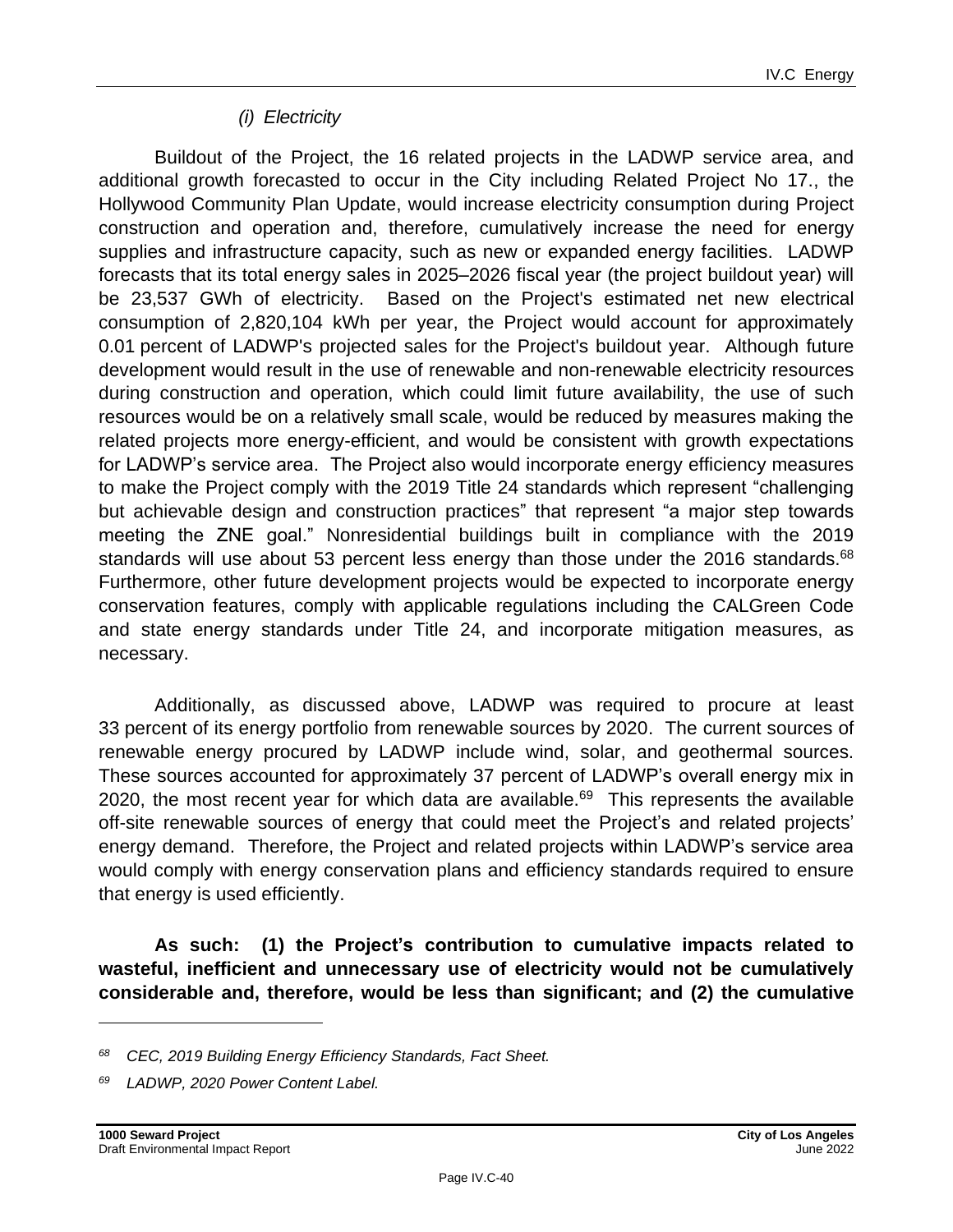**impact of the Project's incremental effect and the effects of related projects related to wasteful, inefficient and unnecessary use of electricity would be less than significant.**

#### *(ii) Natural Gas*

Buildout of the Project, the 16 related projects in the SoCalGas service area, and additional growth forecasted to occur in the City including Related Project No 17., the Hollywood Community Plan Update, would increase natural gas consumption during Project construction and operation and, therefore, cumulatively increase the need for energy supplies and infrastructure capacity, such as new or expanded energy facilities. SoCalGas forecasts that its total natural gas consumption in 2025 will be 2.422 billion cf/day. Based on the Project's estimated net new natural gas consumption of 3,374,502 cf per year, the Project would account for approximately 0.0004 percent of SoCalGas' projected consumption for the Project's buildout year. Although Project development would result in the use of natural gas resources, which could limit future availability, the use of such resources would be on a relatively small scale, would be reduced by measures rendering the Project more energy-efficient, and would be consistent with regional and local growth expectations for SoCalGas' service area. The Project also would incorporate energy efficiency measures to make the Project capable of meeting Title 24 requirements. Furthermore, future development projects within SoCalGas' service area would be expected to incorporate energy conservation features, comply with applicable regulations including the CALGreen Code and State energy standards under Title 24, and incorporate mitigation measures, as necessary.

**As such: (1) the Project's contribution to cumulative impacts related to wasteful, inefficient and unnecessary use of natural gas would not be cumulatively considerable and, therefore, would be less than significant; and (2) the cumulative impact of the Project's incremental effect and the effects of related projects related to wasteful, inefficient and unnecessary use of natural gas would be less than significant.**

#### *(iii) Transportation Energy*

Buildout of the Project, the related projects, and additional forecasted growth would cumulatively increase the demand for transportation-related fuel in the State and region. As described above, at buildout, the Project would result in an increase of 128,457 gallons of gasoline and 20,795 gallons of diesel per year, or a total of 149,252 gallons of petroleum-based fuels consumed per year, as shown in Appendix D of this Draft EIR. As discussed above, with incorporation of TR-PDF-1 and implementation of TDM measures, net transportation-fuel usage for the Project would be reduced by 40 percent for both gasoline and diesel fuels.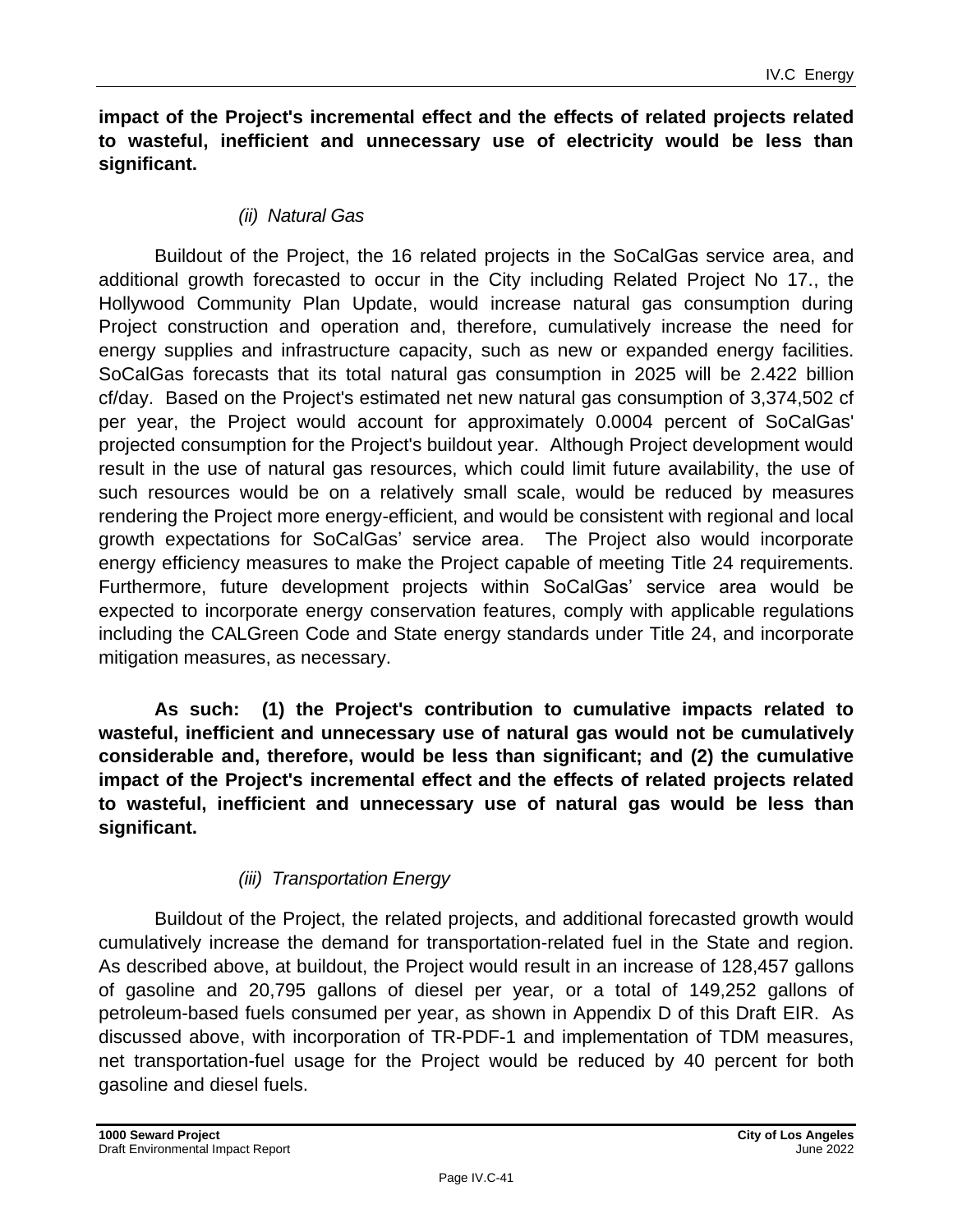Related projects in the Project vicinity, as listed in Table III-1 in Section III, Environmental Setting, of this Draft EIR, would also be infill projects locating uses near other residential and commercial uses which would reduce distance travelled, as well as consumption of transportation fuel. As analyzed above, Project transportation fuel usage would represent a small percentage of total fuel consumption within Los Angeles County. While it is speculative to assess transportation fuel usage from related projects, it is expected that cumulative transportation fuel usage resulting from the Project and related projects would be consistent with projections discussed above.

Additionally, as described above, petroleum currently accounts for 90 percent of California's transportation energy sources; however, over the last decade the State has implemented several policies, rules, and regulations to improve vehicle efficiency, increase the development and use of alternative fuels, reduce air pollutants and GHGs from the transportation sector, and reduce vehicle miles traveled, which would reduce reliance on petroleum fuels. According to the California Department of Tax and Fee Administration, gasoline consumption has increased by 4 percent from 2010 to 2018;<sup>70</sup> however, the CEC predicts that there will be an increase in the use of alternative fuels, such as natural gas, biofuels, and electricity. As with the Project, other future development projects would be expected to reduce VMT by encouraging the use of alternative modes of transportation and other design features, including TDM measures, that promote VMT reductions.

Furthermore, as previously discussed, the Project would be consistent with the energy efficiency policies emphasized by the 2020–2045 RTP/SCS. The Project is an infill development, and includes office, retail, and restaurant uses, located near public transit, which would result in 40 percent less VMT as compared to the Project without implementation of VMT reducing measures, and consistent with numerous policies in the 2020–2045 RTP/SCS related to locating new jobs near transit. In addition, the Project would further reduce VMT through such measures as transit accessibility as estimated by CalEEMod, which would be consistent with the reduction in transportation emission per capita provided in the 2020–2045 RTP/SCS. As the 2020–2045 RTP/SCS is a regional plan which includes the City of Los Angeles, this analysis applies with equal force to the related projects. Related projects would be urban infill projects located near other commercial, retail and entertainment uses which would encourage alternative modes of transport reducing vehicle trips.

Although the 2020–2045 RTP/SCS is intended to reduce GHG emissions, the reduction in VMT would also result in reduced transportation fuel consumption. By its very

*<sup>70</sup> California Department of Tax and Fee Administration, Fuel Taxes Statistics & Reports, www.cdtfa.ca.gov/ taxes-and-fees/spftrpts.htm, accessed July 9, 2021.*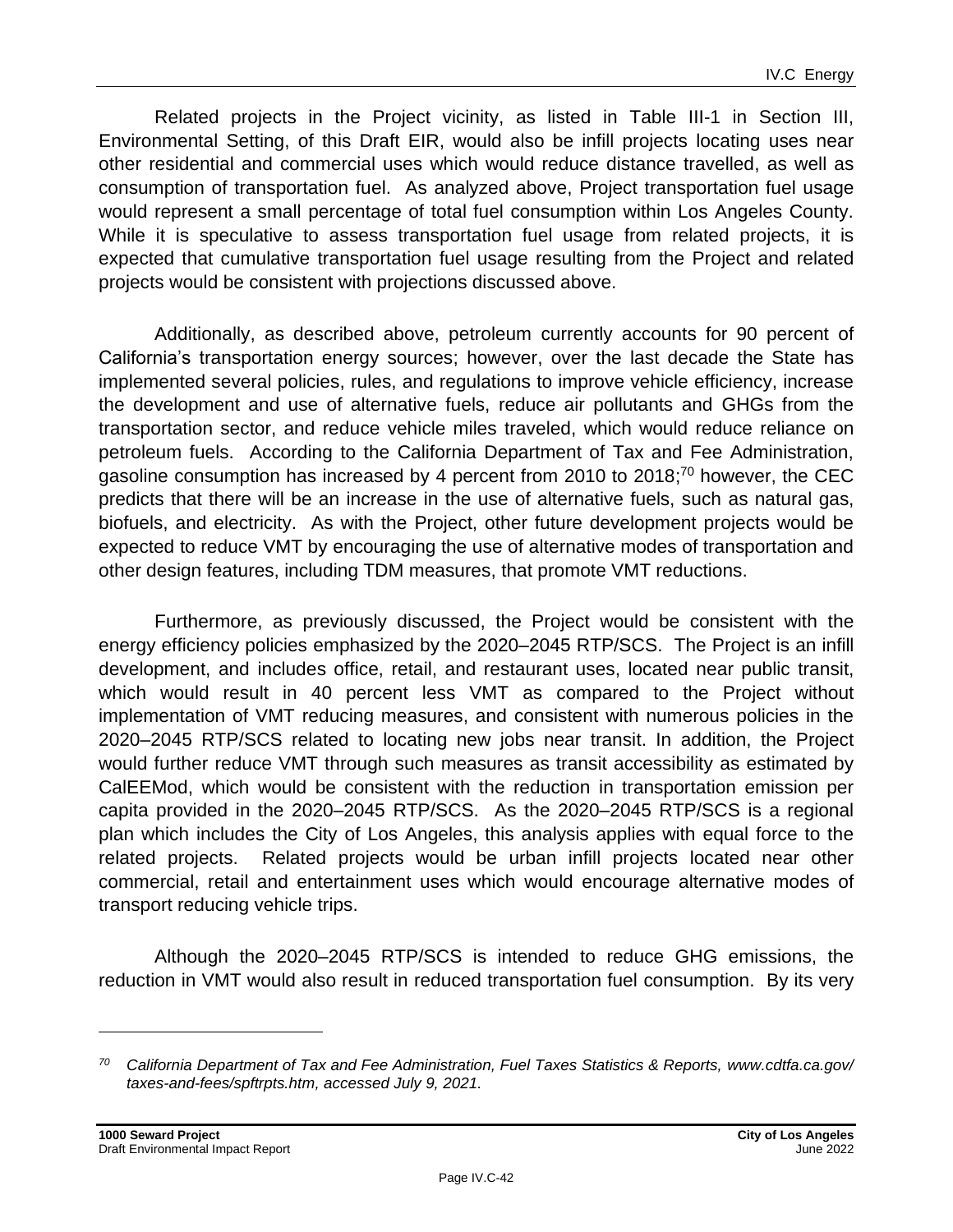nature, the 2020–2045 RTP/SCS is a regional planning tool that addresses cumulative growth and resulting environmental effects.

**For these reasons: (1) the Project's contribution to cumulative impacts related to wasteful, inefficient and unnecessary use of transportation fuel would not be cumulatively considerable and, therefore, would be less than significant; and (2) the cumulative impact of the Project's incremental effect and the effects of related projects related to wasteful, inefficient and unnecessary use of transportation fuel would be less than significant.**

#### *(iv) Conclusion*

**Based on the analysis provided above: (1) the Project's contribution to cumulative impacts related to energy consumption (i.e., electricity, natural gas, and fuel) would not be cumulatively considerable and, therefore, would be less than significant; and (2) the cumulative impact of the Project's incremental effect and the effects of related projects related to the wasteful, inefficient, and unnecessary consumption of energy during construction or operation would be less than significant. As such, the cumulative energy impacts associated with the Project and the related projects under Threshold (a) are concluded to be less than significant.**

#### *(b) Consistency with State or Local Plans*

Related projects within the Project area, as listed in Table III-1 in Section III, Environmental Setting, of this Draft EIR, as well as future development projects, would be required to comply with energy conservation and renewable energy plans and polices described above, including Title 24, CALGreen Code, and the City of Los Angeles Green Building Code. As related projects would be required to meet the same energy consumption standards, there would be no significant cumulative impacts with regard to consistency with energy conservation plans.

Furthermore, as described above, the Project would be consistent with the policies emphasized by the 2020–2045 RTP/SCS. The Project is an infill development, and includes office, retail and restaurant uses, located near public transit, which would reduce the Project's overall VMT. As discussed in Section IV.D, Greenhouse Gas Emissions, of this Draft EIR, incorporation of USEPA MXD VMT reduction features applicable to the Project results in 40 percent less in overall VMT and resultant transportation fuels. It is uncertain whether all related projects would be consistent with the RTP/SCS targets. However, related projects would be urban infill projects which are located near mass transit and other commercial, retail and entertainment uses which would reduce vehicle trips. As a result, related projects would likely achieve a similar reduction in vehicle trips and VMT in comparison to the Project.